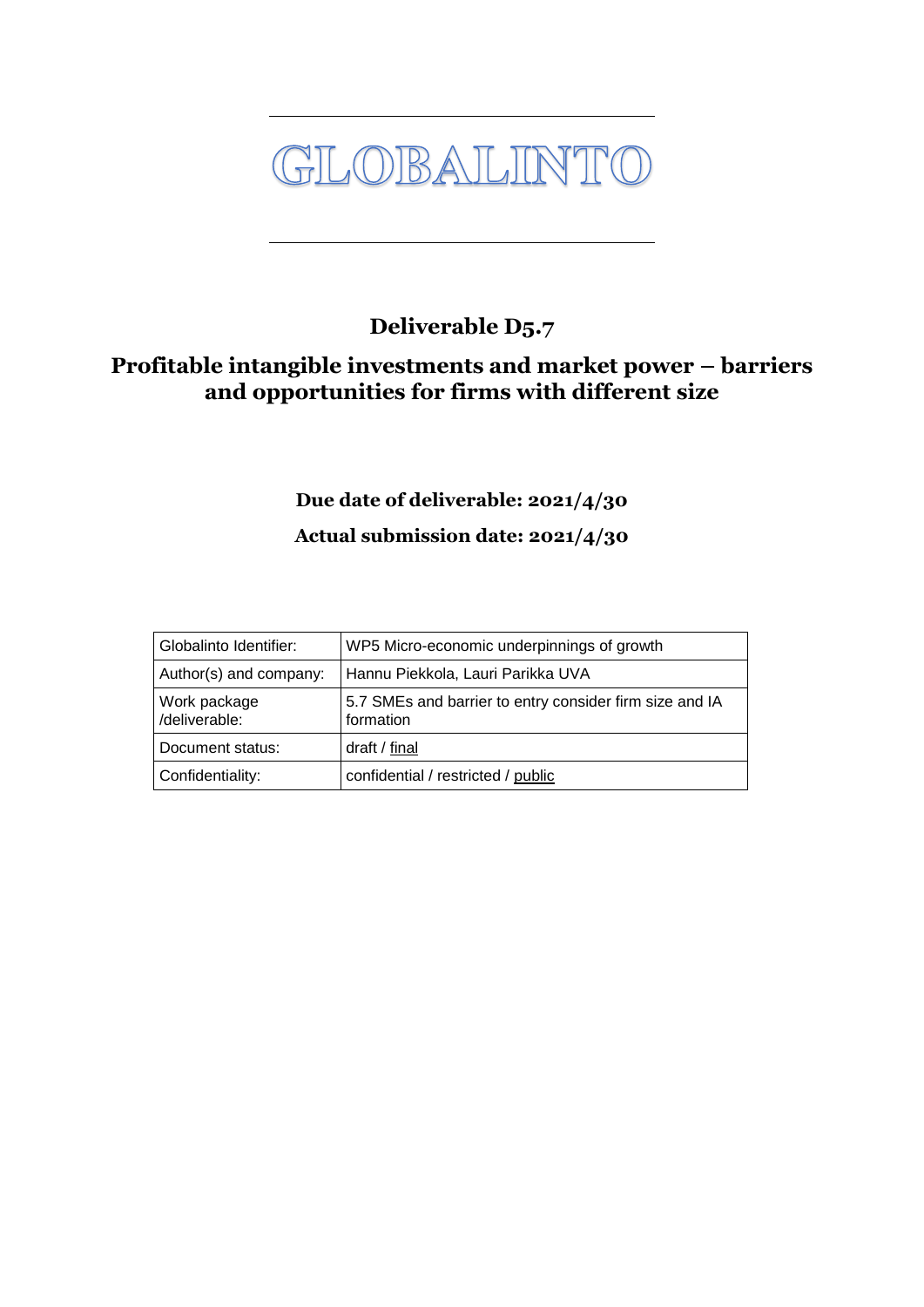

## Table of Contents

## Executive Summary

This paper analyzes innovative growth in firms of different size depending on technical change and market power and how structural capital of R&D and organizational capital (OC) interact with these. Structural capital is assessed from the related labor costs using a full register-based dataset of Finnish firms for the period 1999–2017 from Statistics Finland. Innovation-work biased technical change (IBTC) is analogous to skill-biased technical change and derived from the innovation labor participation weighted by relative returns of innovation labor. In the system estimation market power is found to be an important driver of productivity and profits, and independent of firm size or technology type. Our results suggest that the greatest barriers for good performance are not physical but rather tied to the efficient use of structural capital – especially organizational capacity can cause limits to enhance productivity. Productivity puzzle relates to decreasing markups over time, since IBTC has had opposite trend so that intangibles have become the major drivers of firm performance.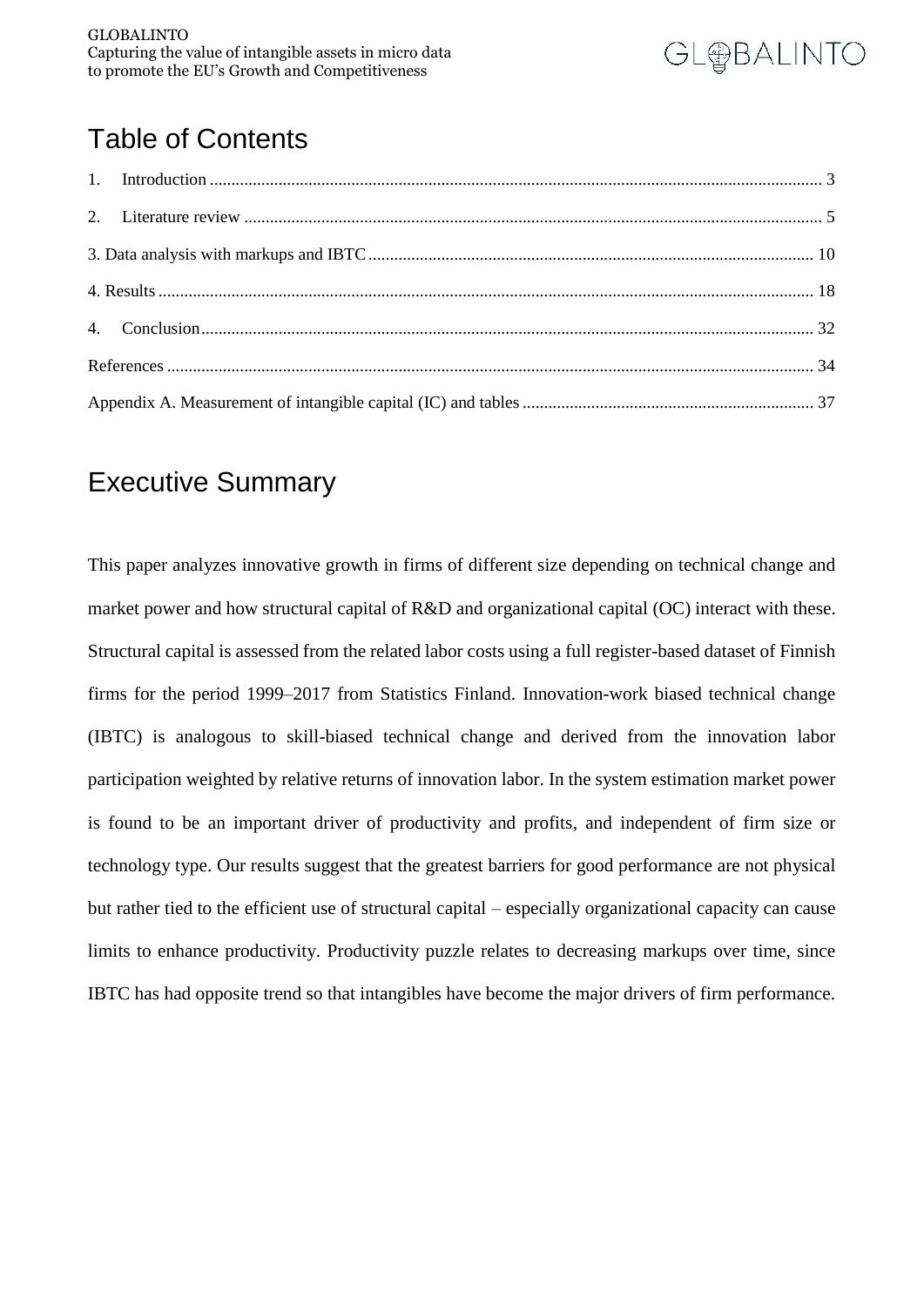

#### **Profitable intangible investments and market power – barriers and opportunities for firms with different size**

Piekkola, Hannu and Parikka, Lauri

*1 Department of Economics, University of Vaasa, P.O. Box 700 FI-65101 Vaasa, Finland*

Email: hannu.piekkola@uva.fi

#### <span id="page-2-0"></span>**1. Introduction**

The objective of this study is to analyze how markup and technical change relate to higher productivity and profits. The core innovation inputs, such as research and development (R&D) and organizational capital (OC), are the outcomes of accumulated knowledge, while the quality of innovation work also creates innovation-labor-biased technical change (IBTC), which is our measure of technical change (Piekkola, 2020). The main aim of previous studies has been to explain aspects of firm performance, such as total factor productivity (Polder, Leeuwen, Mohnen, & Raymond, 2010), sales (Evangelista & Vezzani, 2010), value added (Battisti & Stoneman, 2010) or profitability (Cho & Pucik, 2005; Cozza, Malerba, Mancusi, Perani, & Vezzulli, 2012; Prajogo, 2006). Technical change-driven productivity changes, as in Ilmakunnas and Piekkola (2014), are considered here together with the accumulation of intangibles.

IBTC is similar to well-known skill-biased technical change and depends on the recruitment of intangible workers (Ilmakunnas & Piekkola, 2014) and their quality (Piekkola, 2020). In the first stage, quality is proxied by the relative compensation for innovation work. The production function estimates show the quality of innovation work at NACE 4-digit levels after distinguishing the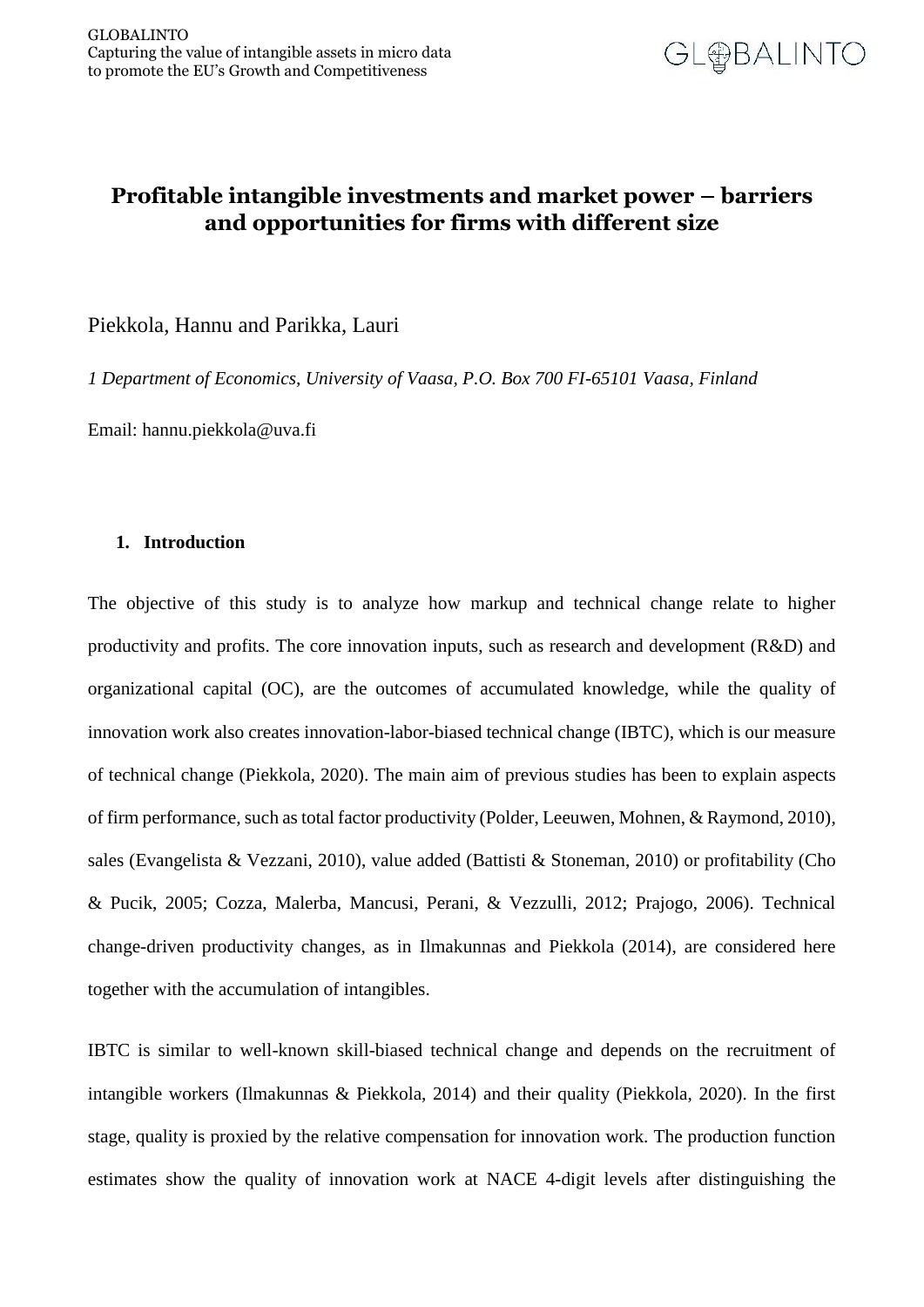contribution of intangible capital accumulation to productivity.

In addition to IBTC, organizations and technologies, such as proprietary software systems, and structural capital, digitalization and cooperation are considered inputs are part of innovativity. One related study by Polder et al. (2010) used the tripartite design to model OC, R&D and (information and communication technology) ICT investment in a system of three innovation output equations (product, process and organizational innovation). They find organizational investments to be important drivers of innovation; see also Bloom, Schankerman, and Van Reenen (2013) and Syverson (2011).

Higher shares of innovation workers generate knowledge spillovers that affect growth in industries and regions (Acs, Braunerhjelm, Audretsch, & Carlsson, 2009; Audretsch & Keilbach, 2008; Audretsch, Keilbach, & Lehmann, 2006; Del Giudice, Scuotto, Garcia-Perez, & Petruzzelli, 2019). We consider these as the channels for technical change when the firm itself does have own innovativity. Some analyses follow the CDM tradition, starting from Crepon, Duguet, and Mairessec (1998), who used innovation inputs to determine innovation output and, in turn, productivity growth. The markups, IBTC and firm performance is here analyzed in a system estimation and thus not assuming one-way direction from structural capital to IBTC (innovations) and to production. Markups are separately estimated using production function method of De Loecker, Eeckhout, and Unger (2020) as the major determinant of firm performance. Intangible interact with market shares, create IBTC and have direct role to play in production. We thus analyze a system of markup determination, knowledge creation through R&D-IBTC, OC-IBTC and production which includes all these elements analyzed with cmp method (Roodman, 2011).

We exploit full employer-employee data of the total Finnish economy over the period 1999-2017 and available from Statistics Finland with remote access. We first show that markups have been decreasing over time, while technical change through IBTC has moved forward. A shift from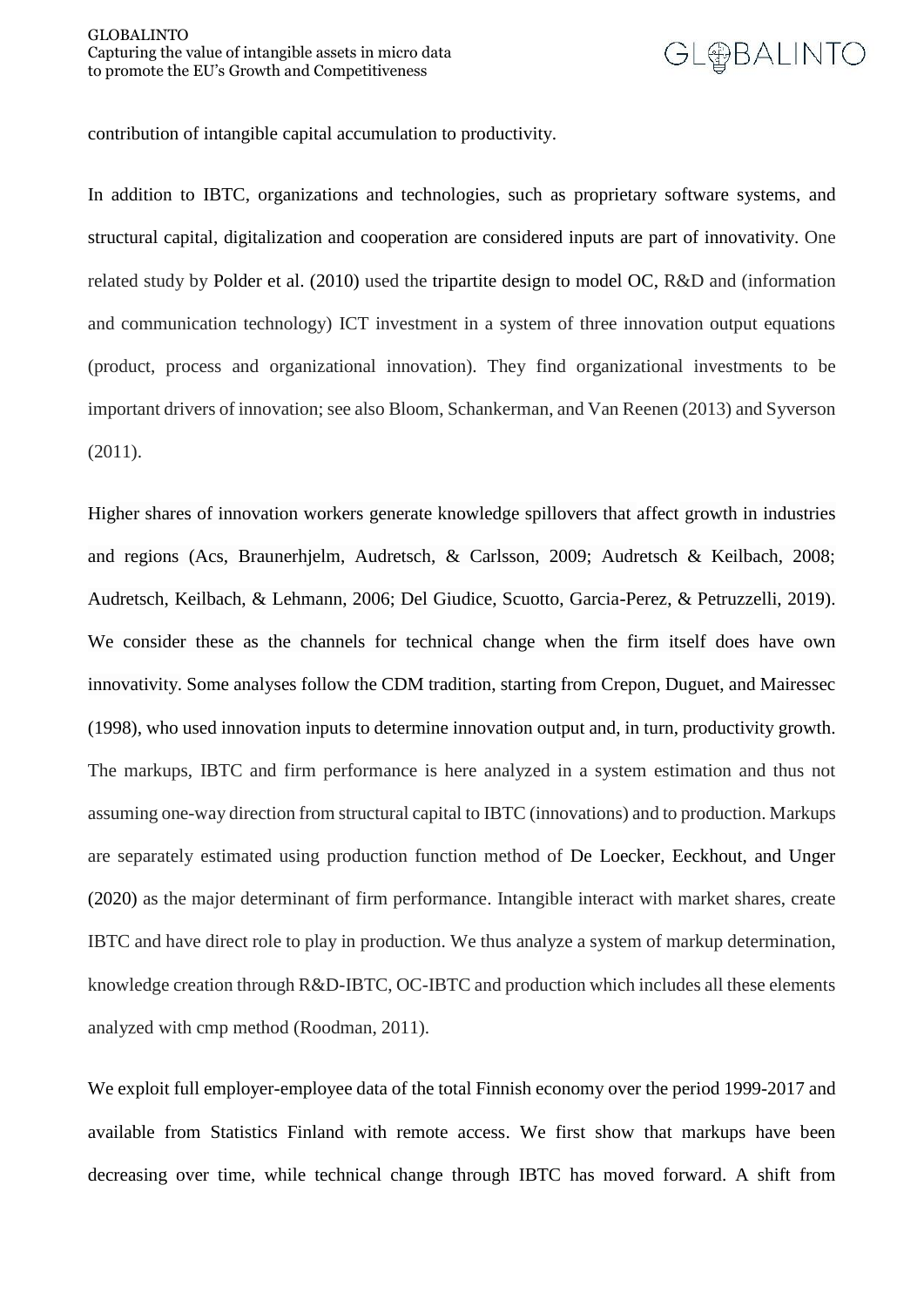increasing market shares and markups to more technological driven growth is evident. Some of the technology is embedded in the production itself so R&D affect performance at many levels. The puzzle of productivity slowdown is not supported given the major shift of IBTC upwards overtime, or we may rather speak of the puzzle of decreasing markups. R&D work-driven IBTC grew over time until 2017.

Section 2 contains a literature review, and section 3 provides the data analysis with markup and IBTC. Section 4 provides the results. Section 5 concludes.

#### <span id="page-4-0"></span>**2. Literature review**

Micro- and macroeconomic studies offer strong evidence on intangible capital and productivity growth, see Thum-Thysen, Voigt, Maier, Bilbao-Osorio, and Ognyanova (2017) for a review. Structural capital here covers the organization and technology, such as proprietary software systems, so that R&D and organizational capital (OC) should be considered together. Piekkola (2020) refers to the management and accounting literature finding that intangibles that involve large discretion by management are more valued than others, such as R&D or purchased goodwill. These assets have a shorter technology cycle but may be better recorded in accounts (Wyatt, 2005). It is also clear that organizational capital is oriented toward quality, innovation and care of the environment (F‐Jardón & Martos, 2009). The other dimensions of intangibles, such as ICT and cooperation, are linked to structural capital.

Organizational innovations have a direct effect on productivity, create lead times, and improve flexibility (e.g., Womack et al., 1990; Hammer and Champy, 1993; Goldman et al., 1995). Caroli and Van Reenen (2001) argue that a higher skill level of the workforce tends to reduce the costs and increase the benefits of decentralization. Organizational innovations may relate to teamwork in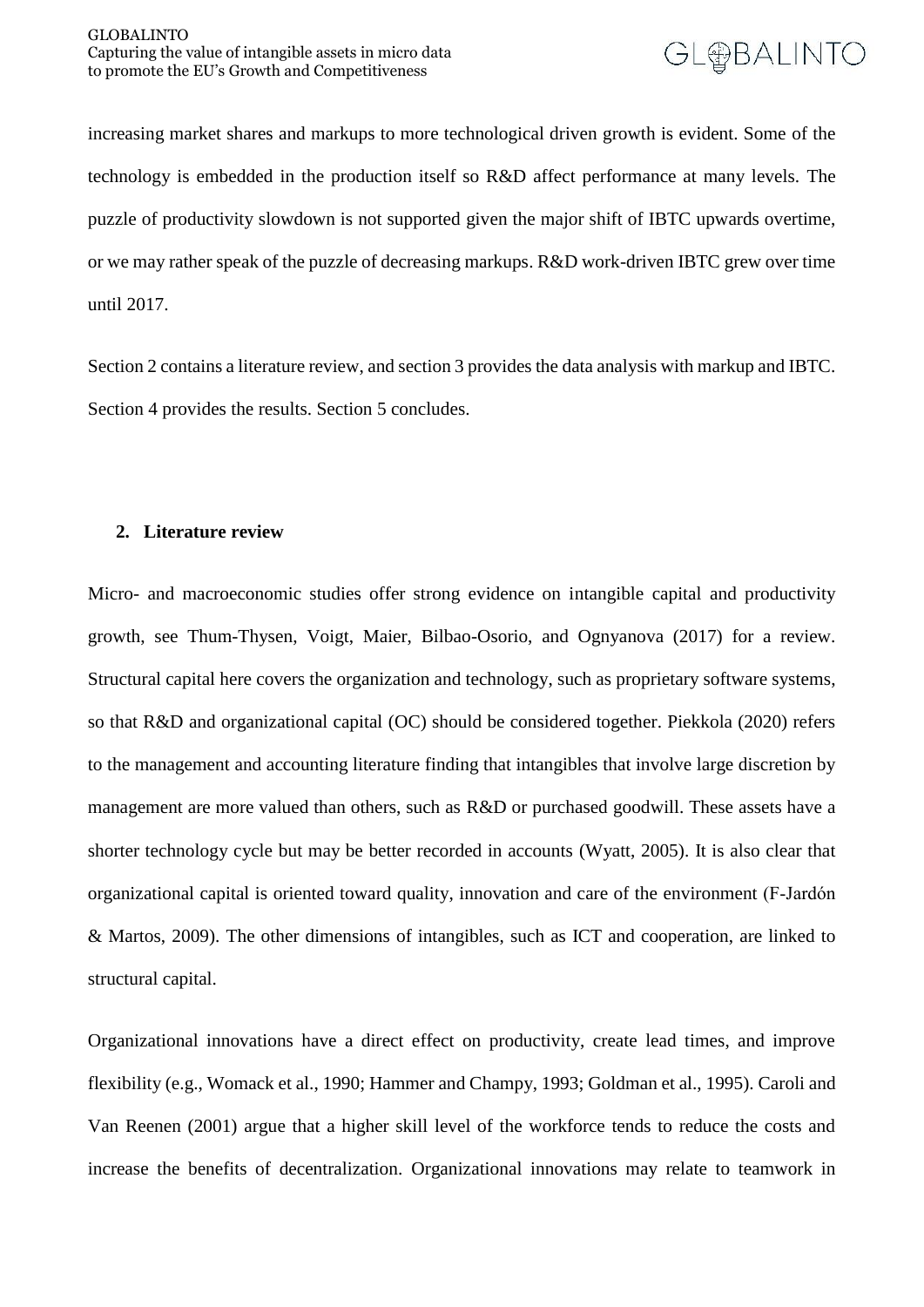production, supply chain management or quality-management systems (Damanpour, 1987; Damanpour & Evan, 1984) or to joint adoption of organizational innovation. Rexhaüser, Hottenrott, and Veugelers (2016), using the Mannheim Innovation Panel, find organizational change to augment the introduction of new environmental technologies. Bresnahan, Brynjolfsson, and Hitt (2002) combine organizational change with ICT use to create product innovation at the firm level.

Intangible workers represent a high share of personnel, approximately 10% in Piekkola (2020), and require decentralized decision-making processes at the level where intangibles are used. Kotey and Slade (2005) equally emphasize the important role of middle management in innovative firms. The literature also finds organizational innovations to be successful responses to the efficient use of product and process innovations (Caroli & Van Reenen, 2001; Damanpour, Szabat, & Evan, 1989; Piva & Vivarelli, 2002). We link these with product rather than process innovations because they are more likely to be radical and because process innovations have more ambiguous performance than product innovation (Bronwyn H. Hall, Mairesse, & Mohnen, 2010). Piekkola and Rahko (2019) find with similar Finnish data that product innovations alone rather than together with process innovations have the greatest effect on productivity growth.

Organizational investments can also support bureaucracy. As the firm grows larger, decision-making can become more efficient. However, entrepreneurial effort may be replaced by professional management that is more interested in following profit margins than innovation (Adams & Brock, 1986; Graves & Langowitz, 1993). There is a risk of the replication of information in the absence of centralized management (Greenan & Guellec, 1994). Therefore, cooperation and ICT are also needed. ICT is considered vital for information spread, which can improve relational capital and trust, and can support the collaboration of dispersed groups (Adamides & Karacapilidis, 2006; Cabrilo, Dahms, Mutuc, & Marlin, 2020). Therefore, ICT services and related development complement the general cooperation of the firm, which we relate here especially to the market relations of the firm.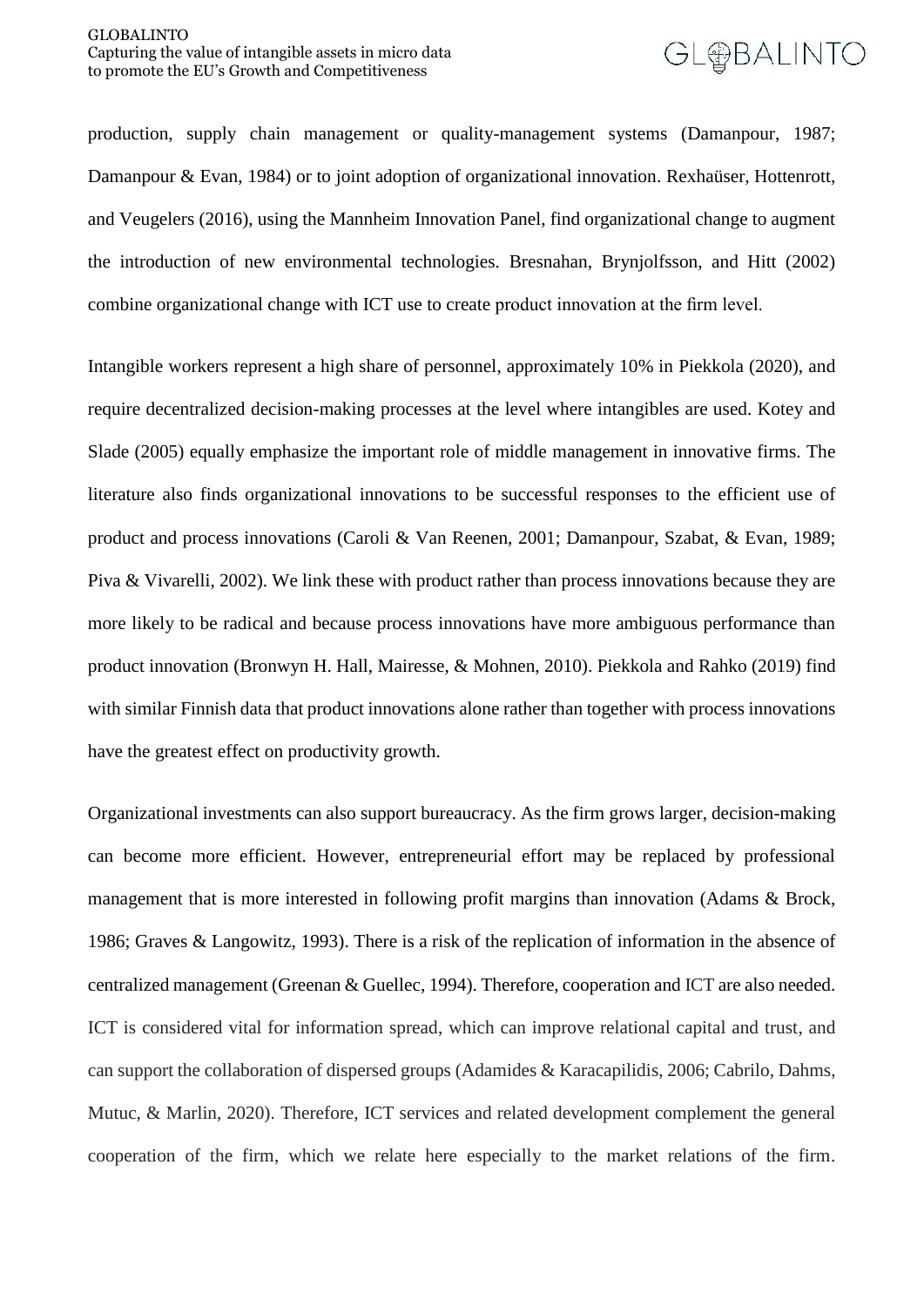Digitalization is a notable driving force for SMEs' knowledge-based strategies and can address numerous operational issues (Noori & Lee, 2006). The information and knowledge available online reduce costs for small firms and new entrepreneurs, but we assume that these effects are also captured by R&D.

Structural capital is input to innovations that enhance technological change, alongside market position and being needed in production Piekkola (2020) analyzes innovation-labor biased technical change IBTC separately at firm level and the related knowledge spillover is the average over firms weighted by their size (employment). IBTC is an exact measure on the quality of intangible workers, which also accounts for the shifts in the share of these intangible workers from total workforce. Given that intangible inputs cause high fixed costs there can be asymmetric effects. Existing knowledge spillovers signal large competition on prohibit entrance to the market, while given the decision to participate, incentive to invests large amount relative to existing resources are high with the expectation of larger market shares (Piekkola, 2020). For firms that do not have own innovative activity related to structural capital, it is assumed that industry level knowledge spillovers are rather necessary for knowledge to spread. The innovations used in the firms' principal operating industry have in general favorable effects as they effect the technology level of the industry. Firms are not rivals to knowledge intensive firms but complete them with their action. Thus, knowledge spillovers are included to affect the production facilities, while the absence of own structural capital has a negative effect on their market shares in the market.

Blundell, Griffith, and Van Reenen (1995) and Blundell, Griffith, and Van Reenen (1999) use as the knowledge spillover the count of innovations used in the firms' principal operating industry. Knowledge stock (G) is the depreciated sum of all past innovations of the firms. They argue that knowledge spillovers within industries indeed reflect rivalry of (close) competitors and they indeed find knowledge stock among producers of similar innovation to have negative effects effect.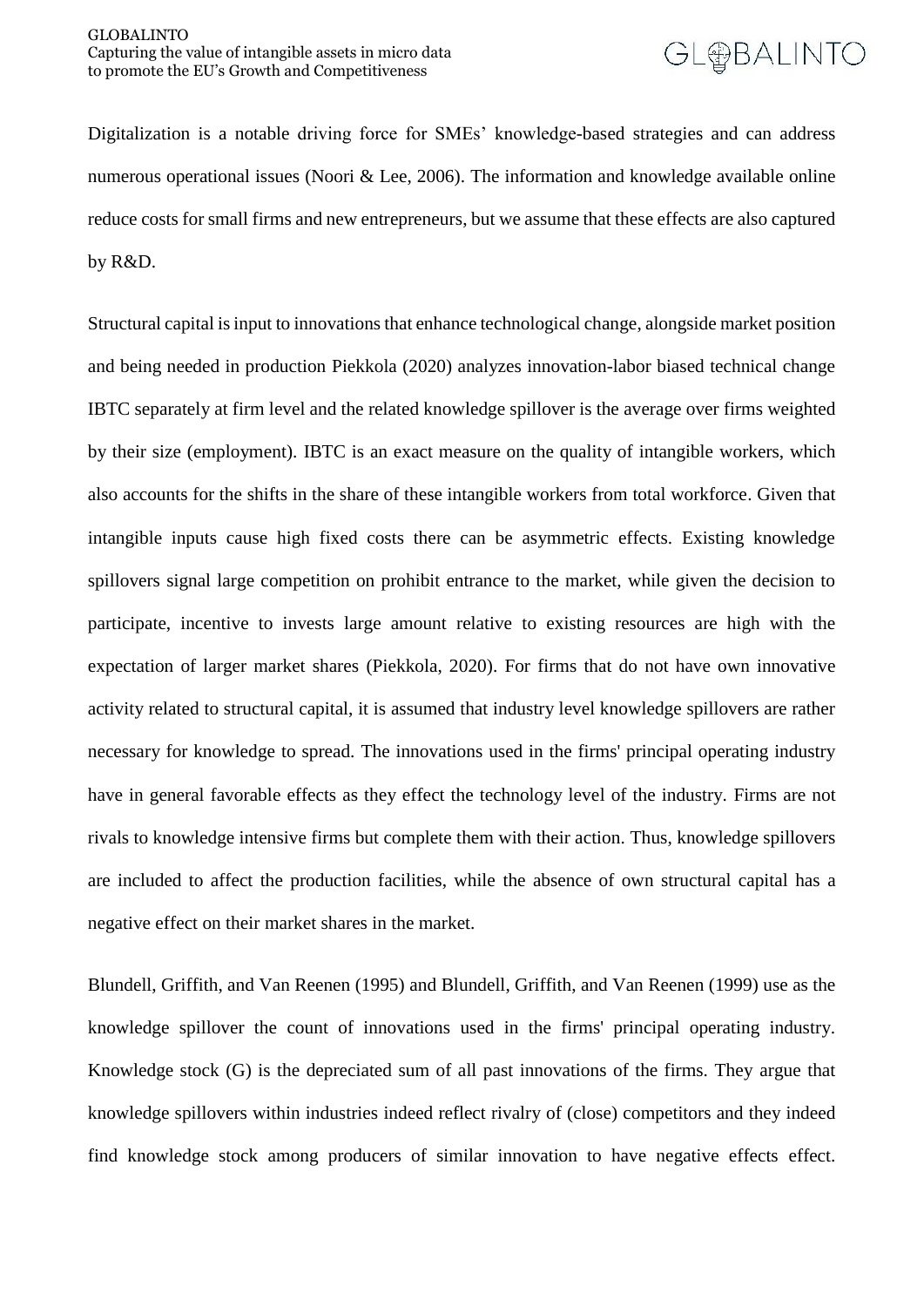Therefore, we indeed only measure firm's own contribution to the industry IBTC, while knowledge spillover are accounted for other firms that do not have structural capital and which are in general a minority about 20% of all firms. Lucking, Bloom, and Van Reenen (2018) indeed separate spillovers which may increase the productivity of other firms that operate in similar technology areas, while the second type of spillover is the product market rivalry effect of R&D.

Our simplification can be justified on the grounds that literature on these two effects is scarce since it has been difficult to distinguish the two types of spillovers using existing empirical strategies. Aghion and Howitt (1992) or Spence (1984). Keller (2004), Klenow and Rodriguez-Clare (2005) and Jones (2005) all have recent surveys of the literature on under-investment in R&D. If product market rivalry effects dominate technology spillovers, the conventional wisdom that there is underinvestment in R&D could be overturned. Bloom, Schankerman, and Van Reenen (2013) consider latter as business steeling of rivals. We believe

Market value should be increasing in the size of the pool of R&D spillovers from technologically similar firms and decreasing in the size of the pool of spillovers from product market rivals (SP ILLSIC). There is clearly going to be some feedback mechanism between market power and innovation - a successful innovation is likely to lead to an increase in a firm's market share. In addition, any representative sample of companies is likely to display a wide range of innovative activity. The majority of companies make few innovations while a small group are involved in a high level of activity

Although SMEs lack in financial resources and technical capabilities, SMEs are the largest number of companies in an economy (Gassmann, Enkel, & Chesbrough, 2010), and the source generating the majority of new jobs (Edwards, Franks, & Storey, 1994). Due to its importance, SMEs and entrepreneurial firms are key drivers for national economies (Wolff & Pett, 2006) (Wolff and Pett,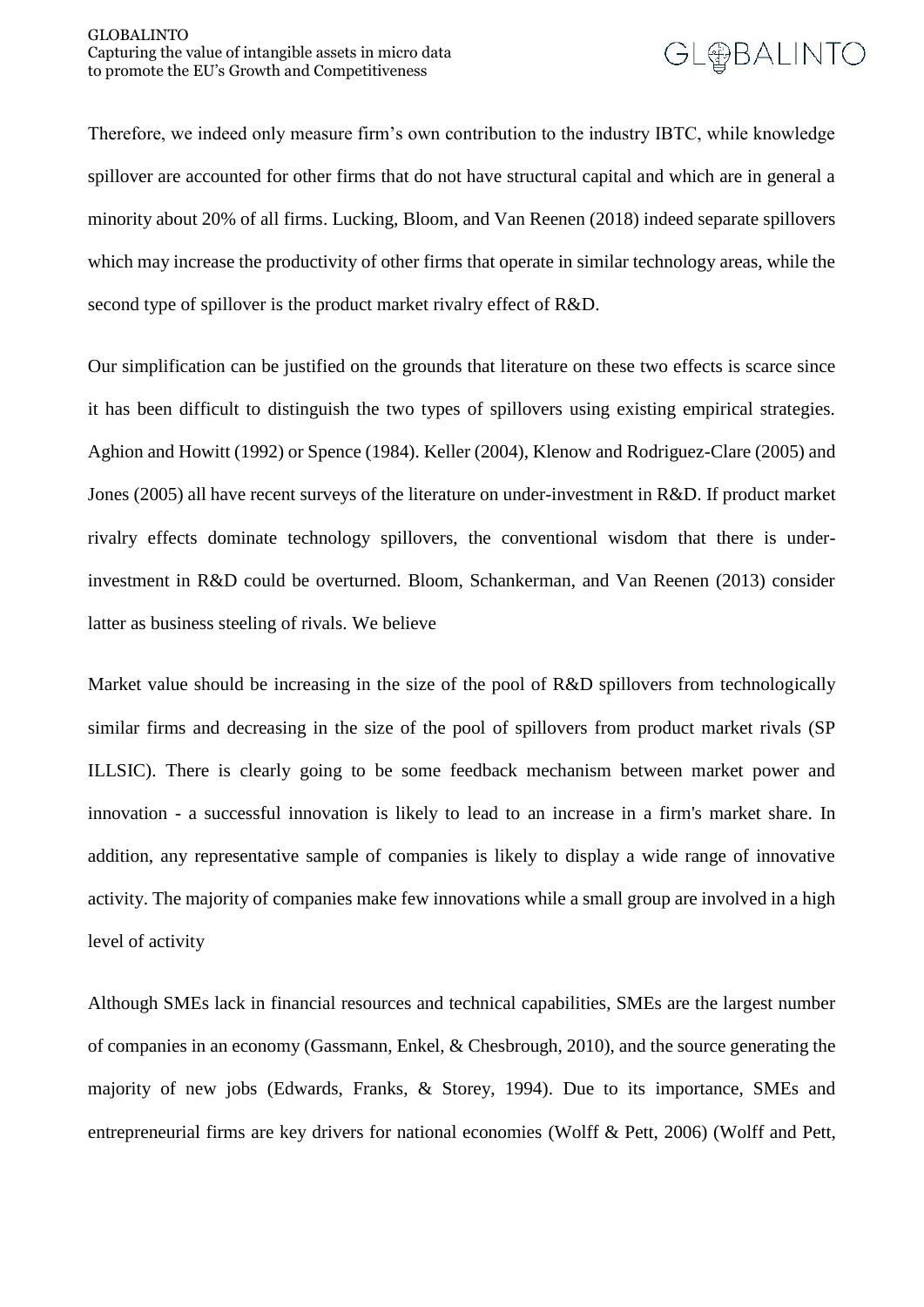2006). In the European Union, SMEs generate a gross value added share that encompasses about 50% of the European economy (see Eurostat on statistics on small and medium-sized enterprises).

SMEs have generally lower market shares and lower markups, while large firms with usually notable market share have more capacity to introduce new products and services to the market. SMEs that decide to innovate are taking greater risks and therefore can be suggested to be less profitable. The current literature contains a research gap resulting in the inability to fully explain why low-technology rather than high-technology firms gain productivity from process innovations, as described by Bronwyn H. Hall, Lotti, and Mairesse (2009); see also Cohen and Levinthal (1989). One suggested explanation is that research and development (R&D) provides firms the absorptive capacity to recognize the value of new information, assimilate this information, and learn from industry leaders. However, SMEs with a low market share and young firms are also likely to be suppressed by adjustment costs, financing frictions and uncertainties, leading to large fixed costs. Piekkola and Rahko (2019) show that these costs may lead to a "negative selection mechanism" in innovation activity, and firms with low initial productivity and profitability invest only in innovations with the highest productivity growth. Large fixed costs imply that these innovations are not necessarily profitable. SMEs are indeed heterogeneous and not all high-growth SMEs promote growth and knowledge spillovers in a large scale.

Innovation-based SMEs are faced with Schumpeterian growth, where firms need market power to reap profits from future innovations. The innovation of SMEs has positive relation between organizational performance (Oke, Burke, & Myers, 2007; Rosenbusch, Brinckmann, & Bausch, 2011). Innovations are performed to earn abnormal profits but are also subjected to creative destruction (Schumpeter, 1942, 1947). Innovations lead to out-of-equilibrium conditions that increase profitability above the average or result in failure (Antonelli & Scellato, 2011).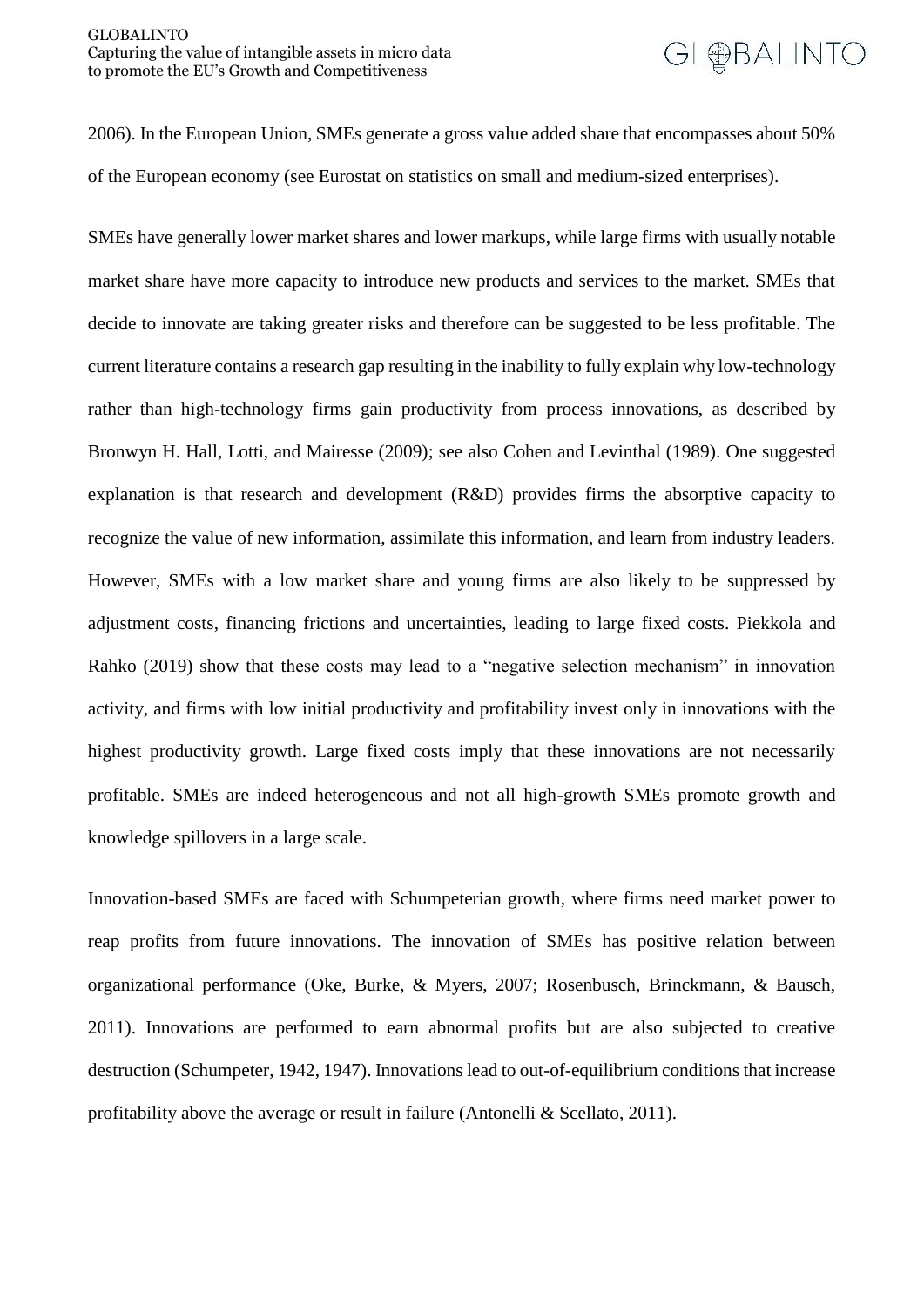Register-based data are particularly important for analyzing SMEs and low-market-share small firms, which are not entirely covered in R&D survey data. Broad R&D and other ICs are thus also evaluated based on innovation work using the methodology from the Innodrive 7th framework project (FP7); see Piekkola et al. (2011), Piekkola (2016), and the Organization for Economic Cooperation and Development (OECD) study by Squicciarini and Le Mouel (2012). This is consistent with Hall et al. (2009), who argue that a broader set of ICs is important for smaller firms because formal R&D inputs provide a very incomplete picture of their innovation efforts. These authors consider training, technology adoption and sales of products new to the market or firm essential components of downstream ICs. Here, organizational capital (OC) includes marketing, advertising and brand management, and some of these after-sales services are used to apply innovations in the market; see Corrado, Haskel, Jona-Lasinio, and Iommi (2014).

#### <span id="page-9-0"></span>**3. Data analysis with markups and IBTC**

#### *Markup estimation*

It is expected that innovation inputs such as intangibles are firm-specific capital that affects competitive positive through markups. We first derive sector specific markups and how they vary over time. The production function method by De Loecker, Eeckhout, and Unger (2020); (De Loecker & Warzynski, 2012) is fairly straightforward. The idea is that the gap between output effects and value added share of employment costs of flexible workers gives a good estimate of markup. Parikka (2021) develops the method further by excluding from flexible work intangible work. Intangibles include fixed costs rather than being flexible and returns materialize over longer period (intangible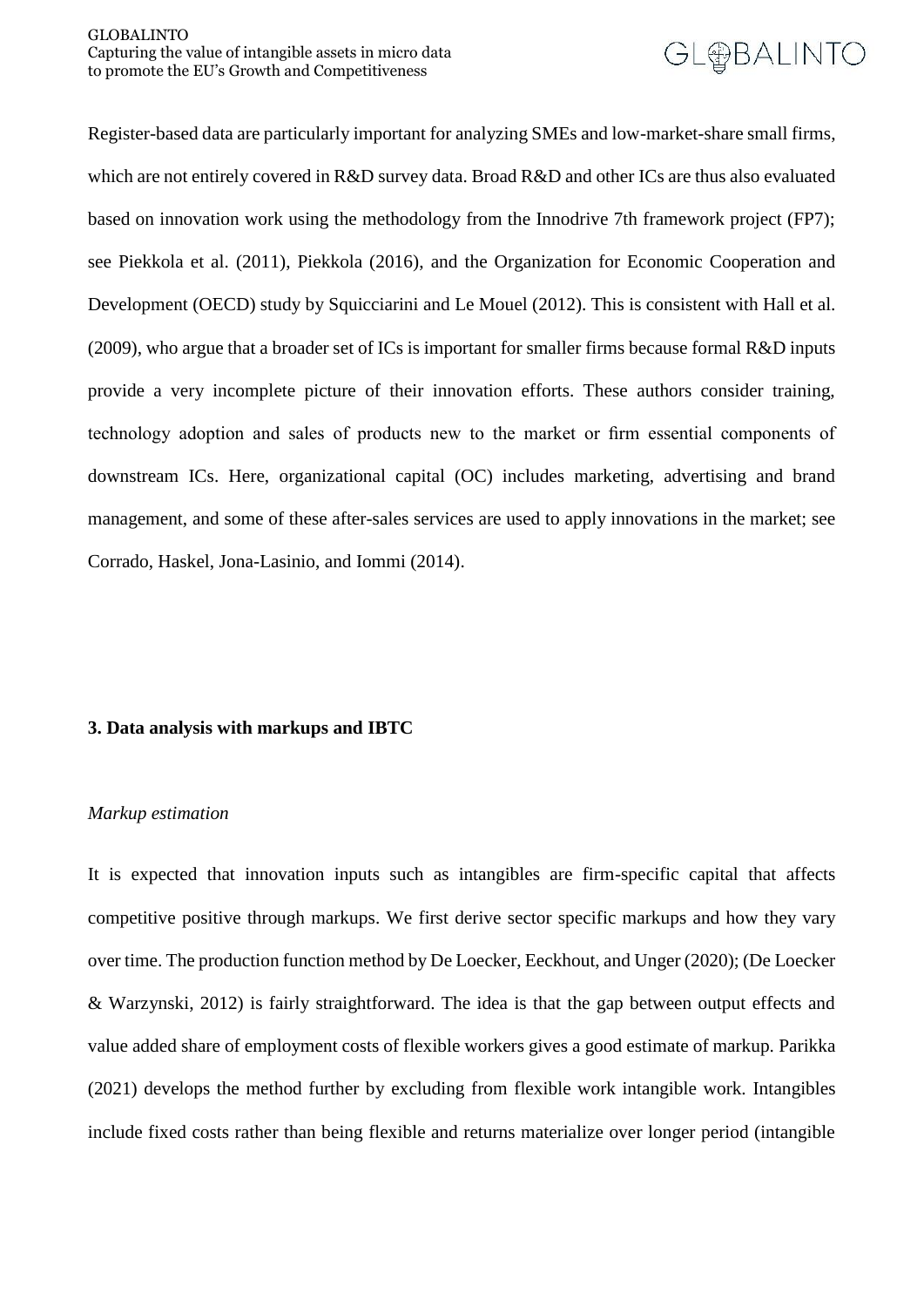work relates here to OC (management, marketing), R&D and ICT occupations listed in Box A.1 in Appendix A). The markup is given by

$$
\gamma_{it} = \frac{\beta}{\left(\frac{P_{it}^L L_{it}}{P_{it} Y_{it}}\right)},\tag{1}
$$

where  $\beta$  denotes the output elasticity of non-innovative labor input using real values and  $P_{it}^L L_{it}/P_{it}Y_{it}$ is the nominal share of expenditures on non-innovative labor input in value added (i.e. labor costs net of those for innovative work in current production per value added). The output elasticity is allowed to vary by nine technology types of industries and over time with moving average of seven years in 1995-2017 (technology types are based closely on EUROSTAT classification of technology types: production: high technology, high middle-technology, low middle-technology, low technology, services: KIS, ICT, R&D, OC, other). The elasticity of labor is calculated using moving average of time over seven periods using GMM estimation of log form of production function with lagged explaining variables as instruments. The excluded innovation work is 40% of management and marketing work and respective shares increase to 70% for R&D work and 60% for ICT work (see Table 1 later). Time allocation to intangible work is then about 10-15% of all work. Bronwyn H Hall and Mairesse (1995); Schankerman (1981) similarly show that IC work should be excluded from the employment figures to avoid double accounting. The expenditures share of labor varies by firm as well as the output elasticities by technology type and over years (the estimation period is 1995-2017).

We follow Blundell et al. (1999) and market share as one determinant of markups is the company's sales divided by total industry sales, which we apply here at 4 digit level. Market share also with interactions to intangibles are the major determinants of markup that in turn affects firm performance.

#### *IBTC estimation*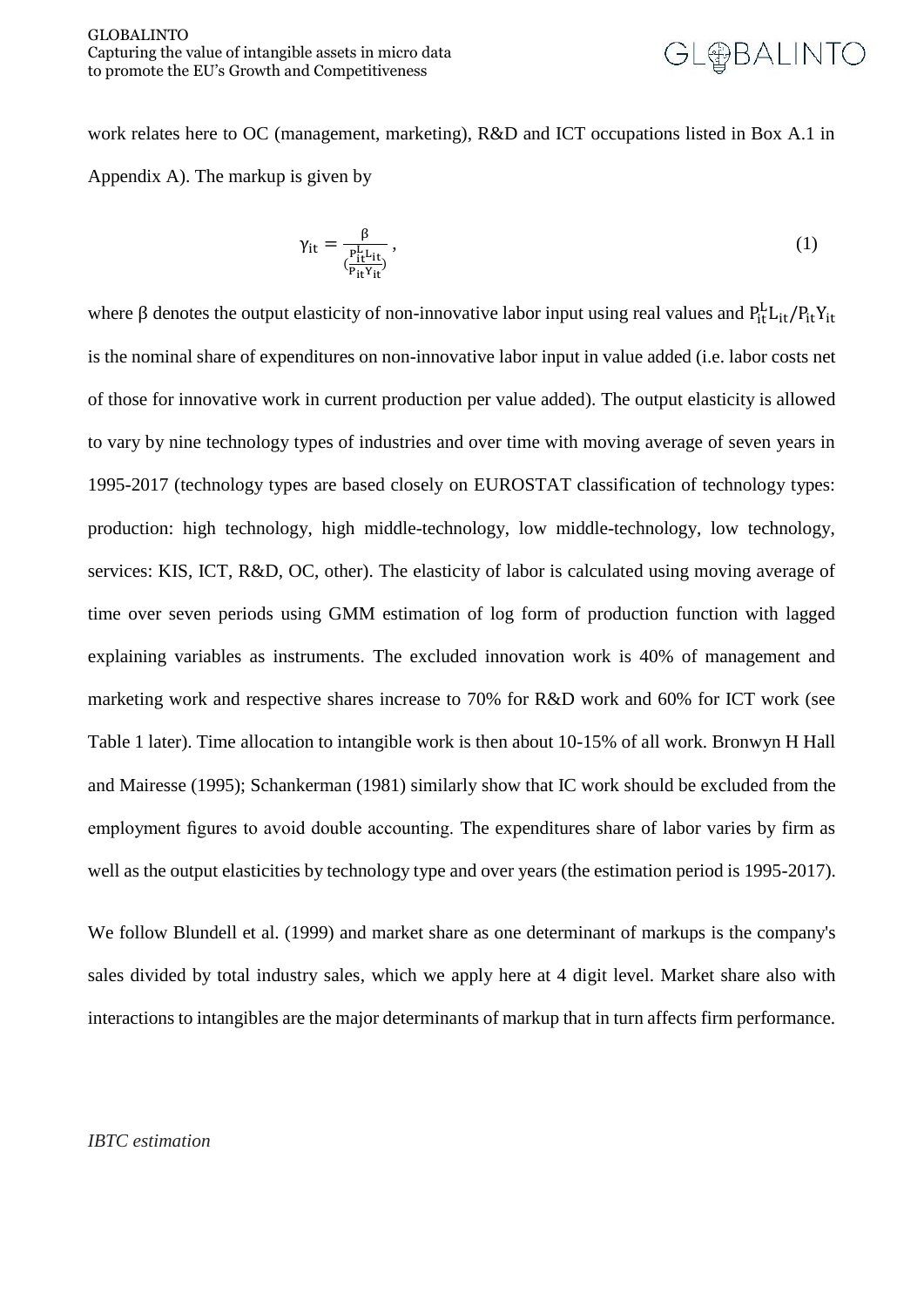Structural capital also promotes new innovation that create technical change. However, innovation data is based on survey data, we want to compare widely firms of different size and by technology type. Technical change is evaluated from production function estimation. The "final" good of consumers is produced here by perfectly competitive firms using inputs: quality adjusted labor  $A(L_0, L_8)L$ , R&D and OC with the Cobb-Douglas production technology (Piekkola, 2020).

$$
Y_{t} = (A(L_{oc}, L_{R\alpha})L_{Y})_{t}^{\alpha_{L}} K_{t}^{\alpha_{R}} R_{t}^{\alpha_{R\alpha_{D}}} O_{t}^{\alpha_{oc}}, \qquad (2)
$$

where  $Y_t$  is the value added in period *t*,  $A_t$  is a parameter that reflects the productivity of the OC and R&D labor inputs in that period and  $\alpha_L = 1 - \alpha_L - \alpha_{R\&D} - \alpha_{OC}$ . AL<sub>*Yt*</sub> refers to the economy's effective labor supply of labor *LYt* engaged in production (excluding time spent on intangible investment), where the quality  $A_t$  creates IBTC depending on the time spent in intangible investment.  $K_t$  is the sum of the stock of buildings and machinery and equipment (accumulated value of respective investment with 10% depreciation of machinery and equipment and 3% depreciation of buildings).

The improved quality of innovation work increases the returns to innovation relative to the returns of other firms in the industry. IBTC depends on the share of workers engaged in innovation labor in addition to the gap between the existing skills of innovation workers and all workers an average so that the first term in production function (1) is written as:

$$
A(L_{oc}, L_{R\&D})L_{\gamma} = \left( \left( \frac{a_{R\&D_{I}}L_{R\&D_{I}}}{\overline{a}_{L}L_{I}} + \frac{a_{oc_{I}}L_{oc_{I}}}{\overline{a}_{L}L_{I}} \right) + \frac{L_{\gamma_{I}}}{L_{I}} \right) L_{\gamma}, \quad (3)
$$

where  $a_{R\&Dt}$ ,  $a_{OCt}$  are the quality of innovation workers relative to the average quality  $\bar{a}_{\mu}$  of all workers in the firm (subindex for firm i is not shown here) and  $L_t = L_{\gamma_t} + L_{R\&D_t} + L_{OCL}$  is the total labor force including the time spent on intangibles. High investment in research not only affects output but also brings the firm more qualified researchers with a higher probability of successful innovation.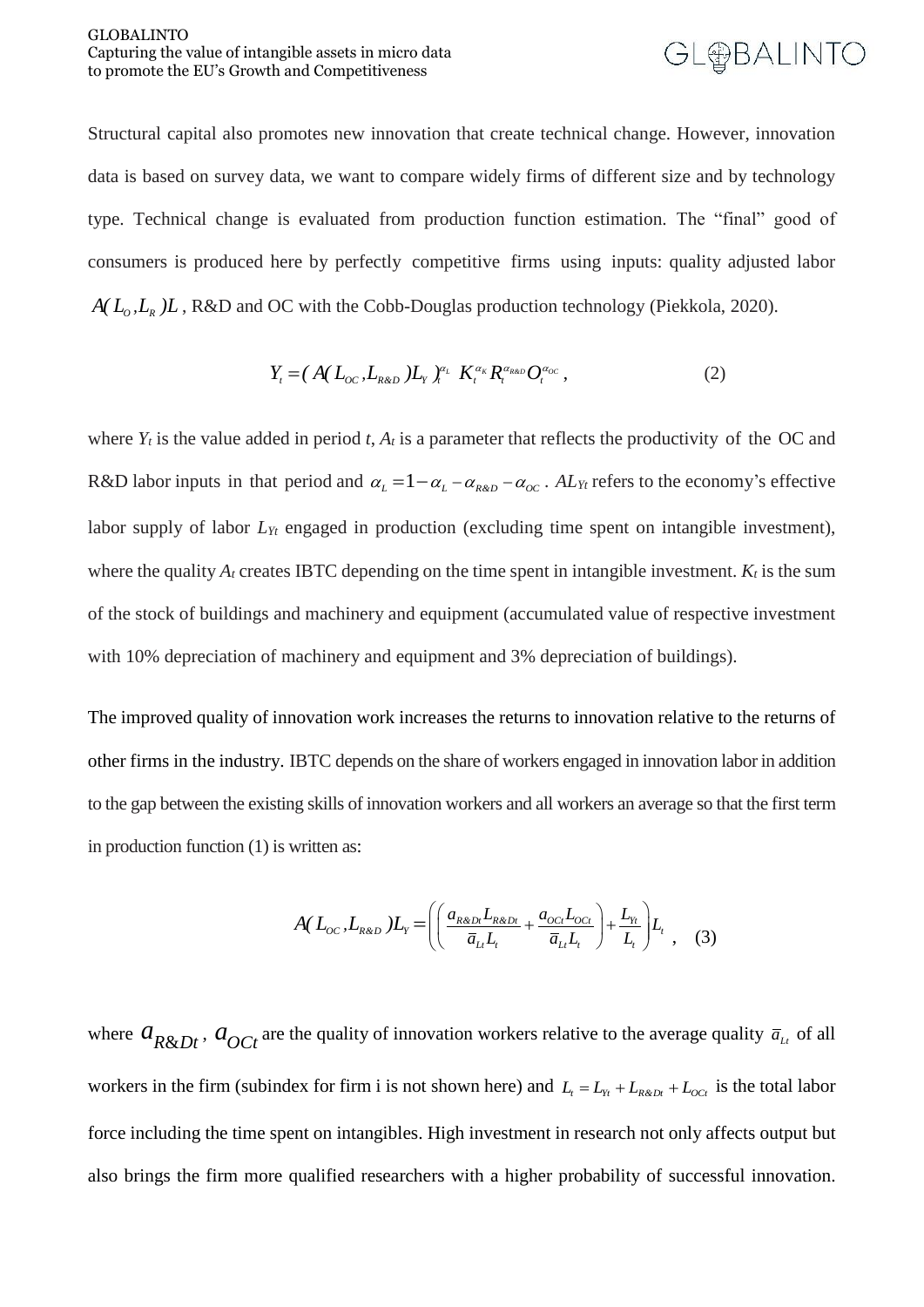Successful innovation depends on the share of workers engaged in innovation labor and on the gap between the existing skills of innovation workers and all workers, on average, following the Schumpeterian growth proposed by Aghion, Harris, Howitt, and Vickers (2001).

We are interested in IBTC for total workforce  $L<sub>t</sub>$ , and the terms in the brackets can be rewritten as:

$$
\frac{a_{R\&Dt}L_{R\&Dt}}{\overline{a}_{Lt}L_t} + \frac{a_{OCt}L_{OCt}}{\overline{a}_{Lt}L_t} + \frac{L_{Yt}}{L_t} = \left(\frac{a_{R\&Dt}}{\overline{a}_{Lt}} - 1\right)\frac{L_{R\&Dt}}{L_t} + \left(\frac{a_{OCt}}{\overline{a}_{Lt}} - 1\right)\frac{L_{OCt}}{L_t} + 1\tag{4}
$$

 $(A(L_{oc}, L_{R\&D})L_{Y}^{\alpha}$  in (1) using (3) is then in log form approximated by

$$
\alpha_L ln L_t + \alpha_L ((a_{Rt} / \overline{a}_{Lt} - 1) L_{Rt} / L_t + (a_{0t} / \overline{a}_{Lt} - 1) L_{0t} / L_t),
$$
\n(5)

where the approximation in log form is  $ln((a_{R\⊂>Di}/\overline{a}_{Lt}-1)L_{R\⊂>Di/L_{t}+(a_{OCI}/\overline{a}_{Lt}-1)L_{OCI}/L_{t}+1)\approx$  $(a_{R\&Dt} / a_{Lt} - 1) L_{R\&Dt} / L_t + (a_{OCT} / a_{Lt} - 1) L_{OCT} / L_t$  given that the first two terms are not too far from zero. IBTC increases depending on the improvement in the quality of labor and the increase in the share of IA workers. The concept of "fishing out" states that good ideas are used first, so improved relative quality of innovation workers  $a_{IAt}$  /  $\overline{a}_{It}$ ,  $I A = R \& D, OC$  is needed to produce new innovations.

The estimation follows the preferred method in Piekkola (2020), using relative wages as first-stage proxies for relative quality, while earlier studies, such as those of Hellerstein, Neumark, and Troske (1999) and Ilmakunnas and Piekkola (2014), proxy the relative productivity of various worker types by their labor shares alone, thus holding  $a_{I\!A\!i\!t}$  /  $\overline{a}_{L\!i\!t}$  as an unknown parameter. More precisely, IBTC is first approximated, proxying the relative quality of work  $a_{I\!A\!i\!t}$  /  $\overline{a}_{L\!i\!t}$  by wage shares  $W_{I\!A\!i\!t}$  /  $\overline{W}_{L\!i\!t}$ , with  $w_{I\!A\!i\!t}$  as the average compensation for innovation work of type IA in firm i and  $\bar{w}_{L\!i\!t}$  as the average compensation for all work in the firm. Wages for IA workers and wages for all workers are measured from the sum of regular hourly earnings divided by the number of workers in each firm i and year t.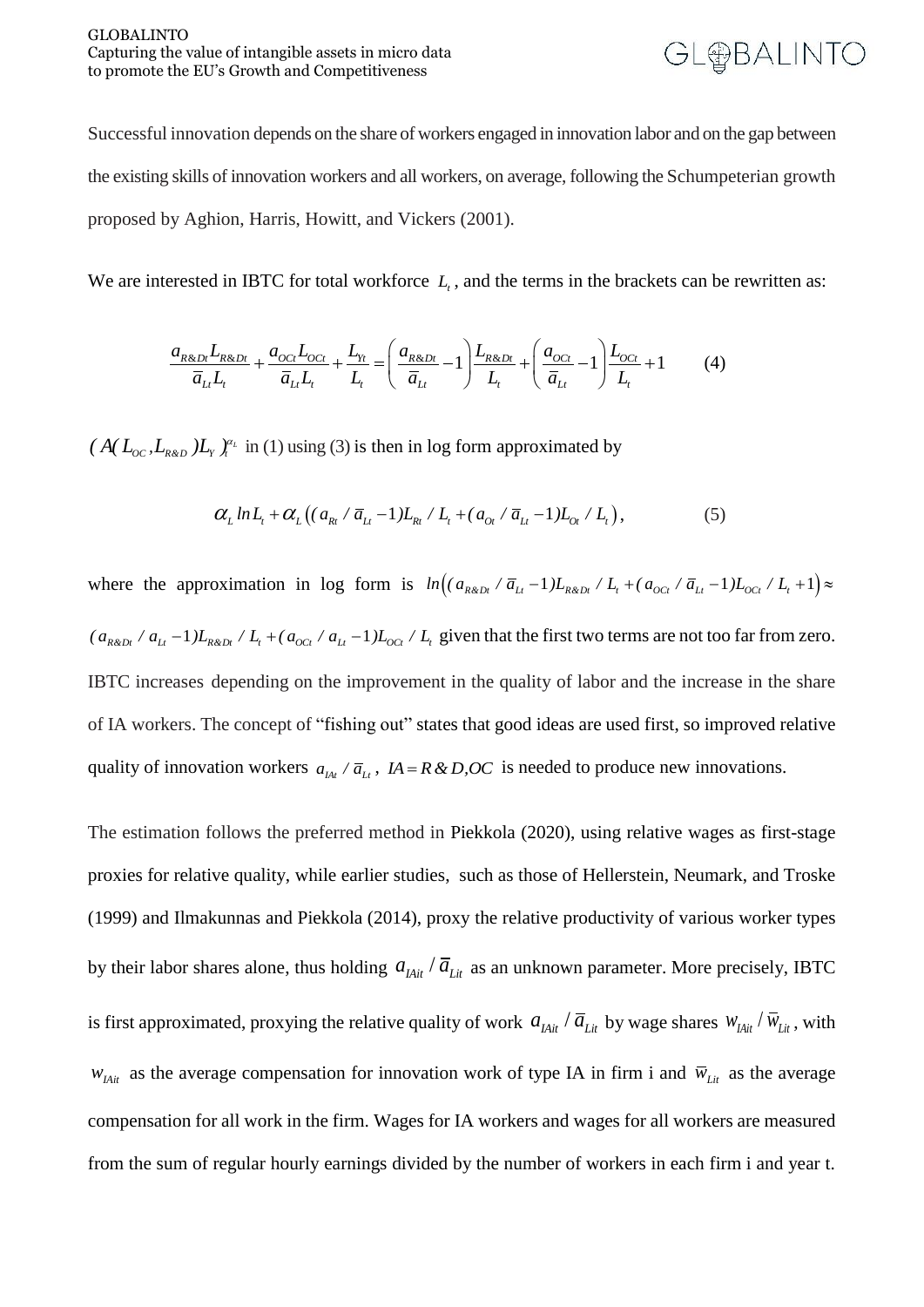Part-time workers' labor input is assumed to be 2/3 that of full-time workers. The compensation ratio  $w_{I\!A\!i\!t}$  /  $\bar{w}_{L\!i\!t}$  of each firm is also set within the 1st and 99th percentiles of the overall distribution in the data. The industry production functions are estimated in each NACE-3 digit industry j in the following log form using (2) and (5):

$$
\ln Y_{it} = \alpha_{Lj} \ln L_{it} + \sum_{IA, i \in j} \alpha_{IBTC, IAj} (w_{IAit} / \overline{w}_{Lit} - 1) \frac{L_{IAit}}{L_{it}} + \alpha_{IAi} \ln IA_{it} + \alpha_{Kj} \ln K_{it} + \alpha_{Zj} \ln Z_{it} + \ln e_{it}
$$
\n(6)

where  $Z_{it}$  represents the controls (industry and year dummies),  $e_{it}$  is the residual. From (6)  $\alpha_{IBTC, IAJ}(w_{IAit} / \overline{w}_{Lit} - 1) = \alpha_{Lj}(\hat{a}_{IAit} / \hat{\overline{a}}_{Lit} - 1)$ , so the adjusted relative productivity is  $\hat{a}_{I \text{Ai}^i} / \hat{a}_{I \text{Ai}^i} = \alpha_{I \text{BTC}, I \text{Ai}^j} (w_{I \text{Ai}^i} / \overline{w}_{I \text{Ai}^i} - 1) / \alpha_{I \text{Ai}^j} + 1$ . If  $\alpha_{I \text{Ai}^j}$  is found to differ from  $\alpha_{I \text{Ai}^j}$ , we know from (6) that the difference must be because relative wages  $w_{I A i t} / \bar{w}_{L i t}$  do not reflect true productivity differences. Thus, we calculate a  $\hat{a}_{I \text{A}i t} / \hat{a}_{L i t}$  given that  $\alpha_{I \text{B}T C_j} = \alpha_{I}$ . Here,  $\partial \hat{a}_{I_{\text{A}}_{it}} / \hat{a}_{I_{\text{L}}_{it}} / \partial \alpha_{I_{\text{B}}_{\text{T}}_{\text{C}}, I_{\text{A}}_{j}} = (w_{I_{\text{A}}_{it}} / \overline{w}_{I_{\text{L}}_{it}} - 1) / \alpha_{I_{\text{L}}_{i}},$  where the quality of innovation labor increases with relative compensation in firm  $\hat{a}_{I\!A\!i\!i}$  /  $\hat{\overline{a}}_{I\!A\!i\!i}$ . IBCT is, thus, firm- and time-varying.

We also analyze knowledge spillovers that are industry specific. "Fishing out" of existing ideas may lead to negative spillovers since the technology is already used by others. The estimations are performed separately in each three-digit industry. The respective knowledge spillovers created by firms through IBTC in IA in industry j are given by

$$
Split_{IAjt} = \sum_{i \in j} \frac{L_{it}}{L_{jt}} \left( \frac{L_{IAit}}{L_{it}} (\hat{a}_{IAit} / \hat{\overline{a}}_{Lit} - 1) \right),
$$
 (7)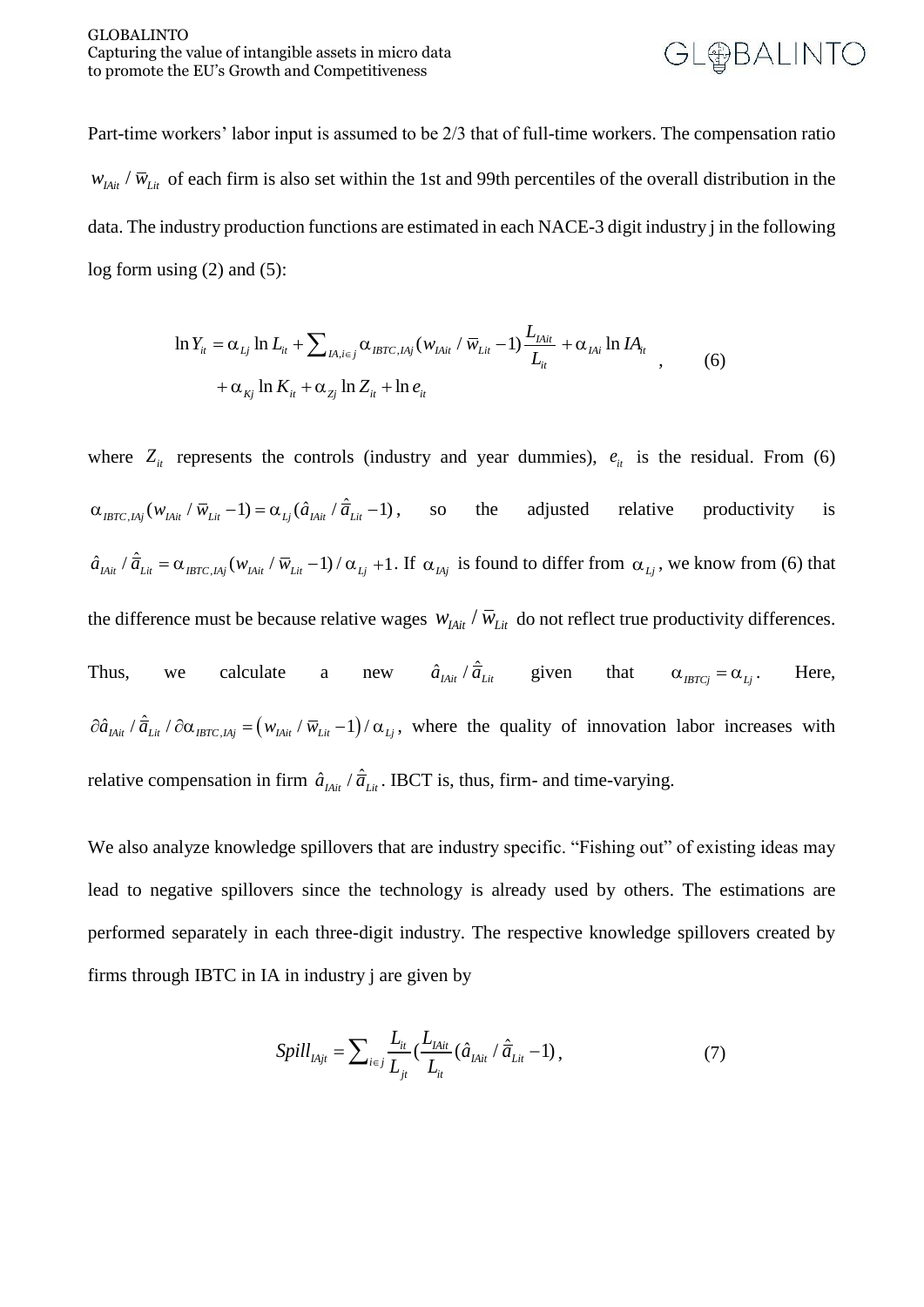<u>.</u>

# **GL@BALINTO**

where  $\hat{a}_{I_{A}i}$  /  $\hat{a}_{L}$  was from the estimation of (6). Aggregation uses each firm's labor share in industry j as weights. The contribution to knowledge spillovers thus depends on the relative size of the firm.

The EU Horizon 2020 Globalinto 2019-2022 project identifies the structural capital of R&D and OC using occupational data. ICT is from ICT-related services and experts. After elaboration of the IA labor input from the related occupations, the second task is to evaluate the worktime share spent on innovative work. Finally, overheads should cover other factor inputs, such as intermediate and tangible inputs used in the construction of IA investment. These own-account IAs are assumed to be produced with a similar share of factor inputs as in IA-producing industries, such as O-producing business services (Legal and accounting activities M69, Head office M70, Architectural and engineering activities M71, Advertising and market research M73). The factor multiplier includes half of the intermediate inputs and all capital inputs per unit of labor costs given that IA-producing industries are more intermediate input-intensive than other industries, on average. The method is analogous for measuring "overheads" in OECD (2010), a method applied to evaluate "software and database expenditures" in ICT from related labor costs.<sup>1</sup> Real expenditure-based investment  $N_A^Y$  of type IA = OC, R&D, ICT is given by (firm i, industry j and year t suppressed):

$$
P^N N_A^Y \equiv z^{IA} l^A P^{IA} W^{IA}, \qquad (7)
$$

<sup>&</sup>lt;sup>1</sup> The Office for National Statistics (ONS) evaluates ICT factor input from 72.2, industry (Research and experimental development on social sciences and humanities) and not from J62-J63 (Computer programming, consultancy and related activities and information service activities), as done here. Intermediates are further deducted by those used for resale without further processing, road transport, computer services, advertising and marketing costs and depreciation of vehicles. They are added by total taxes and levies and total depreciation. Estimation of the rate of return on capital is excluded. This yields a nonlabor cost share of 80%, which is close to that observed by (Chamberlin, Clayton, & Farooqui, 2007).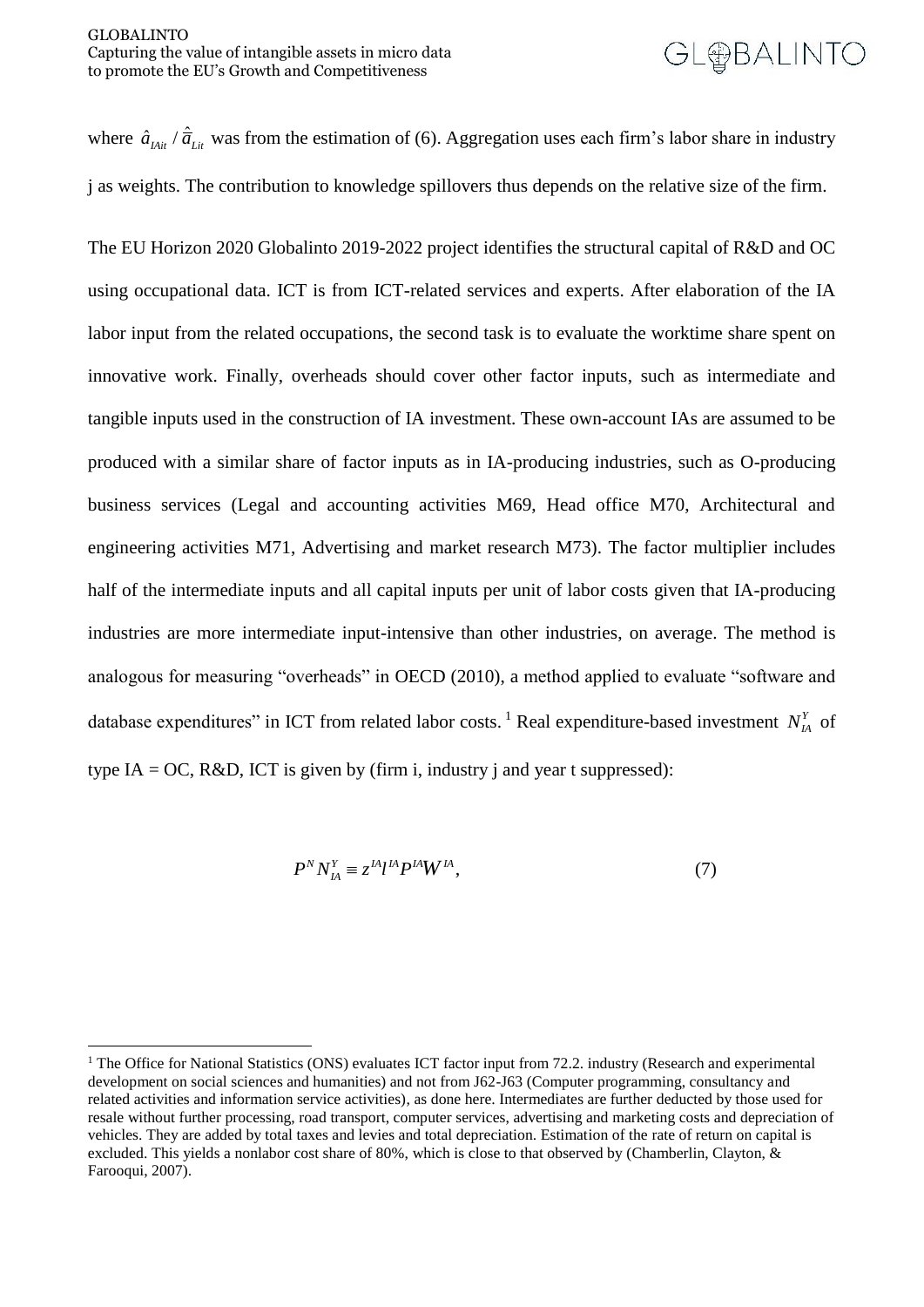where  $z^{\prime A}$  is the time invariant factor multiplier,  $l^{\prime A}$  is the innovation labor share of type IA and  $W^{\prime A}$ is the labor cost investment of type IA (total annual earnings per employee including performancerated pay, extra for overtime hours, etc.). The benchmark factor multipliers follow Globalinto to represent the entire EU27 area from IA-producing upstream industries. The shares  $l^{\text{IA}}$  are considered the same in all countries, and the combined multiplier  $z^{M}l^{A}$  is 1.55 for OC wage expenses, 1.53 for R&D wage expenses, and 1.7 for ICT wage expenses. Table 1 summarizes the combined multiplier  $z^{IA}l^A$  (the product of the share of effort devoted to IA production and the factor multiplier).

Table 1. Combined multipliers for OC, R&D and ICT

|                                                 | OC.  | R&D  | <b>ICT</b> |
|-------------------------------------------------|------|------|------------|
| Employment shares $l^{Y}$                       | 30%  | 50%  | 50%        |
| Factor multiplier $z^{\prime A}$                | 1.55 | 1.53 | 1.7        |
| Combined multiplier<br>$z^{I4}l^{I4}$ (rounded) | 45%  | 77%  | 85%        |

Appendix A provides a detailed description of the innovative work coding in IA work. Depreciation is 20% for OC, 33% for ICT and 15% for R&D. The initial value of IA stock is determined according to the geometric formula IA investment (the average over the first three years) divided by the sum of depreciation  $+ 2\%$  (the assumed annual increase in IA investment per year).

#### *System estimation of firm performance*

Our model differs from stepwise estimation like CDM introduced by Crépon, Duguet, and Mairesse (1998) by using a system estimation. Markup and profitability equations are estimated as a system with cmp command in Stata (Roodman, 2011). CDM is an empirical structural model that analyzes the innovation patterns of firms. In the context of the Porter hypothesis, Marin (2014) and Van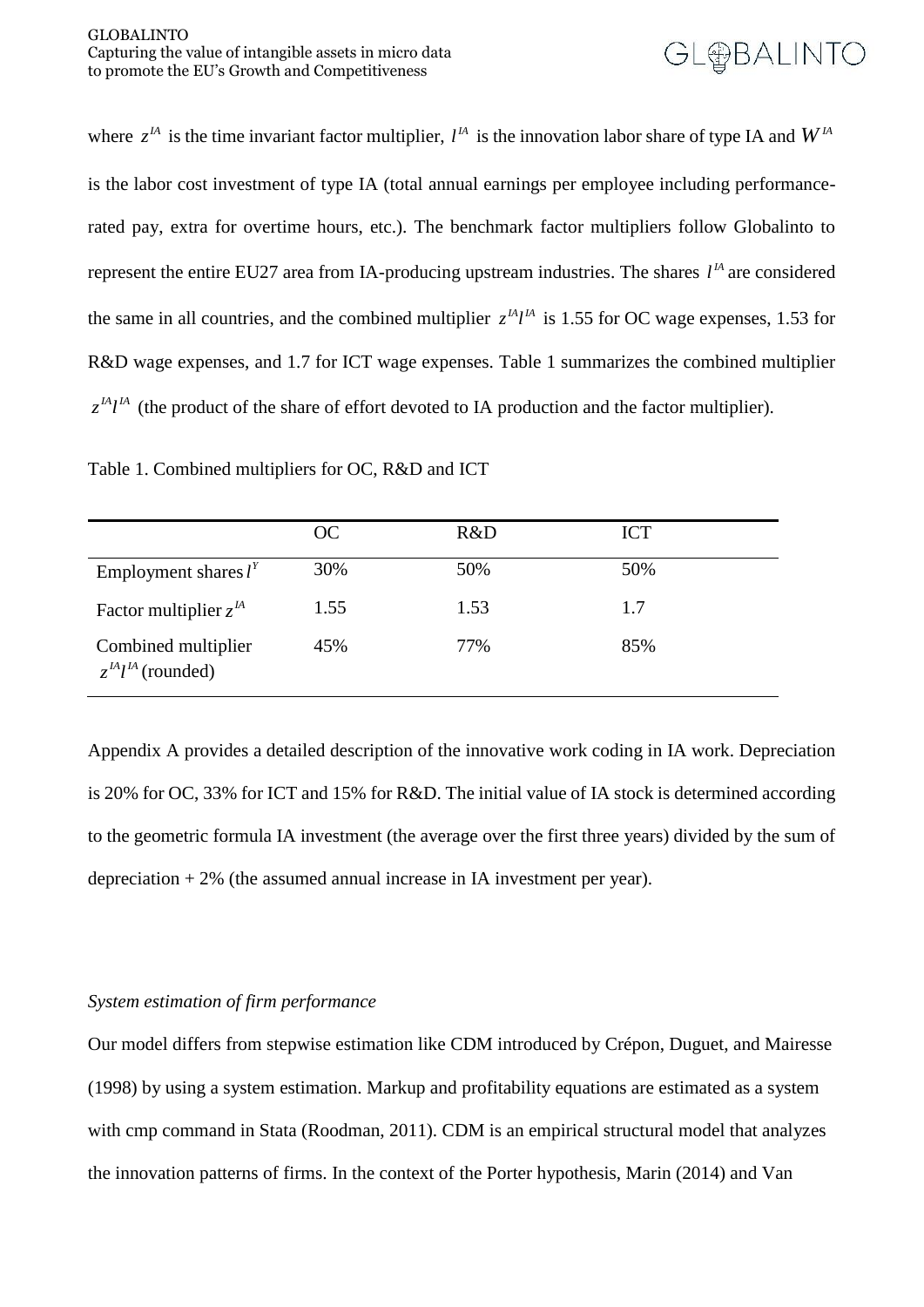Leeuwen and Mohnen (2017) have applied the CDM model. The system estimates the firm's decision regarding improving markups. We measure R&D using labor costs, which are more widely available in 84% of firms than reported R&D investments, see Box A.1 in Appendix A.

Our first explained variable in the system are markups over flexible labor costs, R&D- and OC-IBTCs as described above, while the ultimate goal is to improve productivity and generate profits. Productivity is measured by labor productivity and profitability by operating profits per employee as described below. Net incomes would not be used since it would include one-time expenses and gains, which makes it harder to compare a company's performance with its competitors at any single period. Operating profit includes user costs of R&D, OC and ICT (which does not substantially affect the results). We also do not evaluate amortization but include net financial costs. Our measurement is hence about value added created in the economy and to the degree that it will generate revenue for shareholders. It still does not cover the (uncertain) depreciation of intangibles but which justifies the high enough markups in innovative business, as will be evident also here.

The modeling of the innovation value chain and the literature on organizational innovations linked to other innovations lead to the following hypotheses for our empirical analysis:

- 1. Structural capital, such as R&D and OC, are important drivers of market power and productivity irrespective of firms size.
- 2. IBTC is the other source of innovativity through high-quality innovation work, which is needed to avoid "fishing out" and improves both productivity and profitability irrespective of firms size
- 3. Innovation activity such as investment into structural capital and quality of worker that improves productivity also lead to higher profitability irrespective of firms size.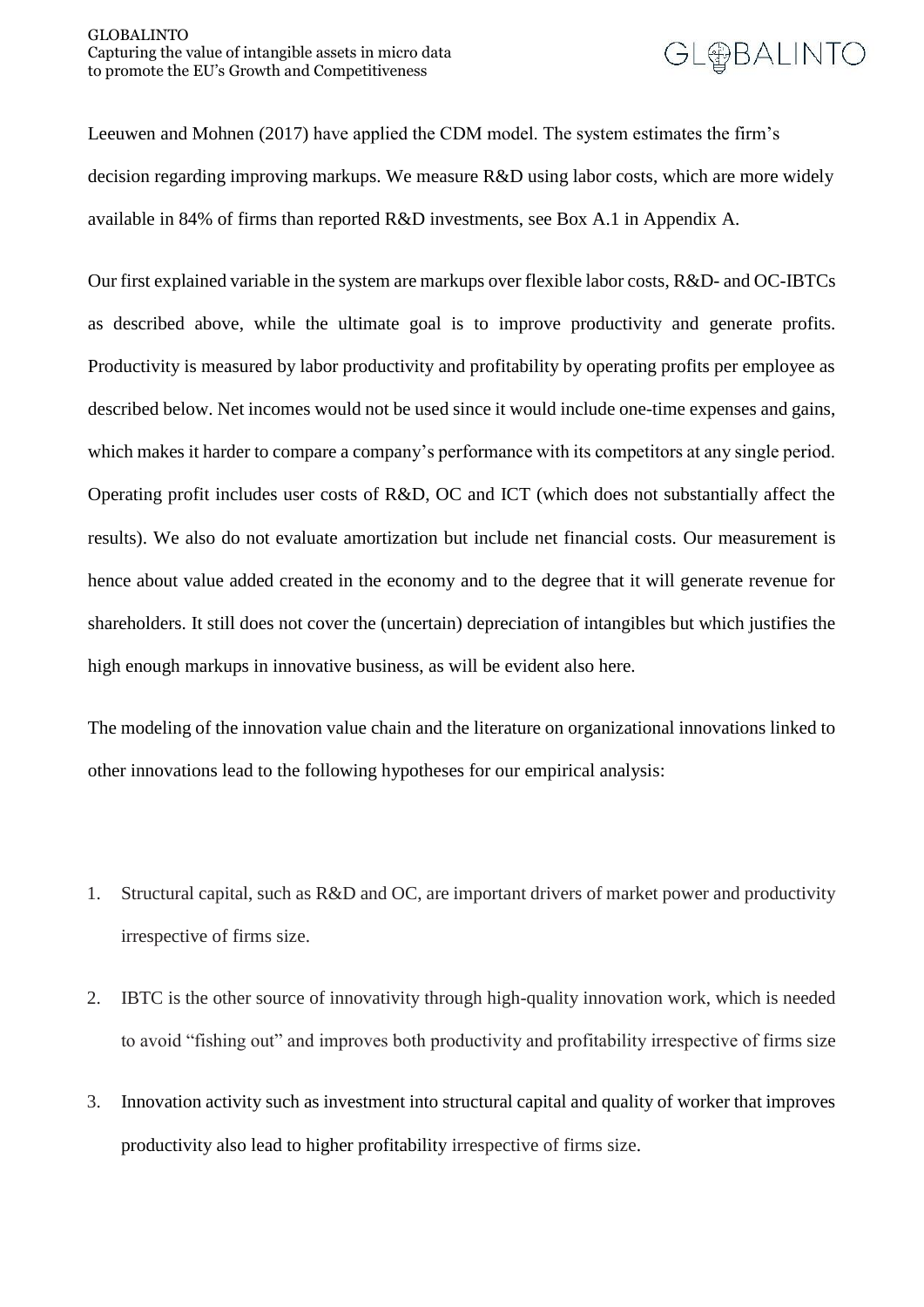

The first hypothesis concerns the importance of the accumulation of innovation inputs for productivity growth. Firms may cooperate, e.g., when they are part of a group, have a large amount of OC, or use digital tools to spread and receive information. The second hypothesis is about the need to have a new high-quality innovative input when the best innovations have already been fished out. Here, IBTC measures the relative quality of innovation work in the firm to the average knowledge available. The third hypothesis concerns the innovation value chain. The third hypothesis measures the independency between productivity, and profitability, again by firms size.

#### <span id="page-17-0"></span>4. **Results**

Analysis covers private sectors except for finance, construction, public administration, health, other services (Nace S, T, U, X). In IBTC estimation based on (6) an important part of the approach is to check for outliers since the wage ratio can vary from zero to infinity. We restricted in data to firms having at least some structurally intangible capital (OC or R&D in any year) (155 thousand firm-year observations with an average around 6500 firms per year). In addition, in small firms R&D workers are not necessarily the better paid, in which case these observation with relative lower R&D wages are ignored. For all firms it can also be the case that intangible capital workers are les paid than average workers, in which case we use as the average wage ration existing in Nace 4-digit industries. Even after this correction the wage ratios are set to be within 5th and 95th percentile of the overall distribution. The data include additional estimations for the relevant two-digit industry if the NACE 4 observations are too few in the first run (with less than 1000 observations). Knowledge spillovers are calculated as the employment-weighted sum of IBTC of all firms in the industry (except the firm's own effect).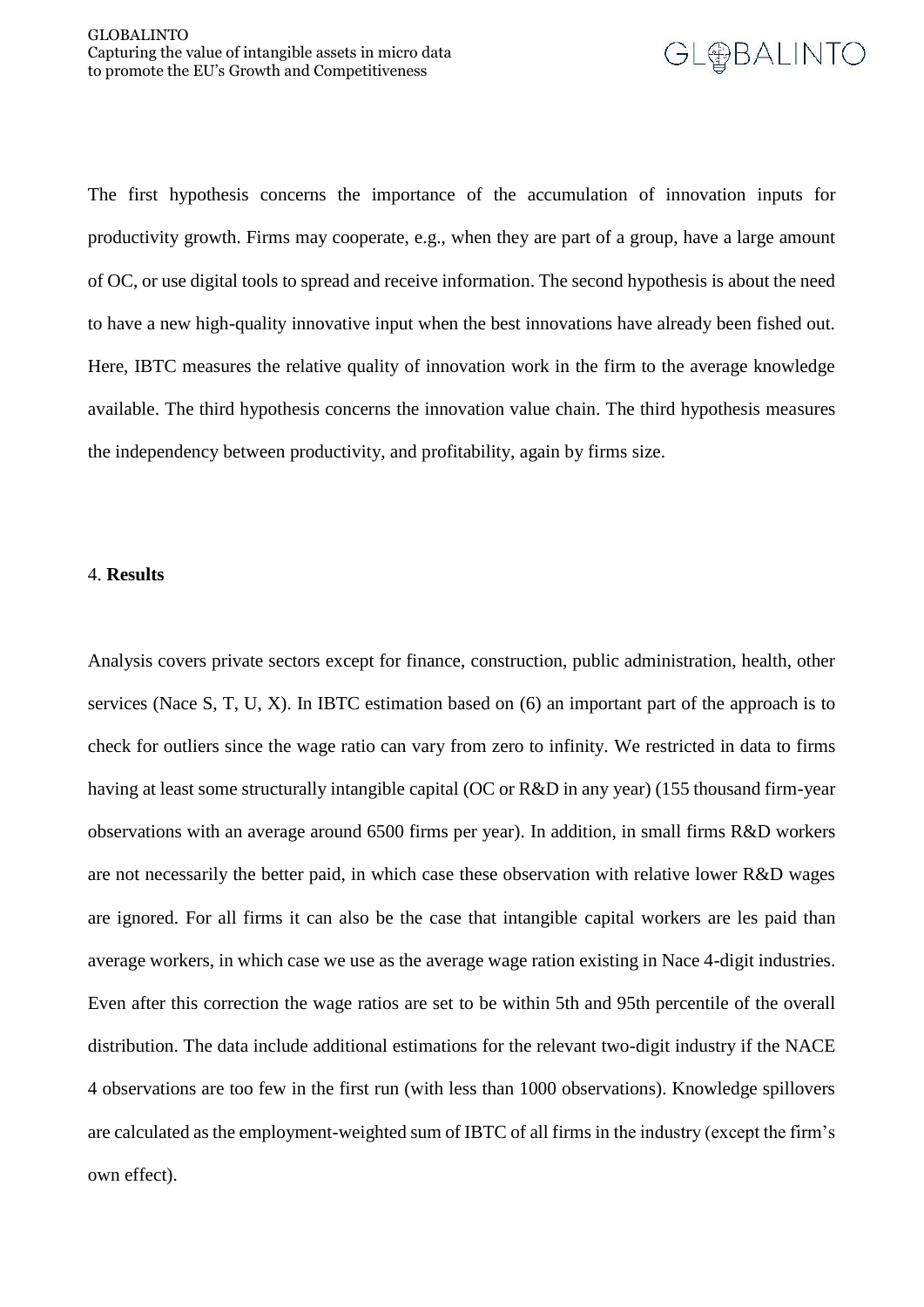

Table 1 shows the summary of variables and the equivalent by firm size are reported in appendix.

#### Table 1. Summary

|                         | Mean             | Q1       | Median   | Q3      | Standard<br>deviation | Observation |
|-------------------------|------------------|----------|----------|---------|-----------------------|-------------|
| Value added             | $\overline{309}$ | 43.6     | 62.6     | 89.3    | 6679                  | 183455      |
| Operating profit/L      | 51.7             | 14       | 31.4     | 58.1    | 88.1                  | 183455      |
| Markup                  | 1.26             | 0.826    | 1.13     | 1.56    | 0.632                 | 170125      |
| Market share            | 0.0294           | 0.00112  | 0.00342  | 0.014   | 0.0963                | 182503      |
| R&D-IBTC                | 0.0452           | 0.000426 | 0.00338  | 0.0171  | 0.141                 | 132202      |
| OC-IBTC                 | 0.00311          | 2.07E-05 | 0.000369 | 0.00211 | 0.012                 | 104425      |
| Employee                | 63.2             | 13       | 21       | 41.7    | 235                   | 183455      |
| Employee not IA         | 58               | 12.3     | 19.8     | 38.8    | 217                   | 183455      |
| R&D/L                   | 68.6             | 15.4     | 33.9     | 72.2    | 312                   | 132973      |
| OC/L                    | 27.5             | 8.13     | 15.9     | 30.3    | 74                    | 105123      |
| ICT/L                   | 17.6             | 2.03     | 4.77     | 11.6    | 73.7                  | 48318       |
| ΚL                      | 201              | 11.9     | 73.9     | 214     | 1547                  | 183455      |
| Export/Sales            | 0.0769           | 0        | 0        | 0.00507 | 1.3                   | 183455      |
| R&D subsidy dummy       | 0.0216           | 0        | 0        | 0       | 0.145                 | 183455      |
| R&D wage/ Avg wage      | 2.01             | 1.58     | 2.16     | 2.34    | 0.464                 | 81472       |
| OC wage/ Avg wage       | 2.21             | 1.62     | 2.28     | 2.75    | 0.641                 | 78405       |
| R&D work relative proo- | 1.12             | 1.01     | 1.05     | 1.12    | 0.246                 | 81466       |
| OC work relative prod.  | 1.04             |          | 1.02     | 1.05    | 0.182                 | 78393       |

The focus on the sample data is on small firms with 126065 firm-year observation and median firms with 54152 firm-year observations, while large firms consist of 6990 firm-year observations in the estimation sample. The median number of employees in the firm is 21 (473 in large firms, 55 in median firms with 30-249 employees, 16 in small firms).

The average markup is 26% (26% for large firms, 42% for median firms and 25% for small firms from Appendix A) The median markup up is 13% (30% for large, 14% for median and 12% for small firms from Appendix A). The median value of operating profit per employee is 22.5 thousand  $\epsilon$  per employee ( $\epsilon$ 2015 producer prices). The median value of value added per employee is 62.6 thousand  $\epsilon$  per employee. The median value of R&D is about 34 thousand  $\epsilon$  per employee in firms and over 80% of firms have it, while OC per employee is 16 thousand  $\epsilon$  per employee. Median ICT per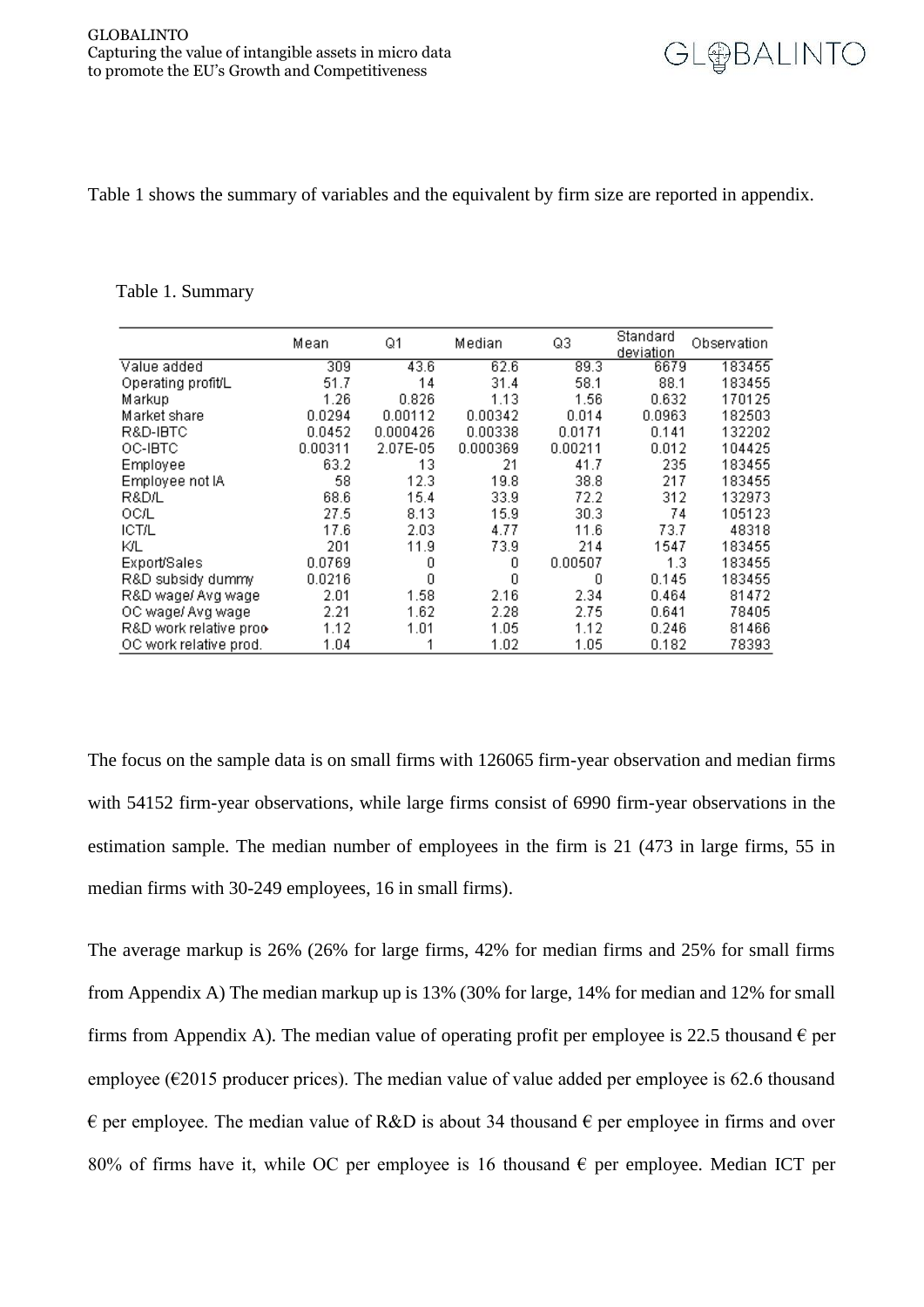employee is 4.8 thousand  $\epsilon$  per employee, but median value is 9.5 thousand  $\epsilon$  per employee in small firms. At median values small firms are more intangible intensive than larger firms.

Organizational capital and ICT investments are usually even larger subcategories of intangible investment in macrolevel analysis (Van Ark et al. 2009, Bloom and Van Reenen 2010, Piekkola 2016). About 80% of large firms and half of median have either OC or R&D so R&D-IBTC and/or OC-IBTC can be estimated. Only 20% of small firms have either one. Proxying R&D-IBTC by 4 digit industry R&D spillover by in the firms that do not have R&D seems to work nicely as coefficients are must the same for small firms than in other firm size classes. Median R&D-IBTC is then also increasing in firm size (Appendix A Table A.1-A.3). Median OC-IBTC is instead decreasing in firm size and therefore found more important factor for performance in other than small firms. It should be noted in measuring IBTC we had to polish from the data the low-skill R&D employees that have very low wages compared to the average level in the small firms.

IBTC is performed separately in each 218 NACE 4-digit industries and for firms with at least 10 employees, on average (270 thousand firm-year observations in the original data extending to years 1995-2017). The initial relative quality of innovation workers relied on the relative wages of innovation workers. In the sample the median OC worker is paid 2.2 times and R&D worker 2.1 more than average workers. These ratios are based on annual earnings per employee adjusted for part time employment.<sup>2</sup> In Table 1 the estimated relative quality of innovation workers varies roughly around unity, but with noticeable standard deviation of around 1.6-1.9 and a positive trend overtime, as seen later in figure xx. IA accumulation already captures much of the average effect on the quality of intangibles.

1

<sup>&</sup>lt;sup>2</sup> IBTC is evaluated separately in each Nace 3-digit industry in longer period 1995-2017. The median output elasticity of employment is approximately 61%. The median output elasticities are approximately 5-7% for R&D and 6-8% for OC.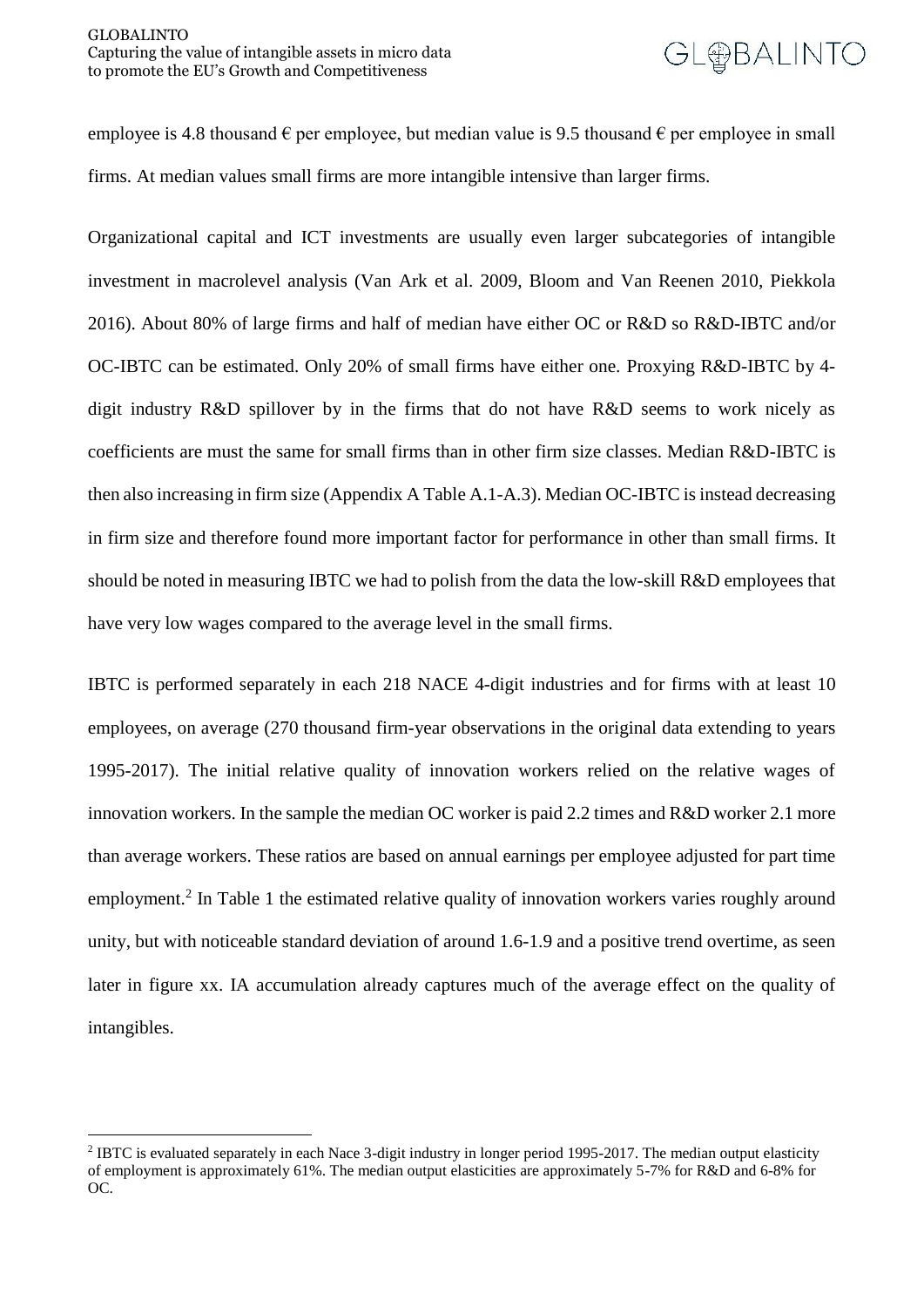#### GLOBALINTO Capturing the value of intangible assets in micro data to promote the EU's Growth and Competitiveness



The average value of R&D-IBTC is 4.5% and two times standard deviation is 24% so productivity effect varies a lot across firms. Figure 1 shows the development of R&D-IBTC and related spillovers in the full sample. Spillover is the employee weighted average of R&D-IBTC over the firms in each Nace 3-digit industries (around 180 industries)



Figure 1 R&D-IBTC 1999-2017

The average R&D-IBTC has increased until 2008 or until 2010 for small firms (the rise would be less steep for R&D spillovers, which are firm size weighted average of the firms). These results show that especially small firms with less than 30 employees and median firms in the range 30-249 employees have become relatively more innovative over time; at least those that have R&D capital. One possible explanation for the revival of R&D-IBTC in small firms since 2010 is the digitalization and new small firms established after the sizing down of Nokia operations and staff in Finland. Moreover, R&D-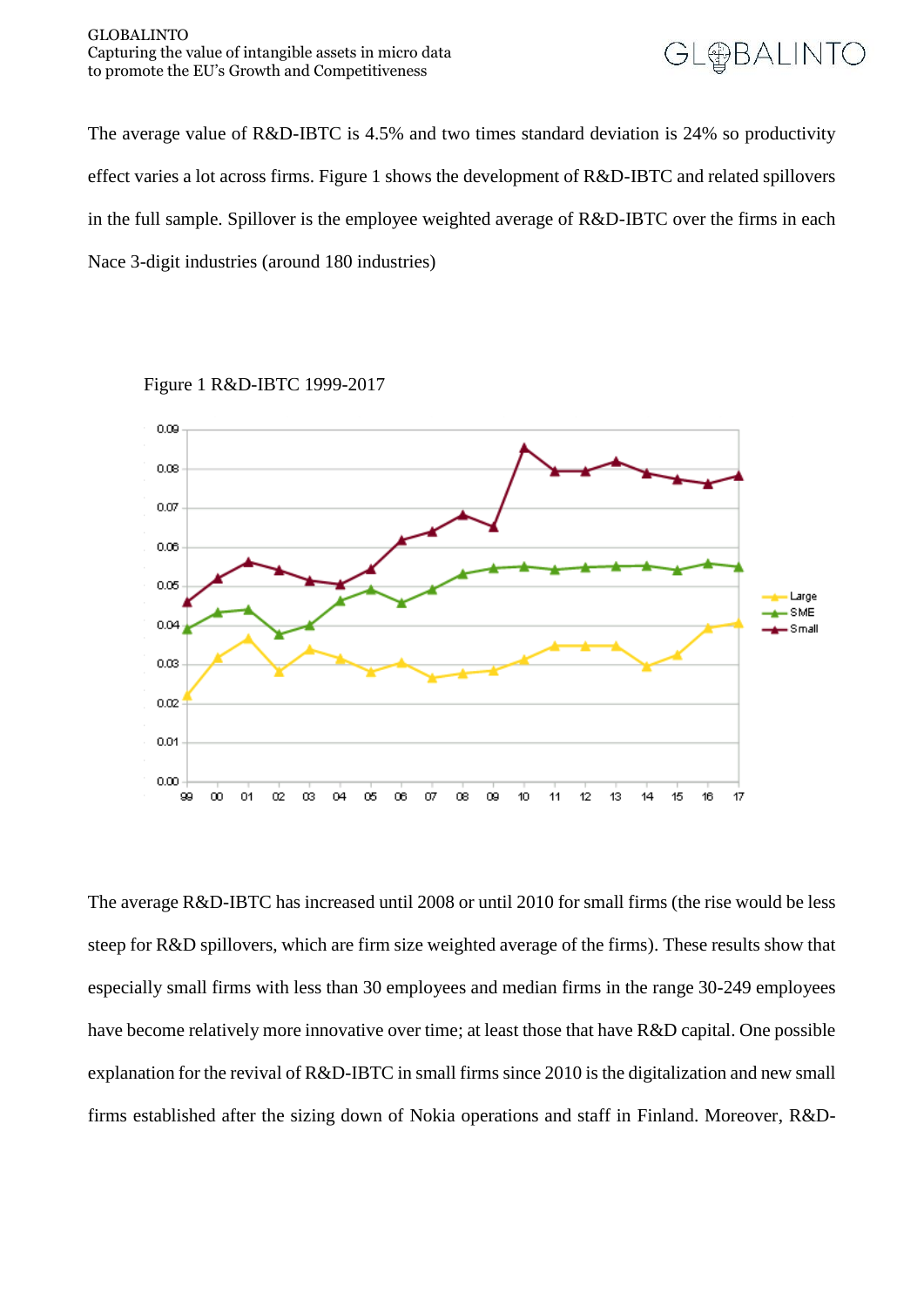

IBTC was relative stagnant in 2004-2015 for large firms. The average value of OC-IBTC is 4.5% and

two times standard deviation is 24% so productivity effect varies a lot across firms.



Figure 2 OC-IBTC in full data from 1995-2017

It is seen that OC-IBTC decreases in firm size and is most volatile for small firms. One reason for the difference is that managerial positions are relative more important than in larger firms, where organizational competence can be distributed more widely in administration and are also more likely owners of the firm. The drastic drop for small firms in 2010 may also be partly measurement error as occupational coding changed in 2010, so that part of workers in OC were reclassified by ICT workers.

Following figures shows the development of average markups in our sample firms

Figure 3. Markups by firm size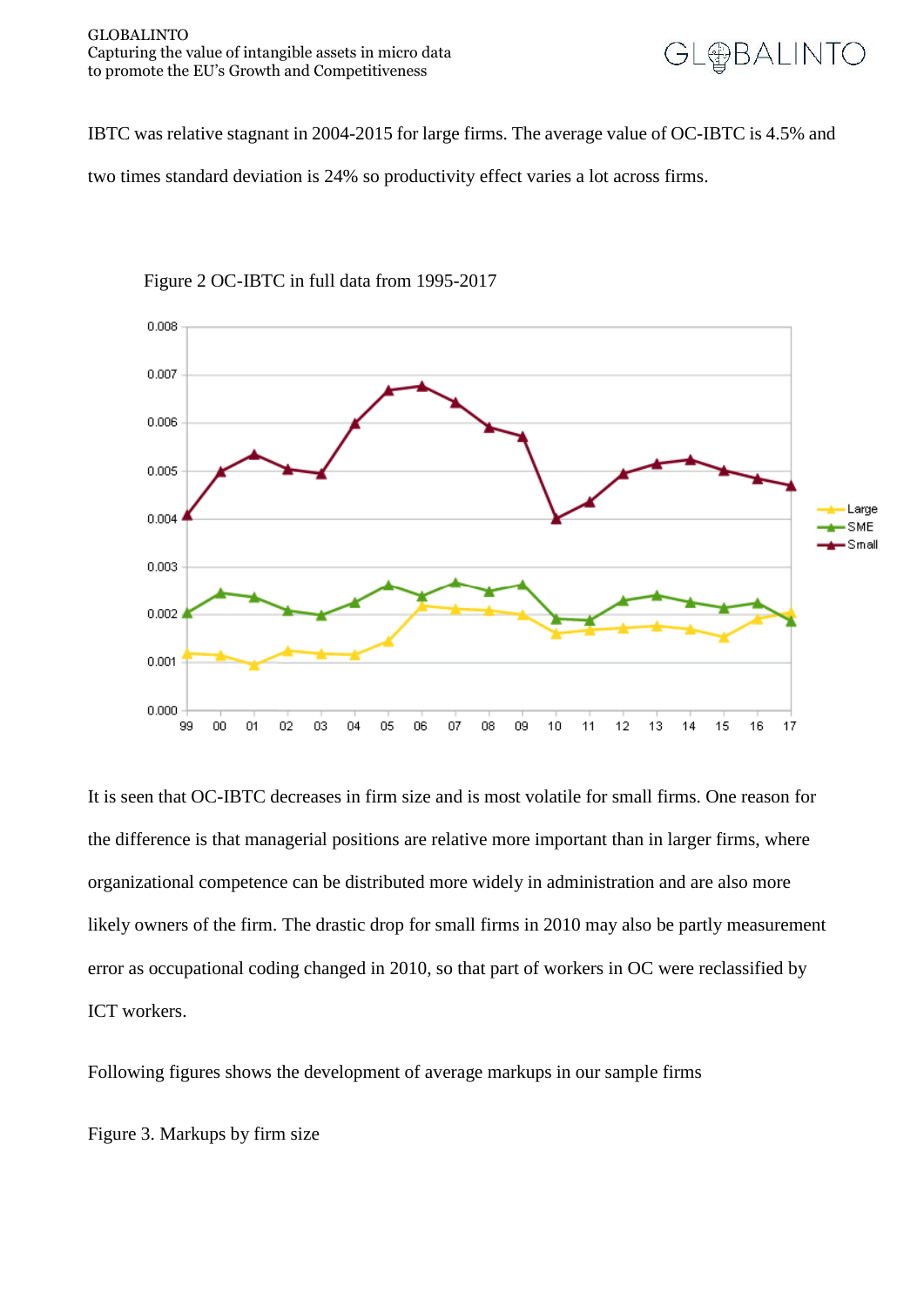



Markups were very high in 1999 especially for large firms, but dropped during the depths of fiscal crisis in 2009 to 12-20%. The economy is described by a deep drop in profitability in the financial crises year 2009 as GDP dropped in Finland by 8%. It is of interest to contrast these figures to the development of marginal net returns, where the denominator is value added instead of sales to better reflect the value creation ability of the firm based on intangibles. It is also seen that markups are one period ahead of shifts in R&D and OC-IBTC. Changes in market shares are expected to precede this and lagged with one period. Following Figure 4 shows that operating profits per employee have had a decreasing trend s over the time, but with recent recovery.

Figure 4. Operative profit per employee by firm size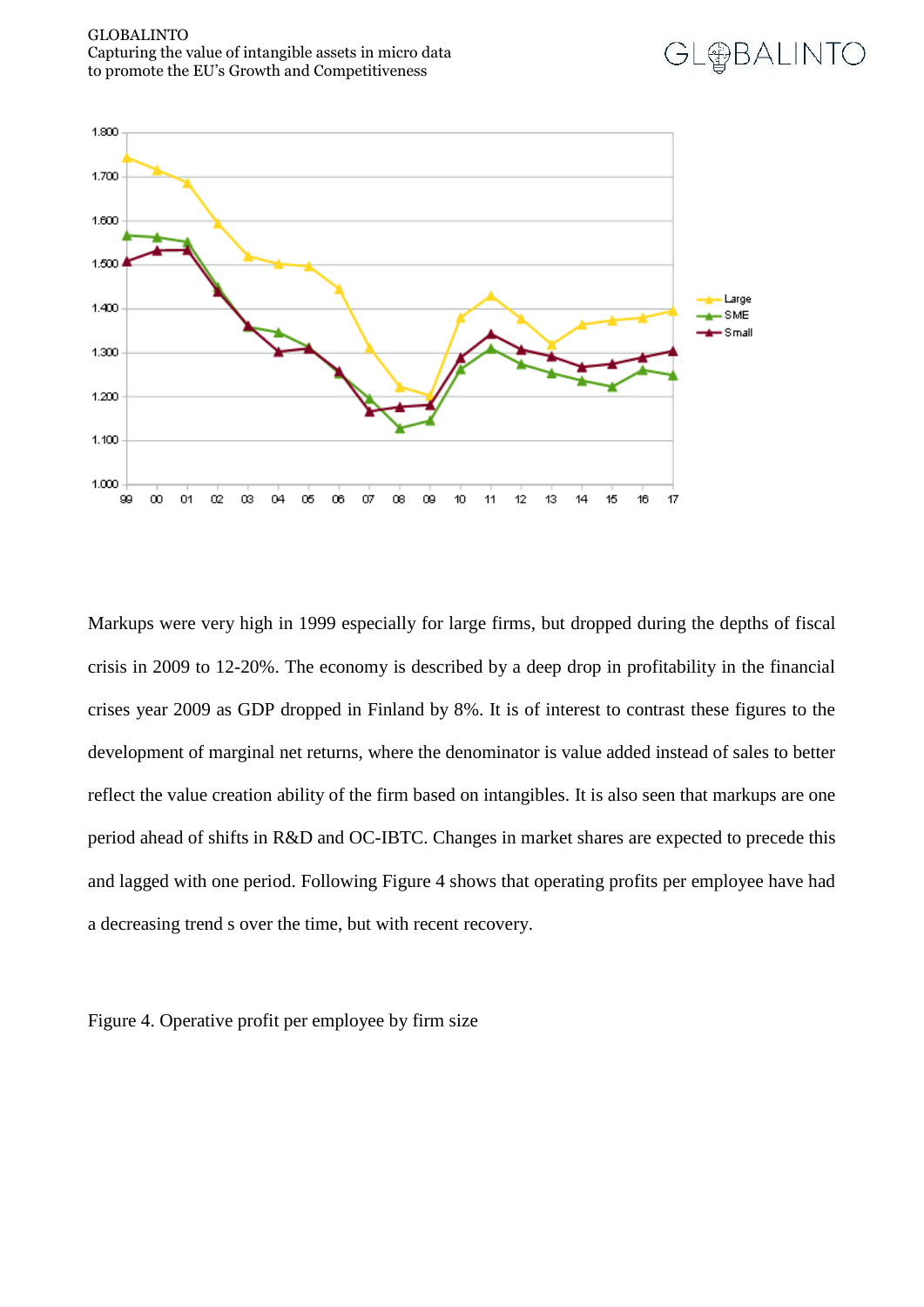



**GLHBALINTO** 

In our analysis small firms have the highest operating profit per employees that also variates over the business cycle more than for other firms. The recovery since 2009 has been heterogeneous and we can also see the decrease in operating profits per employee at its lowest level since 2012.

In what follows, we analysis markups, IBTCs and labor productivity in a system, where markups are explained also be independent factors and work as one determinant of marginal net incomes. The instruments for identifying markups from IBTC and productivity are exports per sales. Additional identifying factor is market shares which is also interacted with interaction to structural capital. Firms with strong structural capital such as R&D and OC should be more able to sustain competition or can be the leaders in the introduction of new technology in the industry. ICT per employee is also considered as general purpose technology affecting markups, since it helps to build relations to customers, to get market information and to introduce new products and services to market. All of this affects can affect the price of products sold and services provided so the decrease in producer prices would be lower.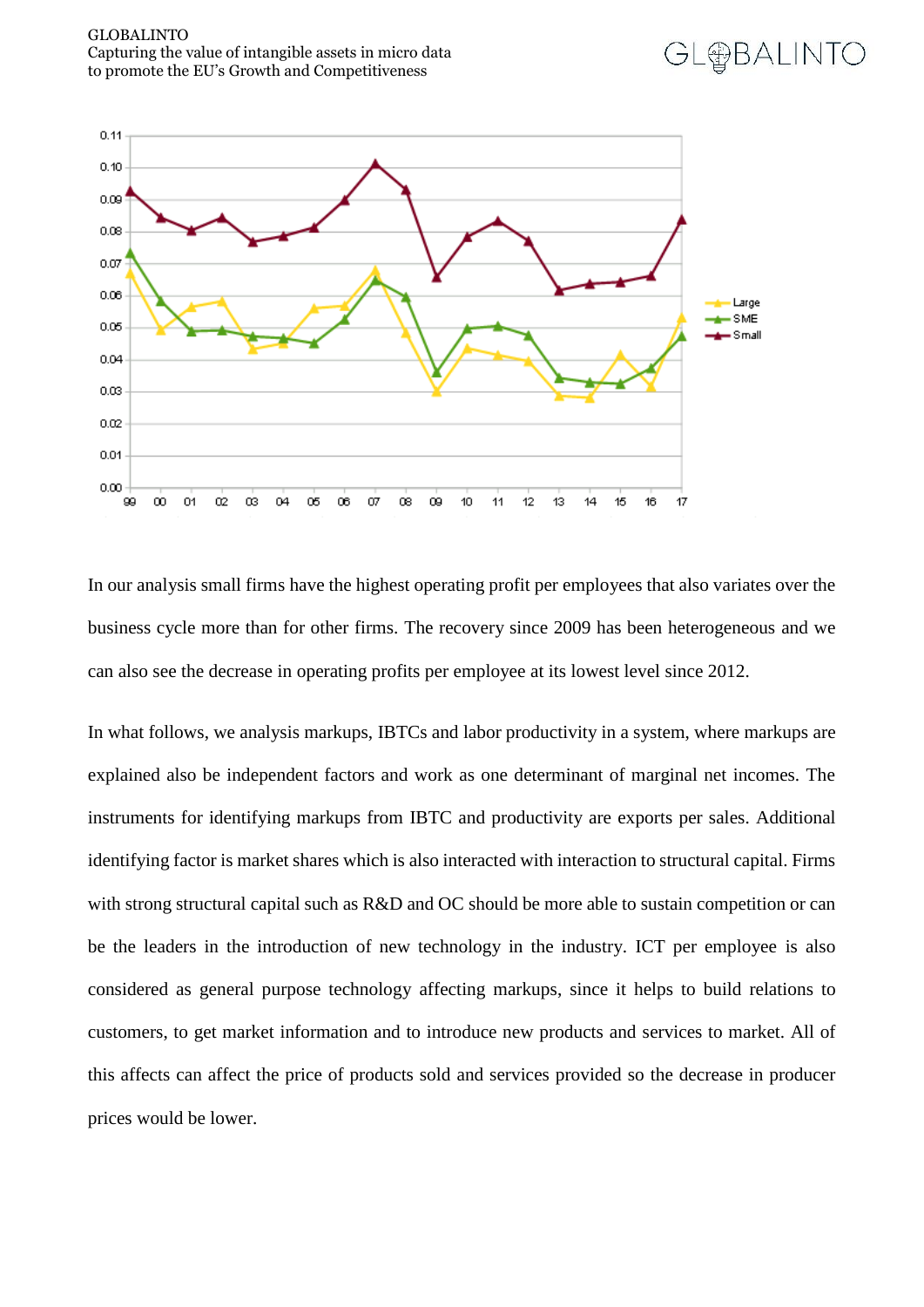

R&D-IBTC and OC-IBTC are identified by respective intangible inputs and related innovative work. Moreover, R&D-IBTC is identified by R&D subsidy dummy and further from OC-IBTC by including tangible capital per employee. R&D activity helps in more efficient production, which can lower physical capital investment costs. As discussed, R&D or OC spillovers can also imply that rivals are relatively competitive. We have these to be still the source of technological knowledge when firm has not own R&D or OC activity if only available at the considered 3-digitu industry level. For other firms the possible negative rivalry effect via R&D and OC spillover lead to its omission (and also subject to multicollinearity). Table 2 shows the system estimation of the four equations that includes productivity equation.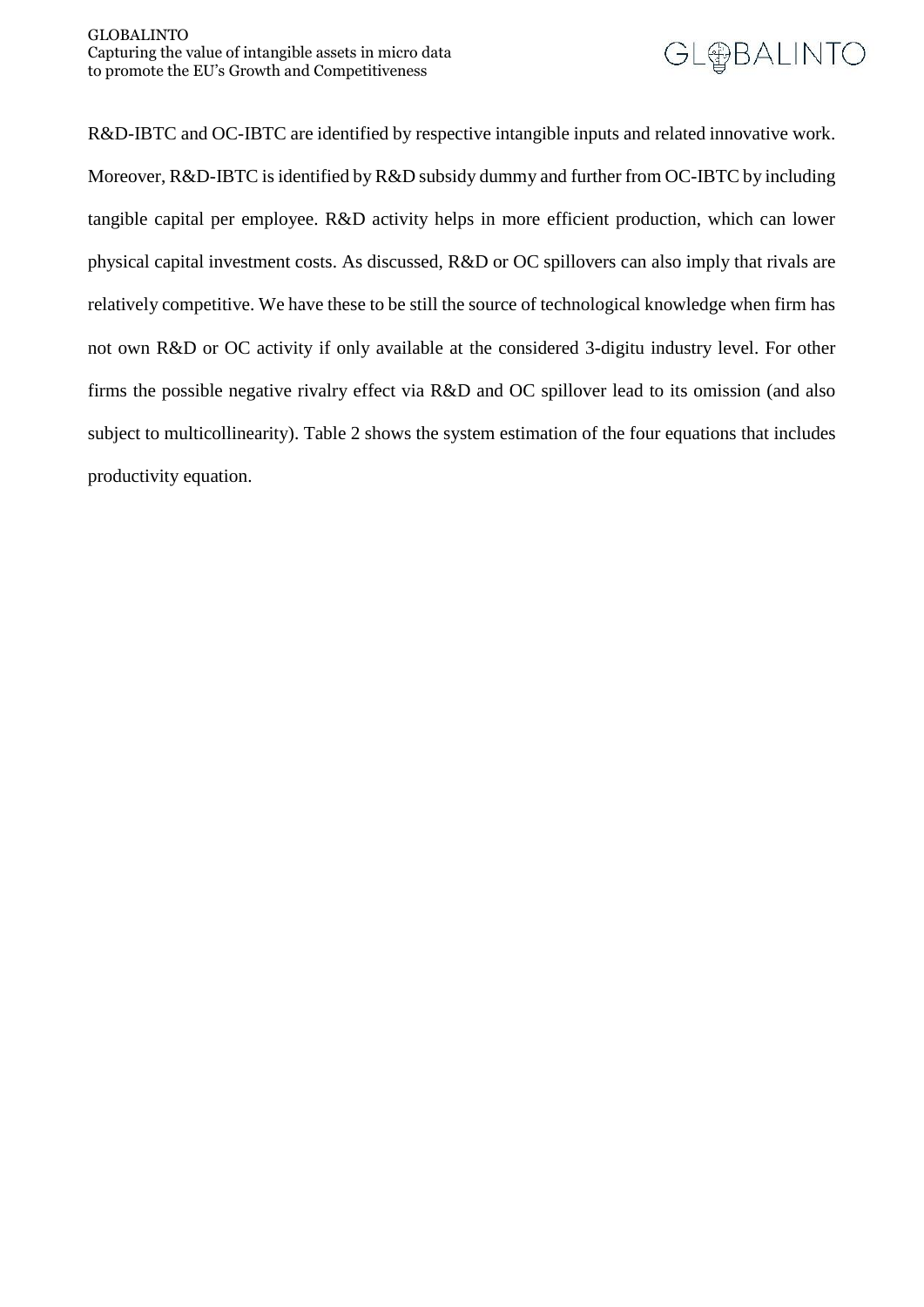|                                 | Αll          | Large        | Median       | Small        |                          | Αll          | Large        | Median       | Small        |
|---------------------------------|--------------|--------------|--------------|--------------|--------------------------|--------------|--------------|--------------|--------------|
|                                 |              |              | Markup       |              |                          | OC-IBTC      |              |              |              |
| Market share t-1                | $-0.5204***$ | $-0.8922***$ | $-0.8263***$ | $-0.3222$    | OC/L production          | $0.0023***$  | $0.0014*$    | $0.0013***$  | $0.0014***$  |
|                                 | (0.1272)     | (0.2851)     | (0.2042)     | (0.2301)     |                          | (0.0001)     | (0.0007)     | (0.0002)     | (0.0001)     |
| <b>ICT/L</b>                    | $0.1465***$  | 0.1447       | $0.2039***$  | $0.1642**$   | OC/L services            | $0.0035***$  | $0.0019***$  | $0.0017***$  | $0.0022***$  |
|                                 | (0.0418)     | (0.1167)     | (0.0601)     | (0.0616)     |                          | (0.0001)     | (0.0006)     | (0.0002)     | (0.0001)     |
| Market share, R&D/L t-1         | $0.2532***$  | $0.2484***$  | $0.2499***$  | $0.2063***$  | OC employee              | $0.0001**$   | $0.0001**$   | $0.0004***$  | $0.0029***$  |
|                                 | (0.0314)     | (0.0611)     | (0.0582)     | (0.0541)     |                          | (0.0000)     | (0.0000)     | (0.0001)     | (0.0002)     |
| Market share, OC/L t-1          | $0.0390***$  | $0.0706***$  | $0.0574***$  | $0.0169***$  | Financial crises 2008-09 | $-0.0001$    | 0.0002       | 0            | $-0.0002$    |
|                                 | (0.0033)     | (0.0119)     | (0.0053)     | (0.0043)     |                          | (0.0001)     | (0.0003)     | (0.0001)     | (0.0001)     |
| КL                              | $0.0463***$  | 0.0218       | $0.0397***$  | $0.0457***$  | Sovereign debt crises    | 0.0002       | $0.0006*$    | $0.0004*$    | 0.0002       |
|                                 | (0.0021)     | (0.0148)     | (0.0038)     | (0.0025)     | 2012-14                  | (0.0001)     | (0.0003)     | (0.0001)     | (0.0002)     |
| Employee                        | $-0.0811***$ | $-0.0595*$   | $-0.0375***$ | $-0.2083***$ |                          |              |              |              |              |
|                                 | (0.0042)     | (0.0257)     | (0.0095)     | (0.0073)     |                          |              |              |              |              |
| Export sales share              | $-0.0138***$ | $-0.0197***$ | $-0.0150***$ | $-0.0116***$ |                          |              |              |              |              |
|                                 | (0.0005)     | (0.0026)     | (0.0009)     | (0.0006)     |                          |              |              |              |              |
| Trend                           | $-0.0463***$ | $-0.1119***$ | $-0.0400***$ | $-0.0461***$ |                          |              |              |              |              |
|                                 | (0.0035)     | (0.0202)     | (0.0068)     | (0.0042)     |                          |              |              |              |              |
| Financial crises 2008-09        | $0.0471***$  | $0.0573***$  | $0.0441***$  | $0.0490***$  |                          |              |              |              |              |
|                                 | (0.0034)     | (0.0161)     | (0.0060)     | (0.0042)     |                          |              |              |              |              |
| Sovereign debt crise            | $1.4924***$  | $1.8294***$  | $1.3589***$  | $1.8026***$  |                          |              |              |              |              |
| 2012-14                         | (0.0163)     | (0.1752)     | (0.0428)     | (0.0241)     |                          |              |              |              |              |
|                                 |              |              | R&D-IBTC     |              |                          |              |              | VA/L         |              |
| R&D/L                           | $0.0402***$  | $0.0169***$  | $0.0198***$  | $0.0202***$  | Markup                   | $0.6174***$  | $0.7098***$  | $0.7287***$  | $0.7657***$  |
|                                 | (0.0013)     | (0.0032)     | (0.0017)     | (0.0011)     |                          | (0.0184)     | (0.0460)     | (0.0371)     | (0.0287)     |
| ΚL                              | $-0.0083***$ | $-0.0049$    | $-0.0063***$ | $-0.0073***$ | R&D-IBTC t-1             | $-3.3040***$ | $-2.3585***$ | $-1.1678***$ | $-2.1605***$ |
|                                 | (0.0006)     | (0.0032)     | (0.0008)     | (0.0006)     |                          | (0.4440)     | (0.7578)     | (0.1079)     | (0.1185)     |
| R&D employee                    | $0.0003***$  | $0.0002*$    | $0.0035***$  | $0.0189***$  | OC-IBTC t-1              | 35.9877***   | 11.6310*     | 28.4354***   | $7.2701***$  |
|                                 | (0.0001)     | (0.0001)     | (0.0002)     | (0.0007)     |                          | (4.3367)     | (5.5097)     | (4.6386)     | (1.1031)     |
| R&D subsidy dummy               | $-0.0077*$   | $-0.0224*$   | $-0.0157**$  | $0.0119*$    | R&D/L                    | $0.1500***$  | $0.0839***$  | $0.1122***$  | $0.1697***$  |
|                                 | (0.0031)     | (0.0102)     | (0.0055)     | (0.0048)     |                          | (0.0185)     | (0.0185)     | (0.0087)     | (0.0089)     |
| Financial crises 2008-09 0.0004 |              | $-0.0006$    | 0.0014       | 0.0004       | Import sales share       | 0.0028       | $-0.021$     | $0.0012*$    | $0.1260***$  |
|                                 | (0.0008)     | (0.0025)     | (0.0012)     | (0.0010)     |                          | (0.0017)     | (0.0179)     | (0.0006)     | (0.0249)     |
| Sovereign debt crises           | 0.0009       | $-0.0025$    | $-0.0015$    | $-0.0041**$  | Service input/L          | $0.0236***$  | $0.0180**$   | $0.0219***$  | $0.0316***$  |
| 2012-14                         | (0.0010)     | (0.0024)     | (0.0013)     | (0.0013)     |                          | (0.0020)     | (0.0062)     | (0.0037)     | (0.0029)     |
| Observations                    | 179177       | 6976         | 53255        | 118946       | Employee                 | $0.0362***$  | $-0.0035$    | 0.0083       | $0.1603***$  |
| Log pseudolikelihood            | 228000       | 20300        | 120000       | 109000       |                          | (0.0061)     | (0.0165)     | (0.0115)     | (0.0135)     |
| $rho_1$ 12                      | 0.12         | 0.14         | 0.14         | $-0.04$      | Trend                    | $0.0090***$  | $0.0162***$  | $0.0123***$  | $0.0087***$  |
| $rho_13$                        | 0.04         | 0.04         | 0.04         | 0.03         |                          | (0.0007)     | (0.0019)     | (0.0011)     | (0.0011)     |
| $rho_14$                        | 0.03         | 0.01         | 0.02         | 0.03         | Financial crises 2008-09 | $0.0444***$  | $0.0688***$  | $0.0402***$  | $0.0457***$  |
| $rho_2$                         | $-0.01$      | 0.11         | 0.07         | 0.00         |                          | (0.0056)     | (0.0137)     | (0.0072)     | (0.0071)     |
|                                 | 0.53         | 0.51         | 0.20         | 0.50         |                          | $-0.0660***$ | $-0.0620***$ | $-0.0769***$ | $-0.0957***$ |
| $rho_2$                         |              |              |              |              | Sovereign debt crises    |              |              |              |              |
| $rho_34$                        | $-0.51$      | $-0.28$      | $-0.45$      | $-0.18$      | 2012-14                  | (0.0068)     | (0.0143)     | (0.0076)     | (0.0083)     |

### Table 2. System estimation of markups, IBTCs and productivity by firm size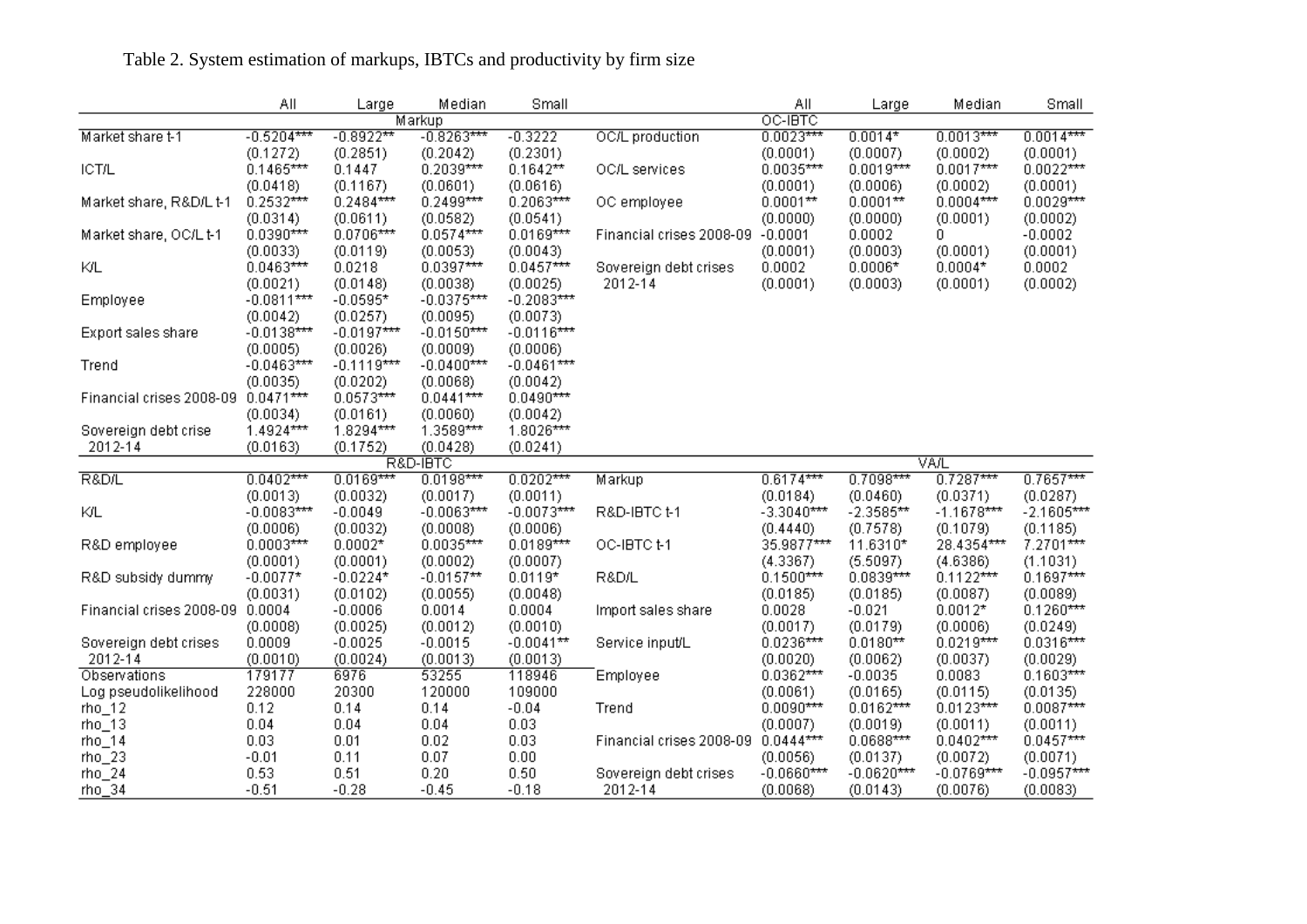Analysis shows that structural capital (R&D, OC) per employee and the size of innovative work pool both increases chances of IBTC, while are clearly related to market shares and how they improve market position and hence markups. R&D/L interaction with market share has the same effect irrespective of firm size, while OC/L interaction with markets share has most positive effect in large and median size firms.

ICT per employee has also clear positive effect on markups and a bit more in large firms. ICT per employee is probably more important for access to the market and to contact customers so the effect when associated with other cooperative measures that are not considered here.

Financial crises had a negative, and sovereign debt crises a positive effect on markups. This hints that also labor costs were driven down together with lowering producer prices. Sovereign debt crises was instead in the time when producer prices were not at fall any more. The access to finance became initially more difficult and there was not oversupply of goods in the market so that markups even improved.

R&D-IBTC is positively related to R&D per employee for all firms and to the number of R&D employees, but negatively for R&D subsidy dummy for median and small firms. One reason can be that subsidies have been given for limited period and thus have not led to permanent technological change. For large firms R&D subsidies are always one instrument among others also given their limited size. After controls there is no substantial increase during financial or sovereign debt crises. Firms invest into new technology in bad times which may make those investment to look worse than what they actually are as profits accrue more in good times (which is not the case for OC-IBTC). OC-IBTC is similarly positively related to own OC/L and the number of OC employees. The relation is stronger in small and median firms although OC-IBTC was decreasing in firm size.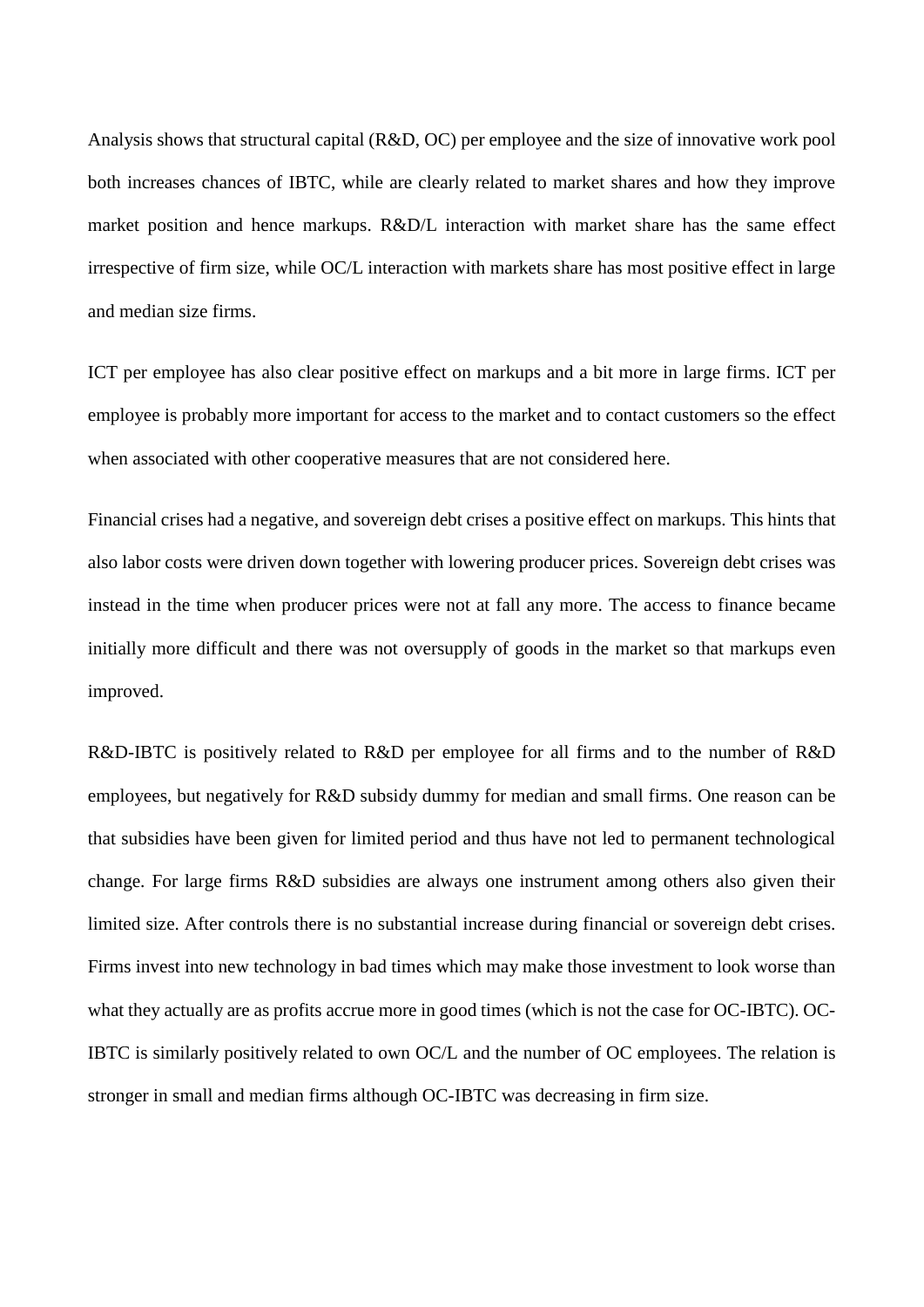Our main interest is on what happens to firm performance. Markups as well as R&D per employee increase productivity in all firms. R&D-IBTC has instead a negative effect, while OC-IBTC is significant positive. Piekkola and Norkio (2021) find organizational competence and thereby OC-IBTC to be the most significant factor for explaining variable for high growth in production (cover manufacturing and low-tech production also includes D sector: electricity, gas, steam; E sector: water supply, sewerage, waste management). This also strengthens the theory of smiling curve in innovation value chain of median firm sector. Organizational competence is needed after the structural capital has been associated with an improvement in growth. R&D-IBTC helps in median firm new goods and services also in bad times so that productivity does not necessarily increase. Service inputs from other firms also improve productivity. There is also clear trend growth of 1.3% per year in productivity. Financial crises period 2008-09 indicated a positive growth in productivity, while sovereign debt crises period has opposite effect. This is opposite to the development of markups. Financial crises appear hence to include a clear adjustment towards more efficient production by layoffs and other way to cut costs (but cause also fixed costs in short run as seen later when analyzing return on asset). Situation was opposite for Finland during sovereign debt crises, where improving technology cause higher return on asset at the same or lower level of labor productivity, see later analysis.

R&D-IBTC as measured is also required in the middle manufacturing stage of smiling curve (Mudambi, 2008), which may explain the decrease in productivity before the products and services are brought to the market. OC-IBTC is instead concentrated in the upstream and downstream phases with more immediate effect on productivity.

Markups and operating profit per employee by firm size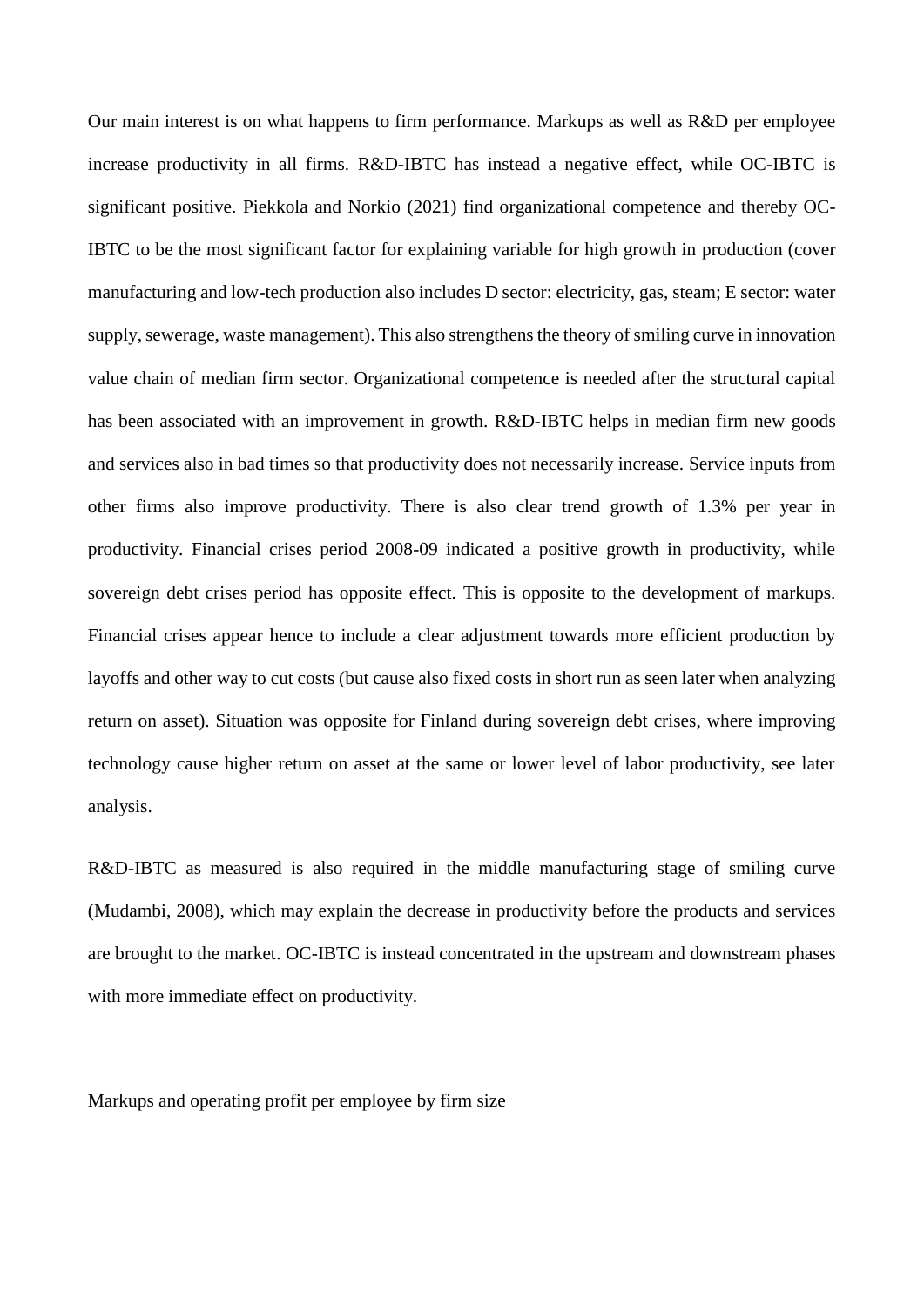We have already analyzed the determinants of markups, R&D-IBTC and OC-IBTC and Tables 2 and 3 show that these coefficients remain about the same when explaining return on asset instead of productivity in the fourth equation. Our interest in Table 3 are then the effects on the operating profit per employee.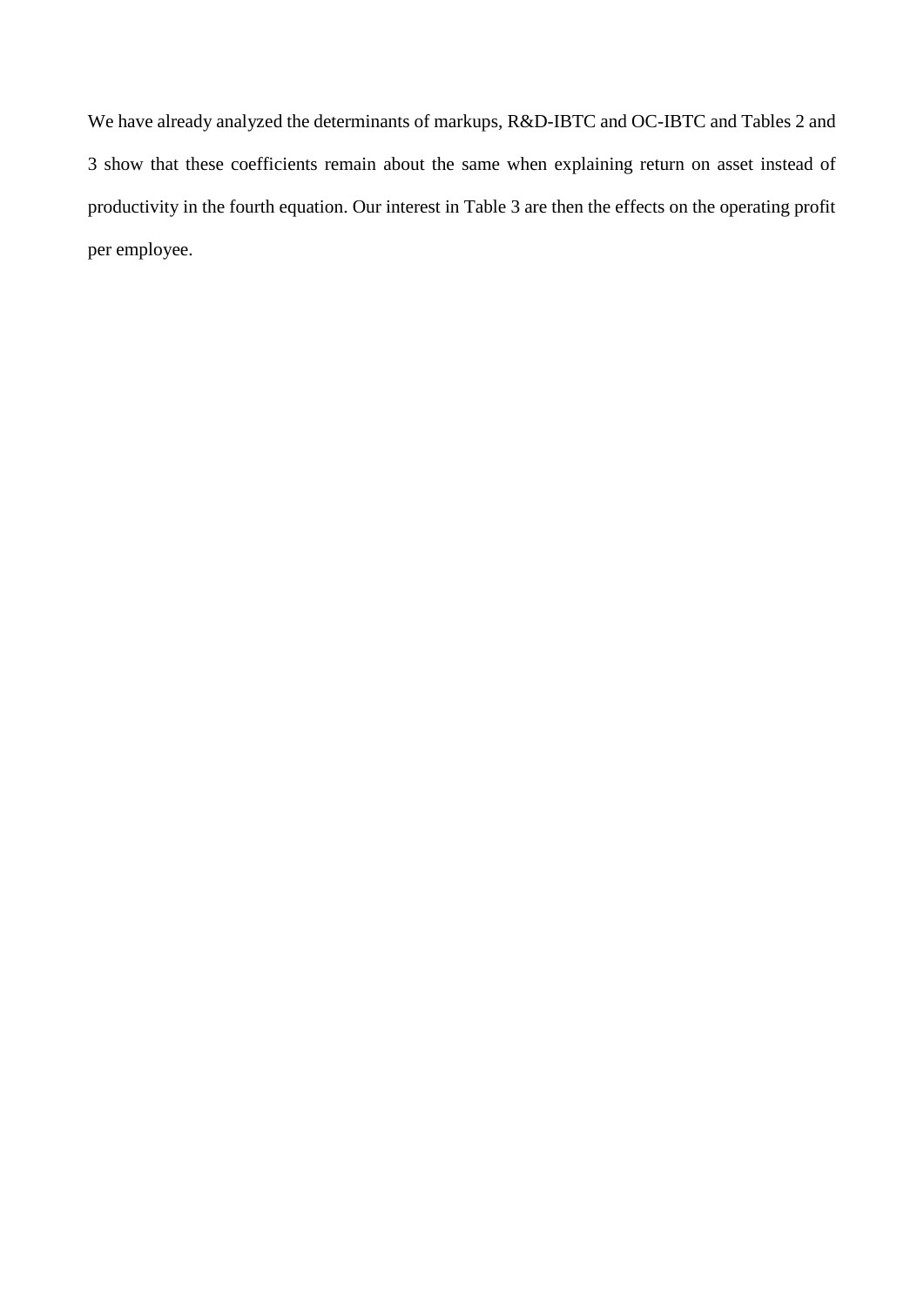|                          | ΑIΙ          | Large        | Median       | Small        |                          | All                | Large        | Median       | Small                    |
|--------------------------|--------------|--------------|--------------|--------------|--------------------------|--------------------|--------------|--------------|--------------------------|
|                          |              |              | Markup       |              |                          |                    | OC-IBTC      |              |                          |
| Market share t-1         | $-0.4830***$ | $-0.9172**$  | $-0.7899***$ | $-0.3049$    | <b>OC/L</b> production   | $0.0022***$        | $0.0015*$    | $0.0014***$  | $0.0014***$              |
|                          | (0.1259)     | (0.2919)     | (0.2055)     | (0.2301)     |                          | (0.0002)           | (0.0007)     | (0.0002)     | (0.0001)                 |
| <b>ICT/L</b>             | $0.1507***$  | 0.1523       | $0.1863**$   | $0.1576*$    | OC/L services            | $0.0033***$        | $0.0020***$  | $0.0018***$  | $0.0022***$              |
|                          | (0.0421)     | (0.1132)     | (0.0596)     | (0.0613)     |                          | (0.0002)           | (0.0006)     | (0.0002)     | (0.0001)                 |
| Market share, R&D/L t-1  | $0.2220***$  | $0.2486***$  | $0.2471***$  | $0.2035***$  | OC employee              | $0.0001***$        | $0.0001**$   | $0.0004***$  | $0.0029***$              |
|                          | (0.0315)     | (0.0622)     | (0.0578)     | (0.0540)     |                          | (0.0000)           | (0.0000)     | (0.0001)     | (0.0002)                 |
| Market share, OC/L t-1   | $0.0357***$  | $0.0731***$  | $0.0616***$  | $0.0194***$  | Financial crises 2008-09 | $-0.0001$          | 0.0002       | 0.0000       | $-0.0002$                |
|                          | (0.0035)     | (0.0119)     | (0.0053)     | (0.0043)     |                          | (0.0001)           | (0.0003)     | (0.0001)     | (0.0001)                 |
| KIL                      | $0.0464***$  | 0.0216       | $0.0395***$  | $0.0457***$  | Sovereign debt crises    | 0.0002             | $0.0006*$    | $0.0004*$    | 0.0002                   |
|                          | (0.0022)     | (0.0149)     | (0.0038)     | (0.0025)     | 2012-14                  | (0.0001)           | (0.0003)     | (0.0001)     | (0.0002)                 |
| Export sales share       | 0.0314       | 0.0397       | 0.0197       | $0.1843***$  |                          |                    |              |              |                          |
|                          | (0.0194)     | (0.0206)     | (0.0128)     | (0.0374)     |                          |                    |              |              |                          |
| Trend                    | $-0.0792***$ | $-0.0630*$   | $-0.0384***$ | $-0.2080***$ |                          |                    |              |              |                          |
|                          | (0.0042)     | (0.0259)     | (0.0095)     | (0.0073)     |                          |                    |              |              |                          |
| Financial crises 2008-09 | $-0.0137***$ | $-0.0201***$ | $-0.0150***$ | $-0.0116***$ |                          |                    |              |              |                          |
|                          | (0.0005)     | (0.0026)     | (0.0009)     | (0.0006)     |                          |                    |              |              |                          |
| Sovereign debt crises    | $-0.0461***$ | $-0.1119***$ | $-0.0399***$ | $-0.0462***$ |                          |                    |              |              |                          |
| 2012-14                  | (0.0035)     | (0.0201)     | (0.0067)     | (0.0042)     |                          |                    |              |              |                          |
|                          |              |              | R&D-IBTC     |              |                          | Operating profit/L |              |              |                          |
| R&D/L                    | $0.0422***$  | $0.0168***$  | $0.0199***$  | $0.0201***$  | Markup                   | $1.0028***$        | $1.0774***$  | $1.0645***$  | $1.0942***$              |
|                          | (0.0013)     | (0.0032)     | (0.0017)     | (0.0011)     |                          | (0.0318)           | (0.0755)     | (0.0365)     | (0.0332)                 |
| KIL                      | $-0.0086***$ | $-0.0049$    | $-0.0064***$ | $-0.0073***$ | R&D-IBTC                 | $-0.7805$          | $-2.9324**$  | $-1.4035***$ | $-2.1495***$             |
|                          | (0.0008)     | (0.0033)     | (0.0008)     | (0.0006)     |                          | (0.4573)           | (1.1064)     | (0.1170)     | (0.1396)                 |
| R&D employee             | $0.0002**$   | $0.0002*$    | $0.0035***$  | $0.0189***$  | OC-IBTC                  | 3.1846             | 22.9924*     | 35.6122***   | 11.9067***               |
|                          | (0.0001)     | (0.0001)     | (0.0002)     | (0.0007)     |                          | (3.9280)           | (11.5740)    | (8.2906)     | (1.5078)                 |
| R&D subsidy dummy        | $-0.0105*$   | $-0.0178$    | $-0.0187***$ | $0.0128*$    | R&D/L                    | $0.2233***$        | $0.2117***$  | $0.2441***$  | $0.3097***$              |
|                          | (0.0046)     | (0.0110)     | (0.0056)     | (0.0052)     |                          | (0.0203)           | (0.0265)     | (0.0128)     | (0.0111)                 |
| Financial crises 2008-09 | 0.0001       | $-0.0006$    | 0.0014       | 0.0004       | Import sales share       | 0.0023             | $-0.0103$    | 0.0006       | $0.0745***$              |
|                          | (0.0008)     | (0.0025)     | (0.0012)     | (0.0010)     |                          | (0.0013)           | (0.0290)     | (0.0004)     | (0.0217)                 |
| Sovereign debt crises    | 0.001        | $-0.002$     | $-0.0017$    | $-0.0041**$  | Service input/L          | $0.0195***$        | 0.0166       | 0.0048       | $0.0247***$              |
| 2012-14                  | (0.0010)     | (0.0024)     | (0.0013)     | (0.0013)     |                          | (0.0029)           | (0.0099)     | (0.0042)     | (0.0039)                 |
| Observations             | 179177       | 6976         | 53255        | Err:509      | Employee                 | $-0.0015$          | $0.0104***$  | 0.0006       | $-0.0011$                |
| Log pseudolikelihood     | 200000       | 17459.689    | 114000       | 98253.426    |                          | (0.0010)           | (0.0030)     | (0.0013)     | (0.0014)                 |
| $rho_1$ 12               | 0.12         | 0.14         | 0.14         | $-0.04$      | Trend                    | $0.0516***$        | $0.0816**$   | $0.0645***$  | $0.0371***$              |
|                          | 0.04         | 0.04         | 0.04         | 0.03         |                          | (0.0068)           | (0.0262)     | (0.0101)     |                          |
| $rho_13$                 | 0.03         |              |              | 0.03         | Financial crises 2008-09 | $-0.1256***$       | $-0.0969***$ | $-0.1406***$ | (0.0108)<br>$-0.1325***$ |
| $rho_1$ 14               |              | 0.01         | 0.02         | 0.00         |                          |                    |              |              |                          |
| $rho_2$ 3                | $-0.01$      | 0.11         | 0.07         |              |                          | (0.0081)           | (0.0254)     | (0.0116)     | (0.0131)                 |
| $rho_2$                  | 0.53         | 0.51         | 0.20         | 0.50         | Sovereign debt crises    | $1.8313***$        | $1.6609***$  | $1.5939***$  | $1.3343***$              |
| $rho_34$                 | $-0.51$      | $-0.28$      | $-0.45$      | $-0.18$      | 2012-14                  | (0.0529)           | (0.1415)     | (0.0606)     | (0.0553)                 |

Table 3 System estimation of markups, IBTCs and operating profit per employee by firm size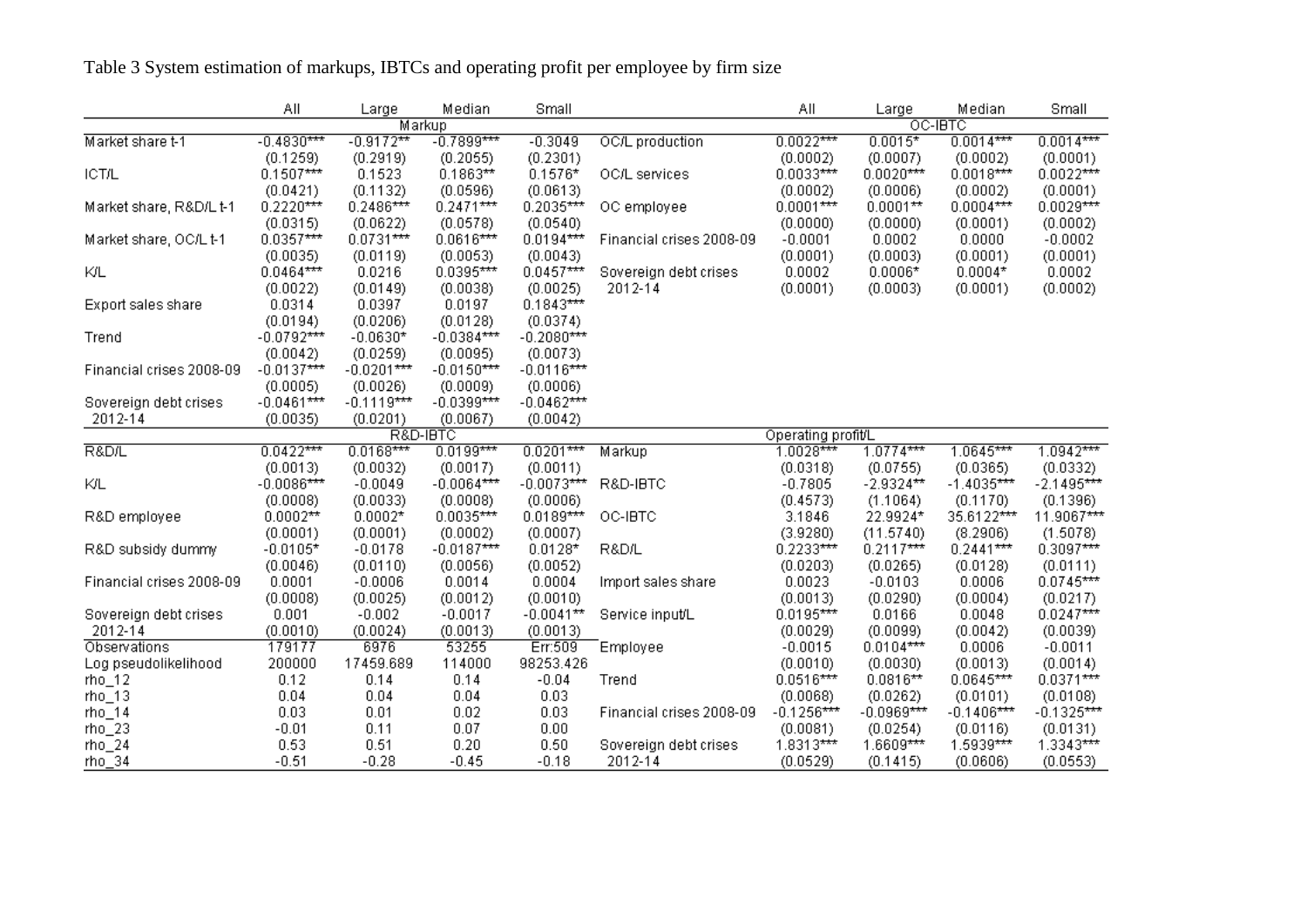Operating profits per employee are also positively related to markups and the output elasticity is about 60%-points large than for productivity. R&D-IBTC decreases and OC-IBTC increases profitability as before for productivity. R&D per employee has also very similar effects. negative effects in median firms although in sectors the effect is negative except in low-tech production. The distinctive difference is the positive trend of operating profits per employee with an increase about 9-10% per year except somewhat smaller 7% per year in small firms. Financial crises had a strong negative shock on the trend, while opposite holds during the sovereign debt crises.

Most of our observations are from the service sectors, where the average size of firms is also smaller. Table A.2 in the appendix shows the estimation result in four different sectors. The results are quantitatively the same across all sectors, except R&D-IBTC has no more significant negative effects on profitability in production. Why are recent years 2012-2014 good for profitability and not for productivity? One reason can be that firms had history of cost cutting that

Blundell et al. (1995) argue that ex ante market power can facilitate innovation and productivity: uncertainty may be lower in concentrated markets and new innovations may be complements to old ones. Ex post market power is less controversially regarded as a necessary incentive to innovate in the presence of spillovers. This is why there are patent law. The negative effect of markups on return on asset in other services could then be explained that high markups are ex ante and do not lead to high innovativity.

We cannot instead identify the positive effects of IBTC in any particular sectors, except that other service firms have benefitted greater from OC-IBTC, while R&D-IBTC has had negative effect. Thus, important OC-IBTC holds with respect to median firms in services in particular. Positive R&D-IBTC effects in large and small firms seem to apply in other industries than other services and particularly in production R&D intensity is rather a sign of large fixed costs if not associated with R&D-IBTC. But our results show that structural capital has always on important role in improving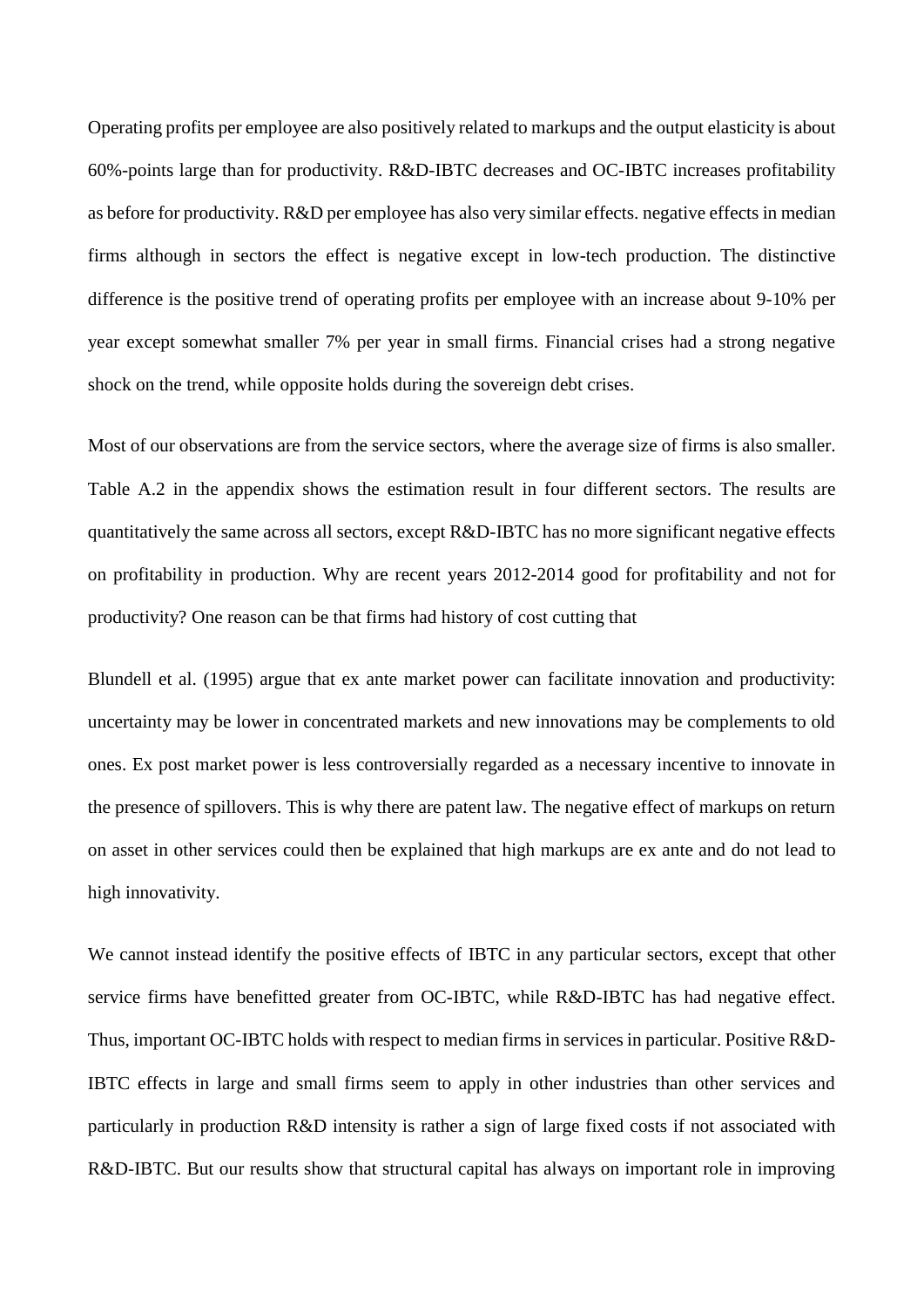markup the more the large is the market share of the firm. Implicitly this implies that intangible intensive firms with high market shares have negotiation power in the markets but at least in production this does not guarantee that also return on asset is higher.

#### <span id="page-31-0"></span>**4. Conclusion**

Intangibles are firm-specific structural capital as a natural source of markups and corporate performance. Markups are always positively related to both productivity and return asset. We can finally review our proposed hypotheses.

Hypothesis 1 that structural capital increases market power and productivity is valid both for R&D and OC capital in all firms of different size and technology type. We do not find the effect to be decreasing in firm size here. It is noteworthy that we consider ICT as general knowledge increasing markups.

Hypothesis 2 regarding improved productivity and profitability via R&D-IBTC and OC-IBTC holds only for OC-IBTC. Organizational capital is the key to competitiveness as it is not exchangeable, it cannot be sold, and hence competitors are unlikely to be able to copy it. Howeer, OC-IBTC is decreasing in firm size and therefore found more important factor for performance in other than small firms. Median R&D-IBTC is increasing in firm size but R&D has direct positive effect on performance, while R&D-IBTC in excess of this has negative effect especially service sector. This all suggests that the quality variation of R&D workers across firms are less vital than for OC workers or in services the quality requirement of R&D work differ from production; maybe as not closely tied to advance of new products and services.

Hypothesis 3 of joints effects of innovation activity to productivity and profitability hold. Management expenditures are not considered as a mere cost but also as an asset. R&D has many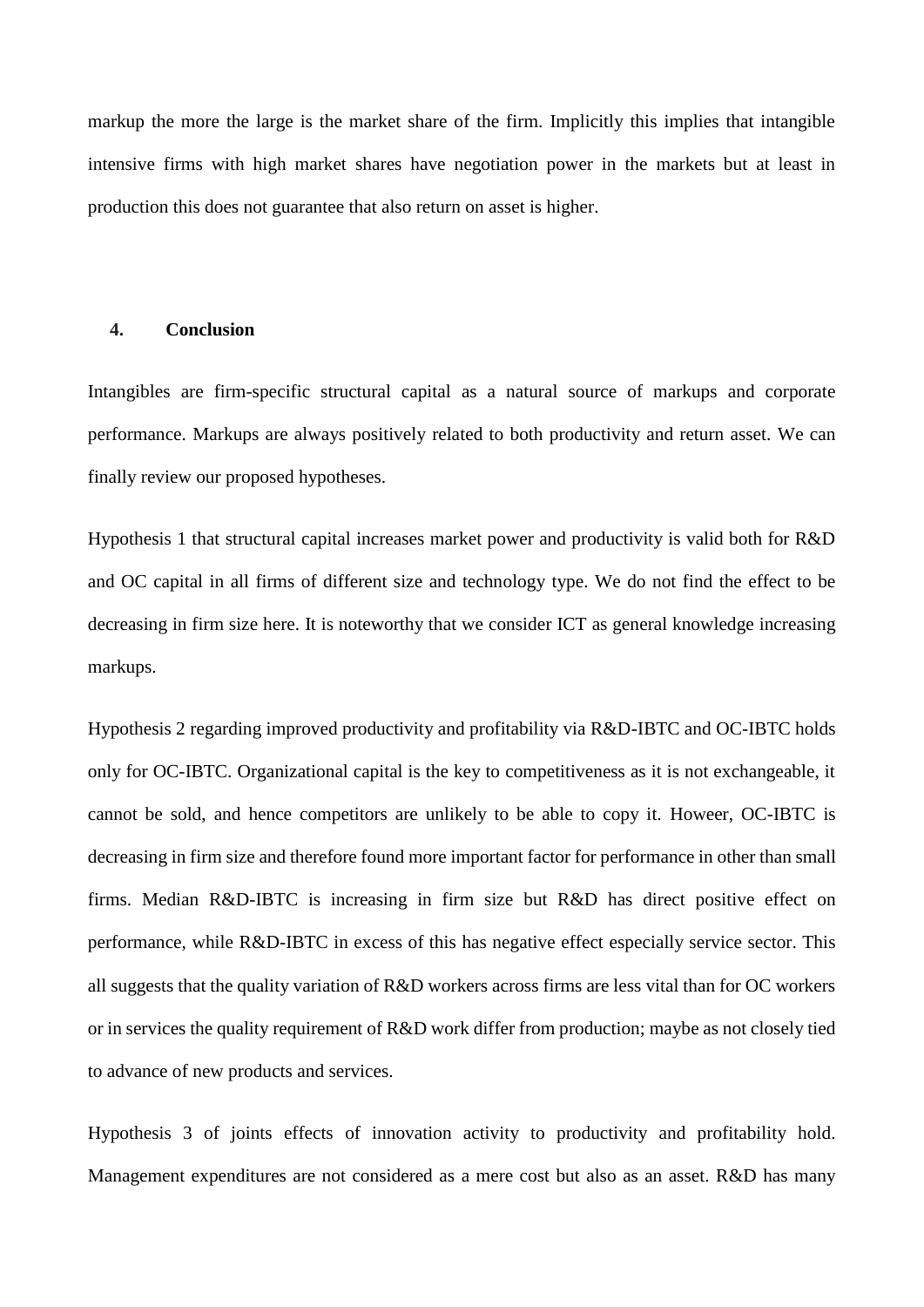effects: with high market shares increasing markus, R&D labor cause R&D-IBTC and improving directly productivity. R&D-IBTC equation also suggest heavier investment into new technology in bad times such as during financial or sovereign debt crises (which is not the case for OC-IBTC).

In recent decades, well-performing firms in the Finnish economy have engaged in organizational reform and investment in the quality of organizational workers. Product innovations are combined with organizational innovations, and organizational innovations are further associated with marketing innovations. We thus find a clear innovation value chain from product to organizational innovation, as observed in previous literature, while increased competition has led to decreasing markups. Productivity puzzle relates to decreasing markups over time, since IBTC has had opposite trend although is inferiot to R&D as a whole in improving productivity.

The labor productivity decrease is thus explained primarily by a decrease in markups. This in turn is explained by decreasing trend in producer prices relative to labor costs. Understanding technological change is clearly bound to the efforts to succeed in the use of structural capital creating IBTC and thus to the employment of innovative labor with the best quality. Our results show that intangibles are widely used irrespective of firms and technology type.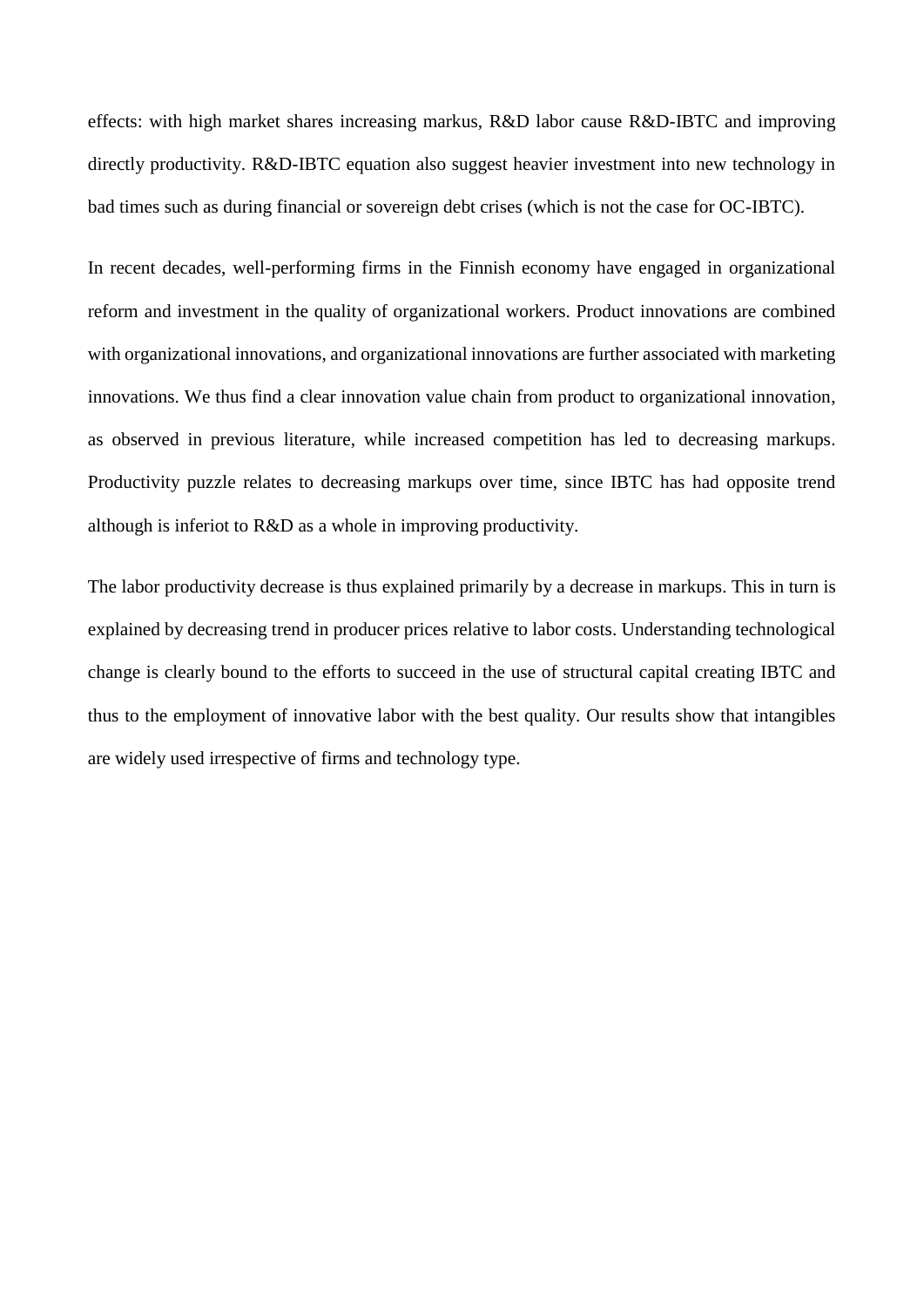#### <span id="page-33-0"></span>**References**

- Acs, Z. J., Braunerhjelm, P., Audretsch, D. B., & Carlsson, B. (2009). The knowledge spillover theory of entrepreneurship. *Small business economics, 32*(1), 15-30.
- Adamides, E. D., & Karacapilidis, N. (2006). Information technology support for the knowledge and social processes of innovation management. *Technovation, 26*(1), 50-59.
- Adams, W., & Brock, J. W. (1986). *The bigness complex: Industry, labor, and government in the American economy*: Stanford University Press.
- Aghion, P., Harris, C., Howitt, P., & Vickers, J. (2001). Competition, imitation and growth with step-by-step innovation. *The Review of Economic Studies, 68*(3), 467-492.
- Antonelli, C., & Scellato, G. (2011). Out-of-equilibrium profit and innovation. *Economics of Innovation and New Technology, 20*(5), 405-421.
- Audretsch, D. B., & Keilbach, M. (2008). Resolving the knowledge paradox: Knowledge-spillover entrepreneurship and economic growth. *Research Policy, 37*(10), 1697-1705.
- Audretsch, D. B., Keilbach, M. C., & Lehmann, E. E. (2006). *Entrepreneurship and economic growth*: Oxford University Press.
- Battisti, G., & Stoneman, P. (2010). How innovative are UK firms? Evidence from the fourth UK community innovation survey on synergies between technological and organizational innovations. *British Journal of Management, 21*(1), 187-206.
- Bloom, N., Schankerman, M., & Van Reenen, J. (2013). Identifying technology spillovers and product market rivalry. *Econometrica, 81*(4), 1347-1393.
- Blundell, R., Griffith, R., & Van Reenen, J. (1995). Dynamic count data models of technological innovation. *The Economic Journal, 105*(429), 333-344.
- Blundell, R., Griffith, R., & Van Reenen, J. (1999). Market share, market value and innovation in a panel of British manufacturing firms. *The Review of Economic Studies, 66*(3), 529-554.
- Bresnahan, T. F., Brynjolfsson, E., & Hitt, L. M. (2002). Information technology, workplace organization, and the demand for skilled labor: Firm-level evidence. *The quarterly journal of economics, 117*(1), 339- 376.
- Cabrilo, S., Dahms, S., Mutuc, E. B., & Marlin, J. (2020). The role of IT practices in facilitating relational and trust capital for superior innovation performance: the case of Taiwanese companies. *Journal of Intellectual Capital*.
- Caroli, E., & Van Reenen, J. (2001). Skill-biased organizational change? Evidence from a panel of British and French establishments. *The Quarterly Journal of Economics, 116*(4), 1449-1492.
- Chamberlin, G., Clayton, T., & Farooqui, S. (2007). New measures of UK private sector software investment. *Economic & Labour Market Review, 1*(5), 17-28.
- Cho, H. J., & Pucik, V. (2005). Relationship between innovativeness, quality, growth, profitability, and market value. *Strategic management journal, 26*(6), 555-575.
- Cohen, W. M., & Levinthal, D. A. (1989). Innovation and learning: the two faces of R & D. *The economic journal, 99*(397), 569-596.
- Corrado, C., Haskel, J., Jona-Lasinio, C., & Iommi, M. (2014). *Intangibles and industry productivity growth: Evidence from the EU*. Retrieved from
- Cozza, C., Malerba, F., Mancusi, M. L., Perani, G., & Vezzulli, A. (2012). Innovation, profitability and growth in medium and high-tech manufacturing industries: evidence from Italy. *Applied Economics, 44*(15), 1963-1976.
- Crépon, B., Duguet, E., & Mairesse, J. (1998). Research and development, innovation and productivity: An econometric analysis at the firm level. *Economics of Innovation & New Technology, 7*(2), 115-158.
- Crepon, B., Duguet, E., & Mairessec, J. (1998). Research, Innovation And Productivity: An Econometric Analysis At The Firm Level. *Economics of Innovation and New Technology, 7*(2), 115-158. doi:10.1080/10438599800000031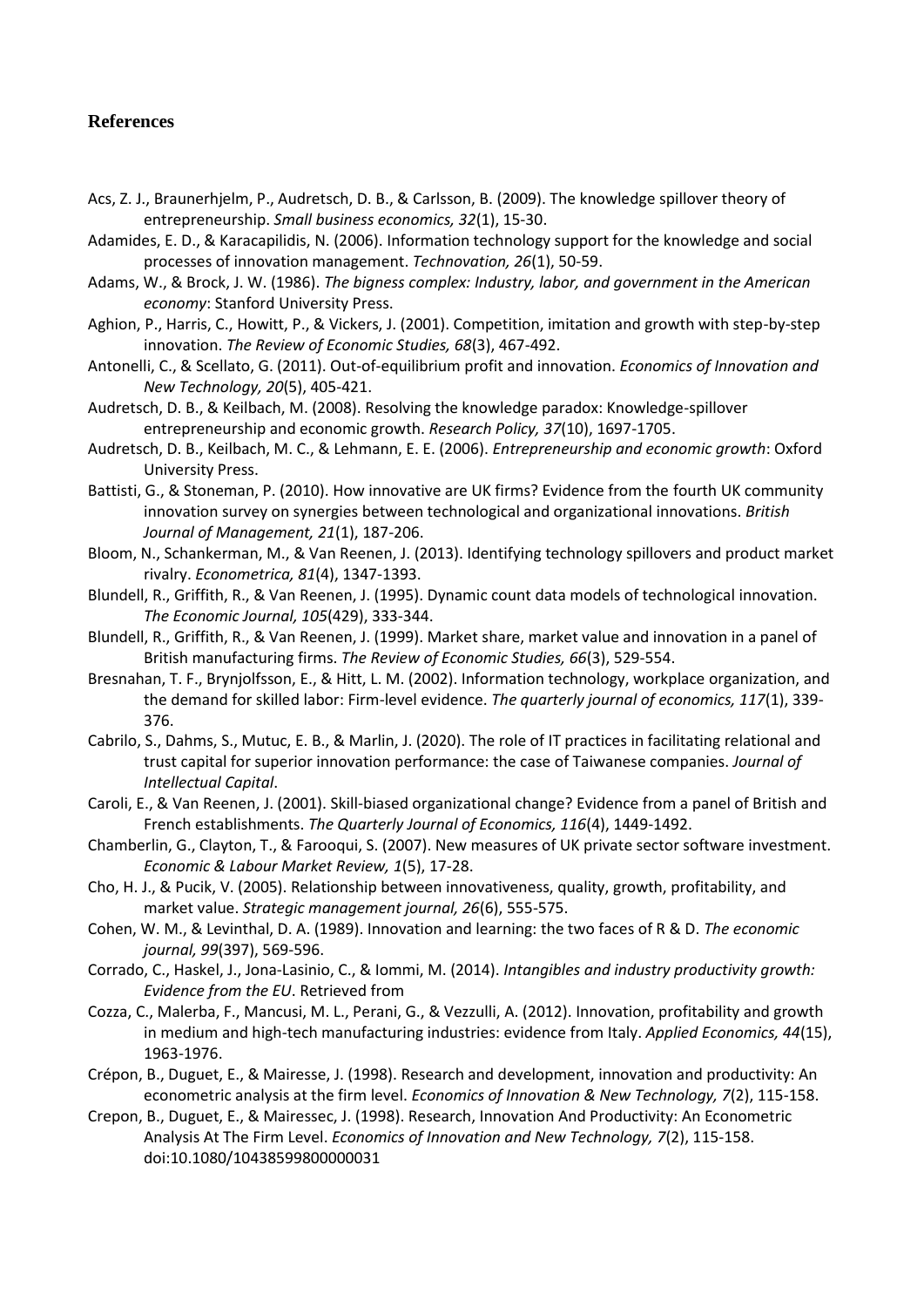Damanpour, F. (1987). The adoption of technological, administrative, and ancillary innovations: Impact of organizational factors. *Journal of management, 13*(4), 675-688.

Damanpour, F., & Evan, W. M. (1984). Organizational innovation and performance: the problem of" organizational lag". *Administrative science quarterly*, 392-409.

Damanpour, F., Szabat, K. A., & Evan, W. M. (1989). The relationship between types of innovation and organizational performance. *Journal of Management studies, 26*(6), 587-602.

De Loecker, J., Eeckhout, J., & Unger, G. (2020). The rise of market power and the macroeconomic implications. *The Quarterly Journal of Economics, 135*(2), 561-644.

De Loecker, J., & Warzynski, F. (2012). Markups and firm-level export status. *American economic review, 102*(6), 2437-2471.

Del Giudice, M., Scuotto, V., Garcia-Perez, A., & Petruzzelli, A. M. (2019). Shifting Wealth II in Chinese economy. The effect of the horizontal technology spillover for SMEs for international growth. *Technological Forecasting and Social Change, 145*, 307-316.

Edwards, J., Franks, J., & Storey, D. (1994). Understanding the Small Business Sector. In: London: Thompson.

Evangelista, R., & Vezzani, A. (2010). The economic impact of technological and organizational innovations. A firm-level analysis. *Research Policy, 39*(10), 1253-1263.

F‐Jardón, C. M., & Martos, M. S. (2009). Intellectual capital and performance in wood industries of Argentina. *Journal of Intellectual Capital*.

Gassmann, O., Enkel, E., & Chesbrough, H. (2010). The future of open innovation. *R&d Management, 40*(3), 213-221.

Graves, S. B., & Langowitz, N. S. (1993). Innovative productivity and returns to scale in the pharmaceutical industry. *Strategic Management Journal, 14*(8), 593-605.

Greenan, N., & Guellec, D. (1994). Coordination within the firm and endogenous growth. *Industrial and Corporate Change, 3*(1), 173-197.

Hall, B. H., Lotti, F., & Mairesse, J. (2009). Innovation and productivity in SMEs: empirical evidence for Italy. *Small Business Economics, 33*(1), 13-33.

Hall, B. H., & Mairesse, J. (1995). Exploring the relationship between R&D and productivity in French manufacturing firms. *Journal of Econometrics, 65*(1), 263-293.

Hall, B. H., Mairesse, J., & Mohnen, P. (2010). Measuring the Returns to R&D. *Handbook of the Economics of Innovation, 2*, 1033-1082.

Hellerstein, J. K., Neumark, D., & Troske, K. R. J. J. o. l. e. (1999). Wages, productivity, and worker characteristics: Evidence from plant-level production functions and wage equations. *17*(3), 409- 446.

Ilmakunnas, P., & Piekkola, H. (2014). Intangible investment in people and productivity. *Journal of Productivity Analysis, 41*(3), 443-456.

Kotey, B., & Slade, P. (2005). Formal human resource management practices in small growing firms. *Journal of small business management, 43*(1), 16-40.

Lucking, B., Bloom, N., & Van Reenen, J. (2018). *Have R&D spillovers changed?* Retrieved from

Marin, G. (2014). Do eco-innovations harm productivity growth through crowding out? Results of an extended CDM model for Italy. *Research Policy, 43*(2), 301-317.

Mudambi, R. (2008). Location, control and innovation in knowledge-intensive industries. *Journal of economic Geography, 8*(5), 699-725.

Noori, H., & Lee, W. (2006). Dispersed network manufacturing: adapting SMEs to compete on the global scale. *Journal of Manufacturing Technology Management, 17*(8), 1022-1041.

OECD. (2010). *Handbook on deriving capital measures of intellectual property products*. Paris: OECD Organisation for Economic Co-operation Development.

Oke, A., Burke, G., & Myers, A. (2007). Innovation types and performance in growing UK SMEs. *International Journal of Operations & Production Management, 27*(7), 735-753.

Parikka, L. (2021). *Market power and intangible capital at firm level - Evidence from Finland*. University of Vaasa.

Piekkola, H. (2016). Intangible Investment and Market Valuation. *Review of Income and Wealth, 62*(1), 28- 51.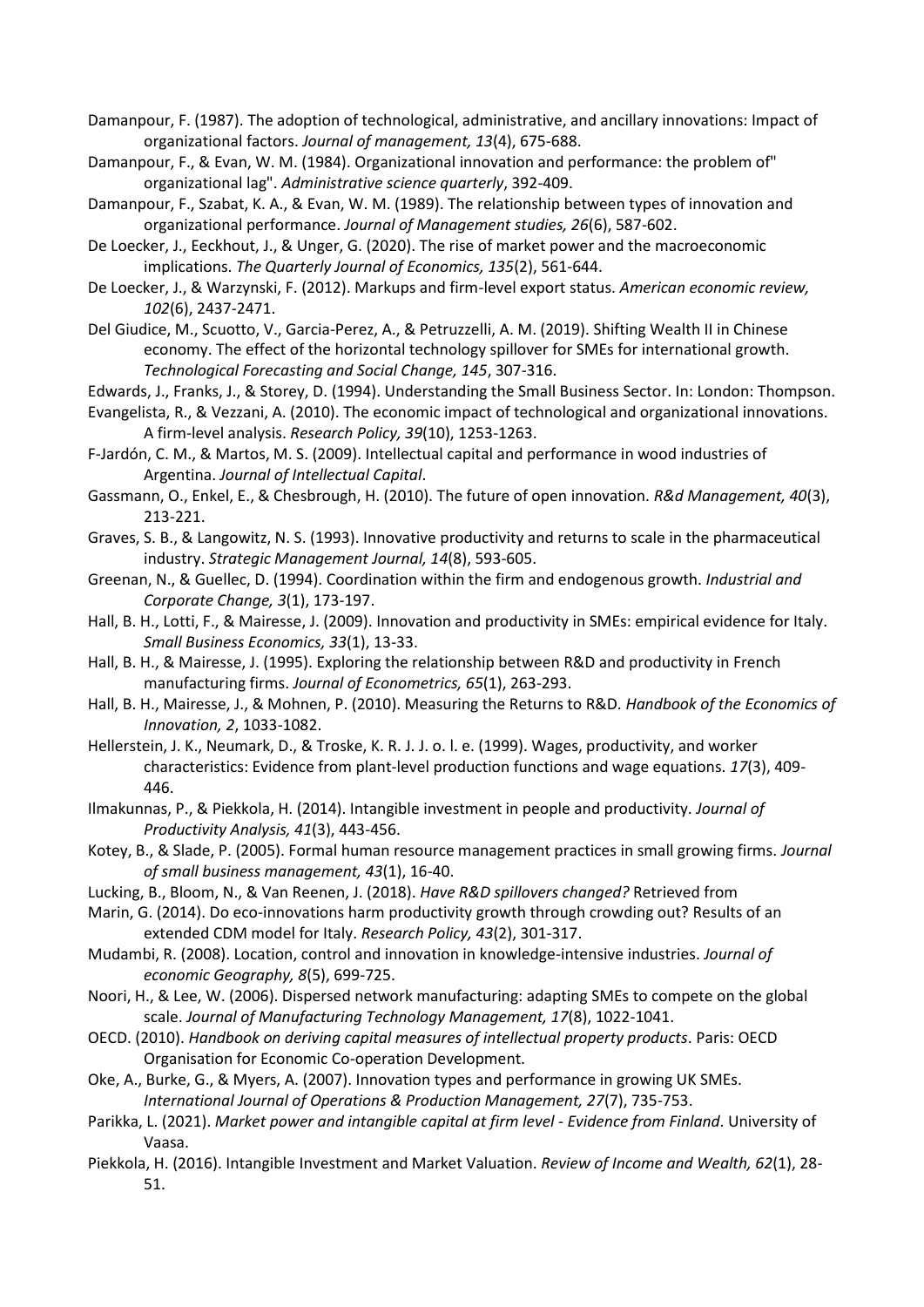- Piekkola, H. (2020). Intangibles and innovation-labor-biased technical change. *Journal of Intellectual Capital, 21*(5), 649-669. doi[: https://doi.org/10.1108/JIC-10-2019-0241](https://doi.org/10.1108/JIC-10-2019-0241)
- Piekkola, H., Lintamo, M., Riley, R., Robinson, C. R., Geppert, K., Görzig, B., . . . Verbic, M. (2011). Firm-level intangible capital in six countries: Finland, Norway, the UK, Germany, the Czech Republic, Slovenia. In H. Piekkola (Ed.), *Intangible Capital - Driver of Growth in Europe* (pp. 63-95). Vaasa.
- Piekkola, H., & Rahko, J. (2019). Innovative growth: the role of market power and negative selection. *Economics of Innovation and New Technology, Forthcoming*. doi:10.1080/10438599.2019.1655878
- Piva, M., & Vivarelli, M. (2002). The skill bias: comparative evidence and an econometric test. *International review of applied economics, 16*(3), 347-357.
- Polder, M., Leeuwen, G. v., Mohnen, P., & Raymond, W. (2010). Product, process and organizational innovation: drivers, complementarity and productivity effects. *CIRANO-scientific publications 2010s-28*.
- Prajogo, D. I. (2006). The relationship between innovation and business performance—a comparative study between manufacturing and service firms. *Knowledge and process management, 13*(3), 218-225.
- Rexhaüser, S., Hottenrott, H., & Veugelers, R. (2016). Organisational change and the productivity effects of green technology adoption. *Resource and Energy Economics, 43*, 172-194.
- Roodman, D. (2011). Fitting fully observed recursive mixed-process models with cmp. *The Stata Journal, 11*(2), 159-206.
- Rosenbusch, N., Brinckmann, J., & Bausch, A. (2011). Is innovation always beneficial? A meta-analysis of the relationship between innovation and performance in SMEs. *Journal of business Venturing, 26*(4), 441-457.
- Schankerman, M. (1981). The effects of double-counting and expensing on the measured returns to R&D. *The Review of Economics Statistics, 63*(3), 454-458.
- Schumpeter, J. A. (1942). *Socialism, capitalism and democracy*: Harper and Brothers.
- Schumpeter, J. A. (1947). The creative response in economic history. *The journal of economic history, 7*(2), 149-159.
- Squicciarini, M., & Le Mouel, M. (2012). *Defining and Measuring Investment in Organisational Capital Using US Microdata to Develop a Task-based Approach* (1815-1965). Retrieved from Paris:
- Syverson, C. (2011). What determines productivity? *Journal of Economic literature, 49*(2), 326-365.
- Thum-Thysen, A., Voigt, P., Maier, C., Bilbao-Osorio, B., & Ognyanova, D. (2017). Unlocking investment in intangible assets in Europe. *Quarterly Report on the Euro Area (QREA), 16*(1), 23-35.
- Van Leeuwen, G., & Mohnen, P. (2017). Revisiting the Porter hypothesis: an empirical analysis of green innovation for the Netherlands. *Economics of Innovation and New Technology, 26*(1-2), 63-77.
- Wolff, J. A., & Pett, T. L. (2006). Small-firm performance: modeling the role of product and process improvements. *Journal of Small Business Management, 44*(2), 268-284.
- Wyatt, A. (2005). Accounting recognition of intangible assets: theory and evidence on economic determinants. *The accounting review, 80*(3), 967-1003.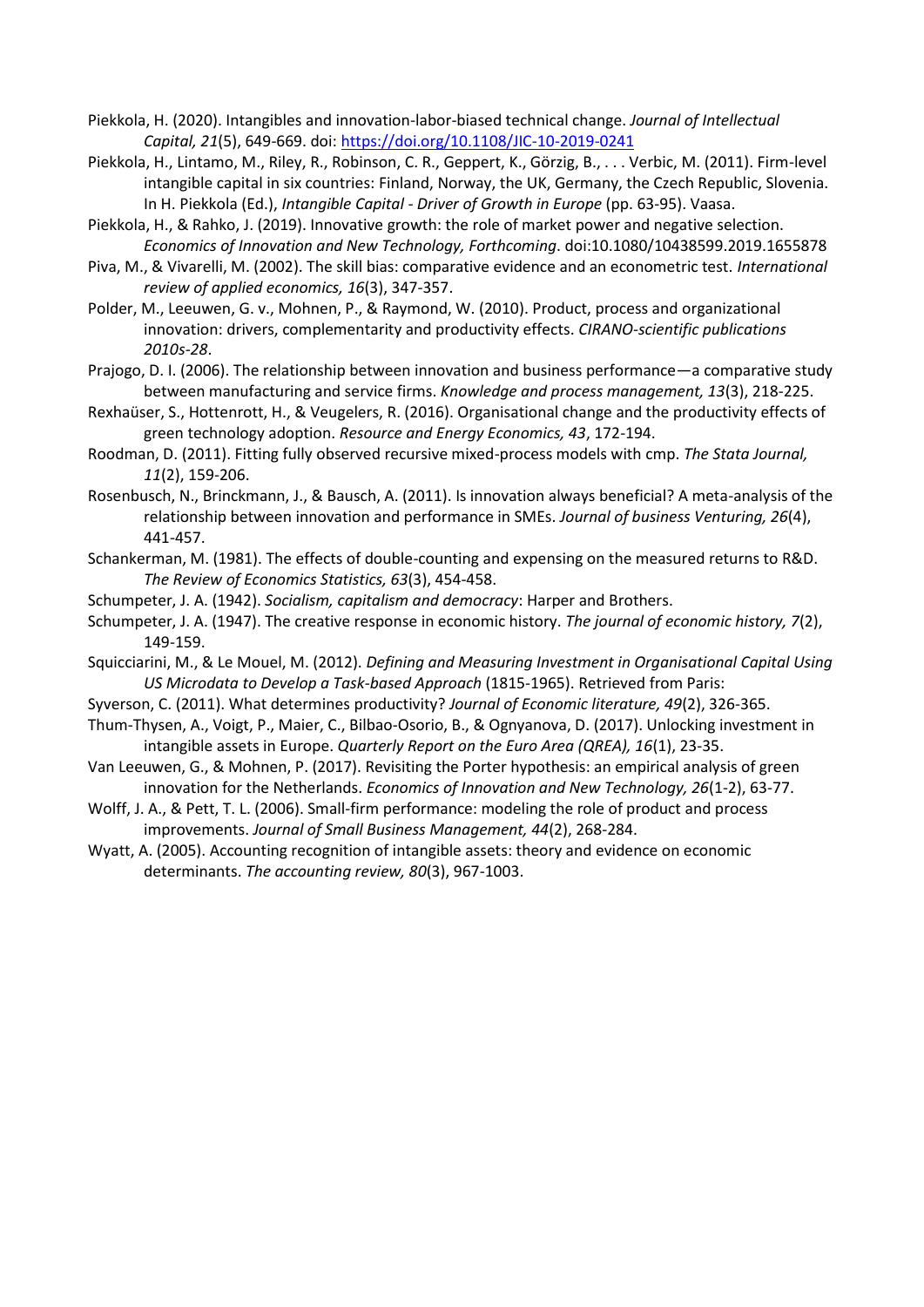#### <span id="page-36-0"></span>**Appendix A. Measurement of intangible capital (IC) and tables**

Box A.1 GLOBALINTO Intangibles Assets occupations (based on ISCO08 Occupation classification)

| URBBILIVARIOII <i>)</i>                                 |                                                         |
|---------------------------------------------------------|---------------------------------------------------------|
| 1 Managers                                              | 216 R&D Architects, Planners, Surveyors and Designers   |
| 112 OC Managing Directors and Chief Executives          | 22 Health Professionals                                 |
| 12 OC Administrative and Commercial Managers            | 221 R&D Medical Doctors                                 |
| 121 OC Business Services and Administration Managers    | 222 R&D Nursing and Midwifery Professionals             |
| 122 Sales, Marketing and Development Managers           | 223 Trad. and Complementary Medicine Professionals; 224 |
| 1221 OC Sales and Marketing Managers                    | <b>Paramedical Practitioners</b>                        |
| 1222 OC Advertising and Public Relations Managers       | 226 R&D Other Health Professionals                      |
| 1223 R&D Research and Development Managers              | 23 Teaching Professionals                               |
| 13 Production and Specialized Services Managers         | 24 Business and Administration Professionals            |
| 131 OC Production Managers in Agriculture, Forestry and | 241 OC Finance Professionals                            |
| Fisheries                                               | 242 OC Administration Professionals                     |
| 132 OC Manufacturing, Mining, Construction and          | 243 Sales, Marketing and Public Relations Professionals |
| <b>Distribution Managers</b>                            | 25 ICT Information and Communications Technology        |
| 133 ICT Information and Communications Technology       | Professionals                                           |
| <b>Services Managers</b>                                | 26 Legal, Social and Cultural Professionals             |
| 134 OC Professional Services Managers                   | 3 Technicians and Associate Professionals               |
| 14 Hospitality, Retail and Other Services Managers      | 31 Science and Engineering Associate Professionals      |
| 2 Professionals                                         | 311 R&D Physical and Engineering Science Technicians    |
| 21 Science and Engineering Professionals                | 312 Mining, Manufacturing and Construction Supervisors; |
| 211 R&D Physical and Earth Science Professionals        | 313 Process Control Technicians                         |
| 212 R&D Mathematicians, Actuaries and Statisticians     | 314 R&D Life Science Technicians and Related Associate  |
| 213 R&D Life Science Professionals                      | Professionals                                           |
| 214 R&D Engineering Professionals (excluding            | 315 Ship and Aircraft Controllers and Technicians       |
| Electrotechnology)                                      | 32 Health Associate Professionals                       |
| 215 R&D Electrotechnology Engineers                     | 321 R&D Medical and Pharmaceutical Technicians          |
| 2151 Electrical Engineers                               | 33 Business and Adm. Associate Professionals;           |
| 2152 R&D Electronics Engineers R&D                      | 34 Legal, Social, Cultural Associate Professionals;     |
| 2153 ICT Telecommunications Engineers                   | 35 ICT Information and Communications Technicians       |
|                                                         |                                                         |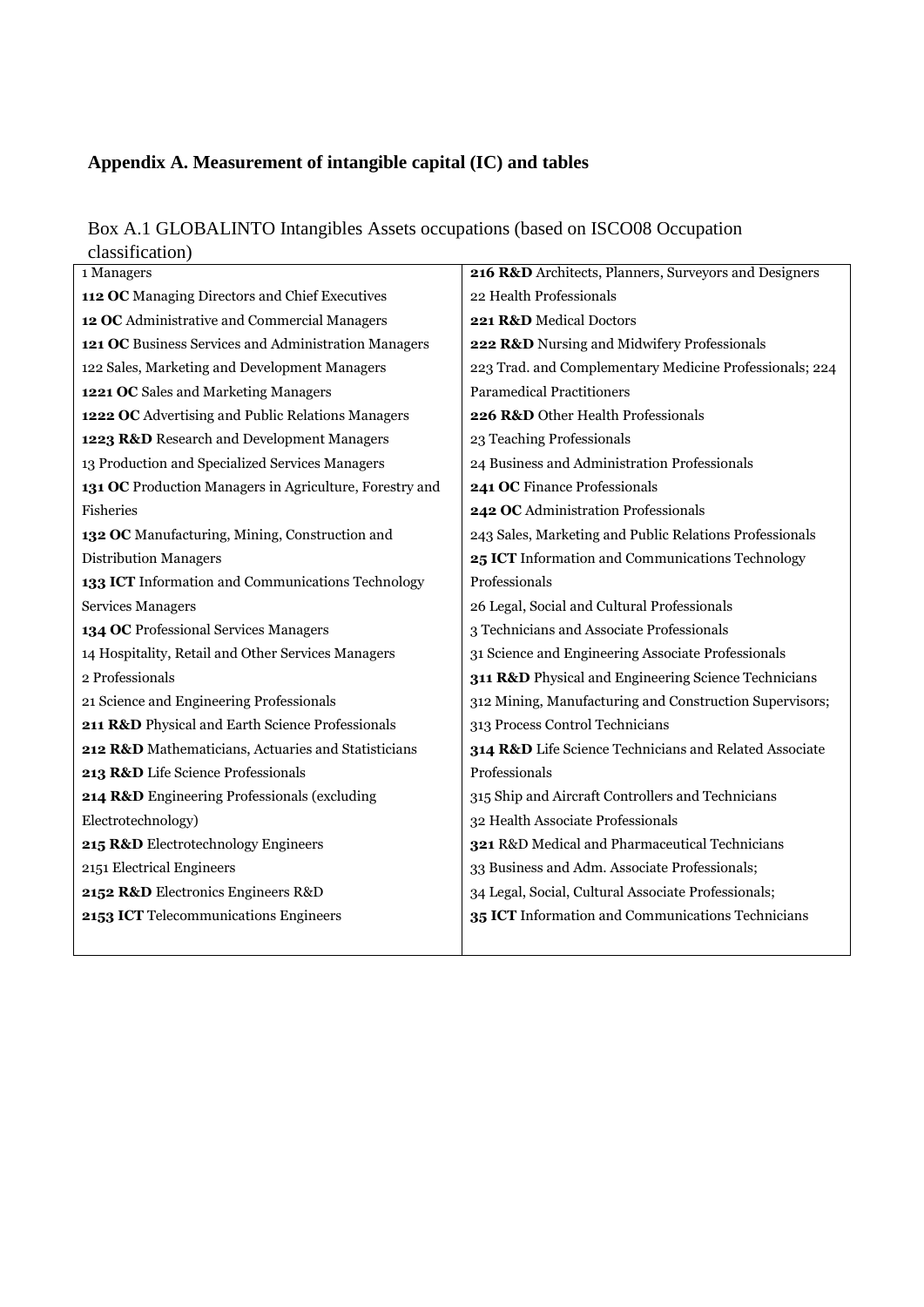|                         | Mean   | Q1           | Median   | Q3       | Standard<br>deviation | Observation |
|-------------------------|--------|--------------|----------|----------|-----------------------|-------------|
| Value added             | 422    | 52.9         | 74.8     | 105      | 6585                  | 6983        |
| Operating profit/L      | 71.6   | 22.1         | 43.3     | 78.2     | 108                   | 6983        |
| Markup                  | 1.42   | 0.956        | 1.3      | 1.79     | 0.654                 | 6495        |
| Market share            | 0.215  | 0.0377       | 0.106    | 0.294    | 0.249                 | 6918        |
| R&D-IBTC                | 0.0293 | $3.41E - 05$ | 0.000795 | 0.00703  | 0.12                  | 6894        |
| OC-IBTC                 | 0.0016 | $-1.47E-05$  | 8.79E-05 | 0.000452 | 0.0111                | 6858        |
| Employee                | 762    | 320          | 476      | 796      | 945                   | 6983        |
| Employee not IA         | 694    | 289          | 437      | 710      | 876                   | 6983        |
| R&D/L                   | 92.5   | 7.7          | 41.5     | 97.4     | 576                   | 6901        |
| OC/L                    | 22.5   | 5.41         | 11.4     | 21.4     | 161                   | 6857        |
| <b>ICT/L</b>            | 11.7   | 0.632        | 1.76     | 4.44     | 145                   | 6389        |
| ΚL                      | 530    | 75.9         | 188      | 377      | 7025                  | 6983        |
| Export/Sales            | 0.238  | 0            | 0.00722  | 0.394    | 0.63                  | 6983        |
| R&D subsidy dummy       | 0.0967 | 0            | 0        | 0        | 0.296                 | 6983        |
| R&D wage/ Avg wage      | 1.81   | 1.21         | 2.06     | 2.27     | 0.552                 | 6249        |
| OC wage/ Avg wage       | 2.2    | 1.67         | 2.06     | 2.7      | 0.626                 | 6677        |
| R&D work relative proo- | 1.07   |              | 1.02     | 1.06     | 0.2                   | 6249        |
| OC work relative prod.  | 1.02   | 0.998        | 1.01     | 1.03     | 0.158                 | 6677        |

Table A.1 Summary Large firms

## Table A.2 Summary Median firms

|                         | Mean    | Q1          | Median   | Q3      | Standard<br>deviation | Observation |
|-------------------------|---------|-------------|----------|---------|-----------------------|-------------|
| Value added             | 381     | 47.4        | 67.2     | 95.5    | 8577                  | 53765       |
| Operating profit/L      | 60.2    | 16.4        | 34.5     | 64.2    | 102                   | 53765       |
| Markup                  | 1.25    | 0.843       | 1.14     | 1.56    | 0.603                 | 49163       |
| Market share            | 0.0471  | 0.00368     | 0.011    | 0.0352  | 0.113                 | 53381       |
| R&D-IBTC                | 0.0395  | 0.000253    | 0.00231  | 0.0095  | 0.139                 | 47373       |
| OC-IBTC                 | 0.00209 | $9.4E - 06$ | 0.000259 | 0.00123 | 0.00979               | 43813       |
| Employee                | 76.7    | 37          | 55       | 94      | 65                    | 53765       |
| Employee not IA         | 70.4    | 34.2        | 50.9     | 86.3    | 59.2                  | 53765       |
| R&D/L                   | 69.7    | 12.4        | 29.5     | 62.6    | 446                   | 47512       |
| OC/L                    | 25.1    | 6.53        | 13.2     | 26.2    | 80.8                  | 43956       |
| ICT/L                   | 14.9    | 1.74        | 3.54     | 7.52    | 62.9                  | 25623       |
| ΚL                      | 291     | 32.8        | 142      | 340     | 1133                  | 53765       |
| Export/Sales            | 0.129   | 0           | 0        | 0.0776  | 2.36                  | 53765       |
| R&D subsidy dummy       | 0.0325  | Ω           | Ω        | Ο       | 0.177                 | 53765       |
| R&D wage/ Avg wage      | 2.02    | 1.76        | 2.18     | 2.34    | 0.462                 | 33150       |
| OC wage/ Avg wage       | 2.21    | 1.64        | 2.19     | 2.75    | 0.631                 | 36096       |
| R&D work relative proo- | 1.11    | 1.01        | 1.03     | 1.11    | 0.243                 | 33150       |
| OC work relative prod.  | 1.03    |             | 1.01     | 1.04    | 0.14                  | 36093       |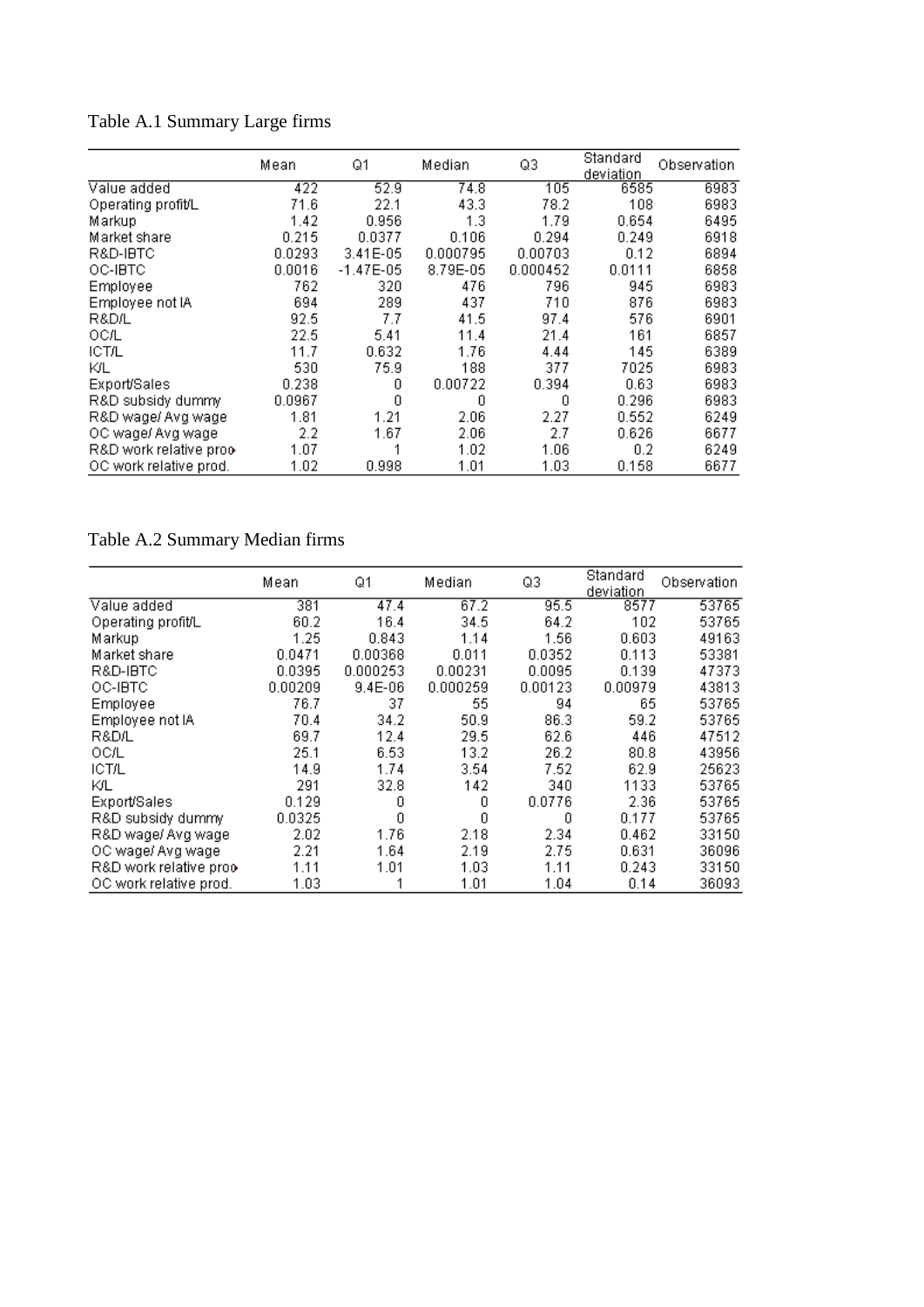|                         | Mean    | Q1       | Median   | Q3         | Standard<br>deviation | Observation |
|-------------------------|---------|----------|----------|------------|-----------------------|-------------|
| Value added             | 272     | 41.7     | 59.9     | 85.6       | 5657                  | 122707      |
| Operating profit/L      | 46.8    | 12.6     | 29.4     | 54.6       | 79.5                  | 122707      |
| Markup                  | 1.25    | 0.812    | 1.12     | 1.55       | 0.642                 | 114467      |
| Market share            | 0.0112  | 0.000778 | 0.00198  | 0.00577    | 0.0479                | 122204      |
| R&D-IBTC                | 0.05    | 0.000789 | 0.00403  | 0.0231     | 0.143                 | 77935       |
| OC-IBTC                 | 0.00414 | 7.99E-05 | 0.000653 | 0.00282    | 0.0136                | 53754       |
| Employee                | 17.5    | 11       | 16       | 22         | 9.48                  | 122707      |
| Employee not IA         | 16.5    | 10.5     | 15       | 21         | 9.04                  | 122707      |
| R&D/L                   | 65.8    | 17.9     | 36       | 75.8       | 124                   | 78560       |
| OC/L                    | 30.1    | 10.4     | 18.8     | 34.9       | 45                    | 54310       |
| <b>ICT/L</b>            | 24.1    | 5.31     | 9.52     | 21.2       | 40                    | 16306       |
| КL                      | 143     | 8.76     | 46       | 150        | 440                   | 122707      |
| Export/Sales            | 0.0452  | 0        | 0        | $3.09E-06$ | 0.221                 | 122707      |
| R&D subsidy dummy       | 0.0126  | 0        | 0        | 0          | 0.112                 | 122707      |
| R&D wage/ Avg wage      | 2.02    | 1.66     | 2.16     | 2.35       | 0.445                 | 42073       |
| OC wage/ Avg wage       | 2.22    | 1.57     | 2.44     | 2.75       | 0.653                 | 35632       |
| R&D work relative proo- | 1.13    | 1.02     | 1.06     | 1.15       | 0.253                 | 42067       |
| OC work relative prod.  | 1.05    |          | 1.03     | 1.08       | 0.218                 | 35623       |

Table A.3 Summary Small firms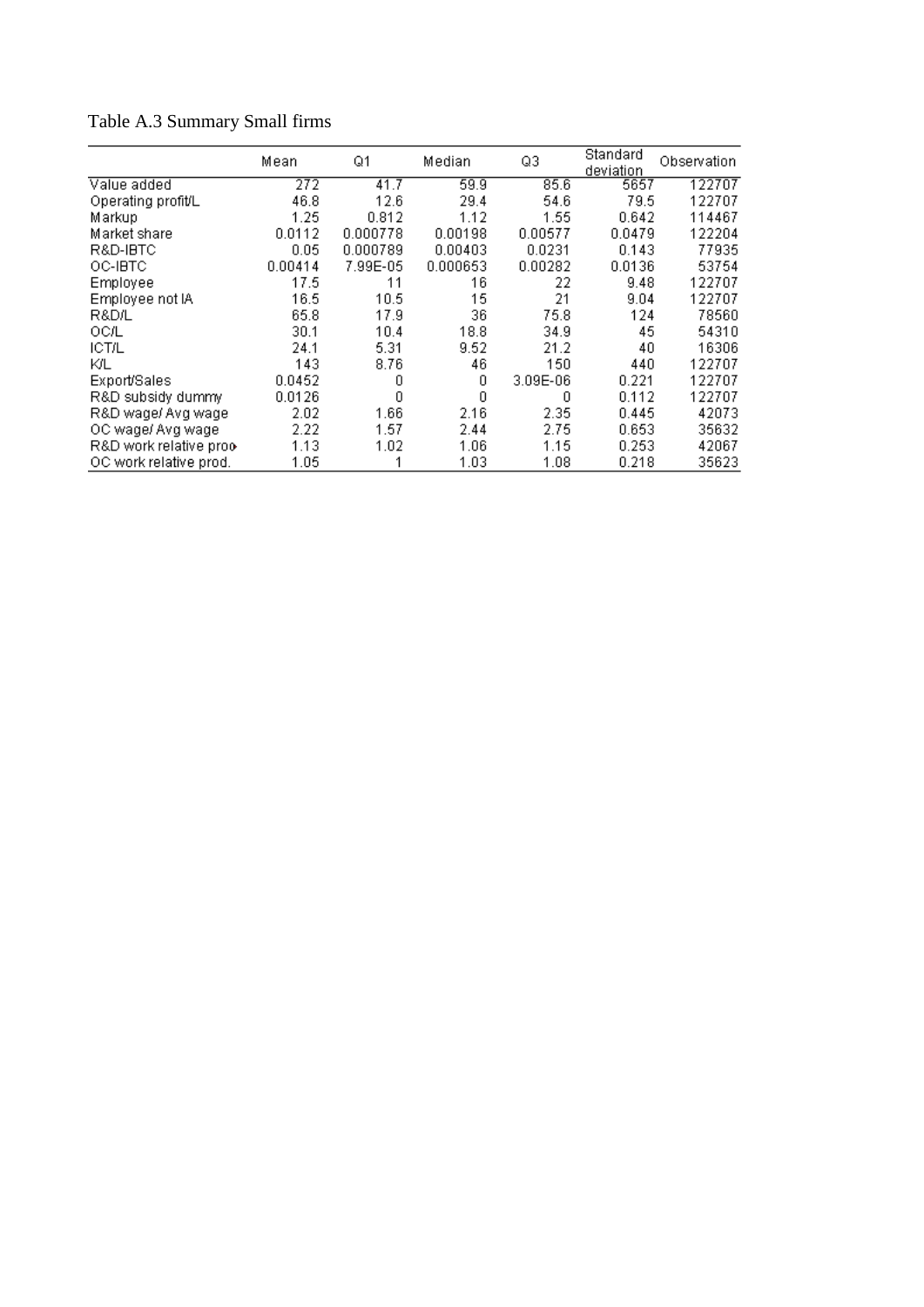### Table A.4 System estimation of markups and productivity by technology type

|                                    | High tech    | Low tech     | KIS          | Services other |                          | High tech    | Low tech     | KIS          | Services other |
|------------------------------------|--------------|--------------|--------------|----------------|--------------------------|--------------|--------------|--------------|----------------|
|                                    |              |              | Markup       |                |                          |              |              | OC-IBTC      |                |
| Market share t-1                   | $-1.3154***$ | $-0.3182$    | $-2.2251***$ | 0.2408         | OC/L production          | $0.0030***$  | 0.0015       |              |                |
|                                    | (0.3731)     | (0.1897)     | (0.4149)     | (0.1926)       |                          | (0.0005)     | (0.0008)     |              |                |
| <b>ICT/L</b>                       | $0.1537*$    | 0.081        | $0.5151***$  | 0.1331         | OC/L services            |              |              | $0.0060***$  | $0.0027***$    |
|                                    | (0.0735)     | (0.0590)     | (0.1420)     | (0.1056)       |                          |              |              | (0.0003)     | (0.0002)       |
| Market share, R&D/L t-1            | $0.3223***$  | $0.2215***$  | $0.6294***$  | $0.2332*$      | OC employee              | 0            | 0            | $0.0002***$  | 0.             |
|                                    | (0.0699)     | (0.0466)     | (0.1158)     | (0.0940)       |                          | (0.0000)     | (0.0000)     | (0.0000)     | (0.0000)       |
| Market share, OC/L t-1             | $0.0418***$  | $0.0488***$  | $0.0741***$  | $-0.0163*$     | Financial crises 2008-09 | 0.0001       | $-0.0001$    | $-0.0004$    | $-0.0004**$    |
|                                    | (0.0121)     | (0.0086)     | (0.0047)     | (0.0080)       |                          | (0.0002)     | (0.0001)     | (0.0002)     | (0.0001)       |
| KIL                                | $0.0259***$  | $0.0431***$  | $0.0493***$  | $0.0416***$    | Sovereign debt crises    | $-0.0001$    | 0.0002       | $0.0011***$  | $-0.0007***$   |
|                                    | (0.0069)     | (0.0043)     | (0.0042)     | (0.0032)       | 2012-14                  | (0.0002)     | (0.0002)     | (0.0003)     | (0.0001)       |
| Employee                           | $-0.0269*$   | $-0.0966***$ | $-0.0122$    | $-0.1483***$   |                          |              |              |              |                |
|                                    | (0.0119)     | (0.0083)     | (0.0094)     | (0.0065)       |                          |              |              |              |                |
| Export sales share                 | $-0.0254***$ | $-0.0128***$ | $-0.0040***$ | $-0.0158***$   |                          |              |              |              |                |
|                                    | (0.0017)     | (0.0009)     | (0.0012)     | (0.0007)       |                          |              |              |              |                |
| Trend                              | $-0.1427***$ | $-0.0498***$ | $-0.0166$    | $-0.0366***$   |                          |              |              |              |                |
|                                    | (0.0115)     | (0.0068)     | (0.0088)     | (0.0050)       |                          |              |              |              |                |
| Financial crises 2008-09 0.0819*** |              | $0.0483***$  | $0.0330***$  | $0.0465***$    |                          |              |              |              |                |
|                                    | (0.0115)     | (0.0064)     | (0.0084)     | (0.0050)       |                          |              |              |              |                |
| Sovereign debt crise               | 1.7066***    | $1.4895***$  | $1.0193***$  | $1.7703***$    |                          |              |              |              |                |
| 2012-14                            | (0.0499)     | (0.0311)     | (0.0337)     | (0.0254)       |                          |              |              |              |                |
|                                    |              |              | R&D-IBTC     |                |                          |              |              | VA/L         |                |
| R&D/L                              | $0.0249***$  | $0.0213***$  | $0.0862***$  | $0.0083***$    | Markup                   | $0.6611***$  | $0.6546***$  | $0.6020***$  | $0.7459***$    |
|                                    | (0.0019)     | (0.0021)     | (0.0026)     | (0.0004)       |                          | (0.0396)     | (0.0409)     | (0.0425)     | (0.0272)       |
| КL                                 | $-0.0017***$ | $0.0010*$    | $-0.0110***$ | $-0.0003*$     | R&D-IBTC t-1             | $-0.6298$    | $-0.1478$    | $-1.9691***$ | $-14.5873***$  |
|                                    | (0.0005)     | (0.0004)     | (0.0013)     | (0.0002)       |                          | O.           | O            | (0.3901)     | (3.8491)       |
| Emp R&D                            | $-0.0000**$  | 0.0001       | $0.0006***$  | $0.0001*$      | OC-IBTC t-1              | 3.1484       | 3.495        | 19.0559***   | 51.1701***     |
|                                    | (0.0000)     | (0.0000)     | (0.0002)     | (0.0001)       |                          | (7.9699)     | (29.6616)    | (2.4228)     | (4.3751)       |
| R&D subsidy dummy                  | 0.0006       | $-0.0108***$ | 0.0046       | 0.0012         | R&D/L                    | 0.0233       | $0.0657***$  | $0.2156***$  | $0.1506***$    |
|                                    | (0.0024)     | (0.0023)     | (0.0082)     | (0.0021)       |                          | (0.0157)     | (0.0185)     | (0.0348)     | (0.0336)       |
| Financial crises 2008-09 0.0032**  |              | 0.0004       | $0.0077*$    | $-0.0002$      | Import sales share       | 0.           | 0.0173       | $0.2141**$   | 0.0016         |
|                                    | (0.0011)     | (0.0008)     | (0.0031)     | (0.0004)       |                          | (0.0005)     | (0.0222)     | (0.0682)     | (0.0011)       |
| Sovereign debt crises              | $0.0029*$    | $-0.0002$    | 0.005        | 0.0008         | Service input/L          | $0.0385***$  | $0.0186***$  | $0.0444***$  | $0.0143***$    |
| 2012-14                            | (0.0014)     | (0.0008)     | (0.0037)     | (0.0006)       |                          | (0.0046)     | (0.0030)     | (0.0047)     | (0.0033)       |
| Observations                       | 17298        | 45021        | 38412        | 74667          | Employee                 | $0.0236*$    | $0.0276*$    | $0.0289**$   | $0.0734***$    |
| Log pseudolikelihood               | 45900        | 101000       | 36100        | 141000         |                          | (0.0092)     | (0.0109)     | (0.0103)     | (0.0076)       |
| $rho_1$ 12                         | 0.11         | 0.01         | 0.10         | 0.13           | Trend                    | $0.0280***$  | $0.0082***$  | $-0.0078***$ | $0.0159***$    |
| $rho_13$                           | 0.06         | 0.01         | 0.05         | 0.07           |                          | (0.0016)     | (0.0010)     | (0.0014)     | (0.0011)       |
| $rho_14$                           | $-0.28$      | 0.05         | $-0.37$      | $-0.18$        | Financial crises 2008-09 | $0.1026***$  | $0.0229***$  | $-0.0096$    | $0.0895***$    |
| $rho_2$                            | $-0.01$      | 0.01         | $-0.02$      | 0.01           |                          | (0.0121)     | (0.0064)     | (0.0121)     | (0.0112)       |
| $rho_2$                            | 0.48         | 0.06         | 0.35         | 0.60           | Sovereign debt crises    | $-0.0876***$ | $-0.0839***$ | $-0.0117$    | $-0.0578***$   |
| $rho_34$                           | $-0.46$      | 0.03         | $-0.52$      | $-0.40$        | 2012-14                  | (0.0123)     | (0.0070)     | (0.0135)     | (0.0137)       |